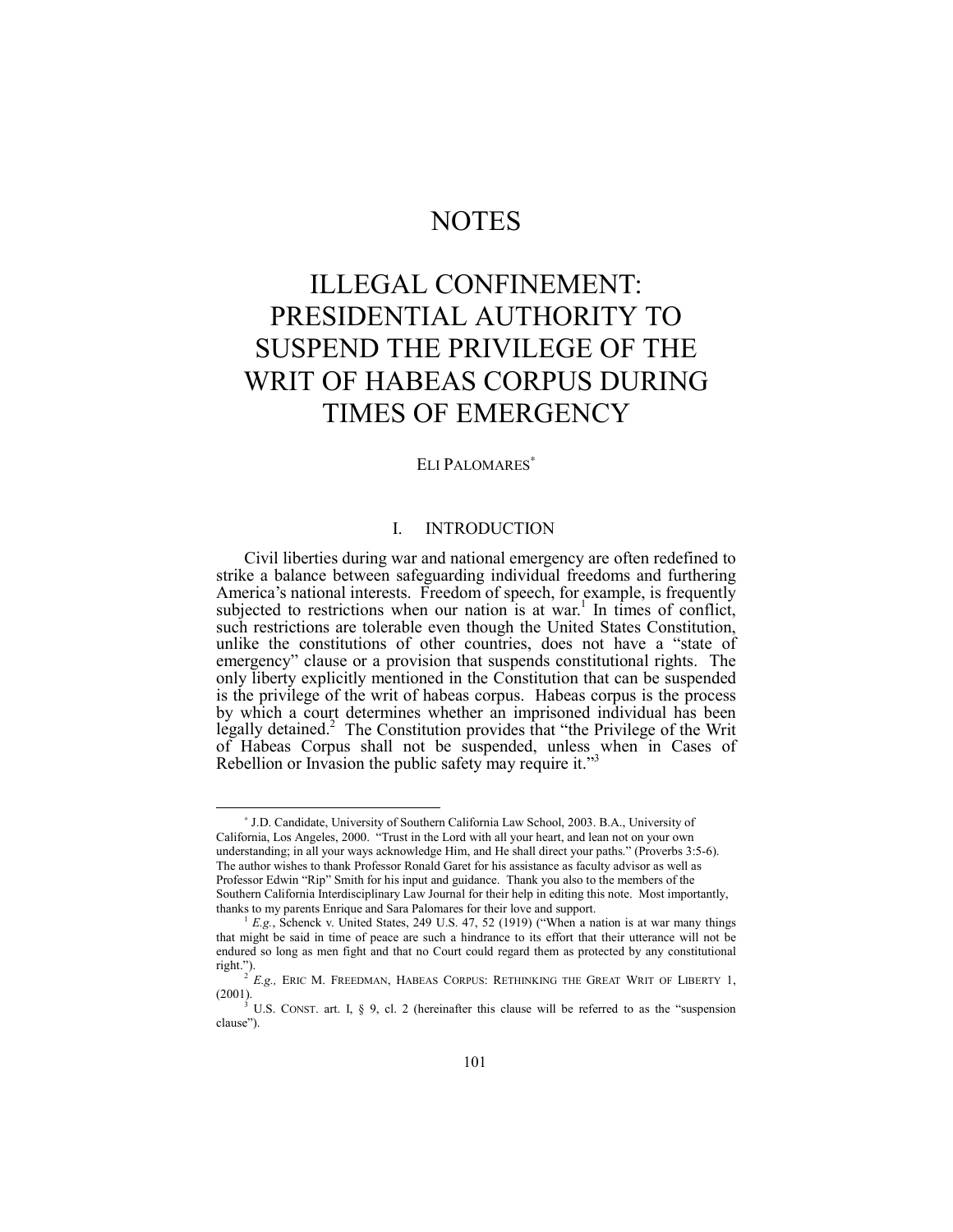Many saw the terrorist attacks on September 11, 2001 as an act of war on the United States of America. Terrorists used airplanes as missiles to strike the Pentagon in Washington, D.C. and the World Trade Center in New York. The unimaginable destruction caused by these acts exposed the United States' vulnerability to terrorism on its own soil. In response, the Bush Administration both proposed and adopted strong measures to protect the safety of Americans. One week following the attacks, the Administration announced new rules that would allow the indefinite detainment of immigrants during times of emergency.<sup>4</sup> In addressing concerns over the potential erosion of civil liberties, Attorney General John Ashcroft promised, "We're going to do everything we can to harmonize the constitutional rights of individuals with every legal capacity we can muster to also protect the safety and security of individuals."<sup>5</sup> Although concerned over homeland security, members of Congress spanning the political spectrum also worried that the Administration's proposed law enforcement powers, aimed at preventing further terrorist attacks, might excessively infringe on civil liberties.<sup>6</sup> Additional concerns arose when President Bush signed an executive order on November 13, 2001, creating military tribunals as an optional venue to try foreigners charged with terrorism.<sup>7</sup> The American Civil Liberties Union, law professors, and experts in military law criticized the creation and use of military tribunals on grounds that they would facilitate racial profiling and depart from the principles of American criminal justice.<sup>8</sup>

Although the federal government's powers traditionally expand during wartime, a liberality often treated with deference by the courts,<sup>9</sup> the United States Supreme Court has yet to resolve the issue of which branch of government, the executive or legislative, has the power to suspend the writ of habeas corpus. Thus, the power struggle between Congress and the President over the power to shape wartime policy continues, as it has throughout this nation's history. During the early part of the Cold War, the President dominated the area of foreign policy, largely because Congress' knowledge of foreign affairs was viewed as inferior.<sup>10</sup> Will the current war on terrorism bring a similar surge of presidential power? Did the Founding Fathers envision such executive branch supremacy when they included the power to suspend the writ of habeas corpus in the Constitution?

The purpose of this Note is to emphasize that during times of war, presidential authority must be carefully scrutinized to ensure that it is being

 $\frac{1}{4}$  Philip Shenon & Robin Toner, *U.S. Widens Policy on Detaining Suspects; Troubled Airlines Get Federal Aid Pledge*, N.Y. TIMES, Sept. 19, 2001, at A1.

<sup>5</sup> *Id.*

<sup>6</sup> *See* Robin Toner, *Bush Law-Enforcement Plan Troubles Both Right and Left*, N.Y. TIMES, Sept. 28, 2001, at A1.

<sup>7</sup> Elisabeth Bumiller & David Johnston, *Bush May Subject Terror Suspects to Military Trials*, N.Y. TIMES, Nov. 14, 2001, at A1, B8.

<sup>8</sup> *Id.* at B8.

<sup>9</sup> William Glaberson, *Government Has Power to Curb Some Freedoms*, N.Y. TIMES, Sept. 19, 2001, at B7.

<sup>10</sup> *See* ARTHUR M. SCHLESINGER, JR., THE IMPERIAL PRESIDENCY 127 (1973).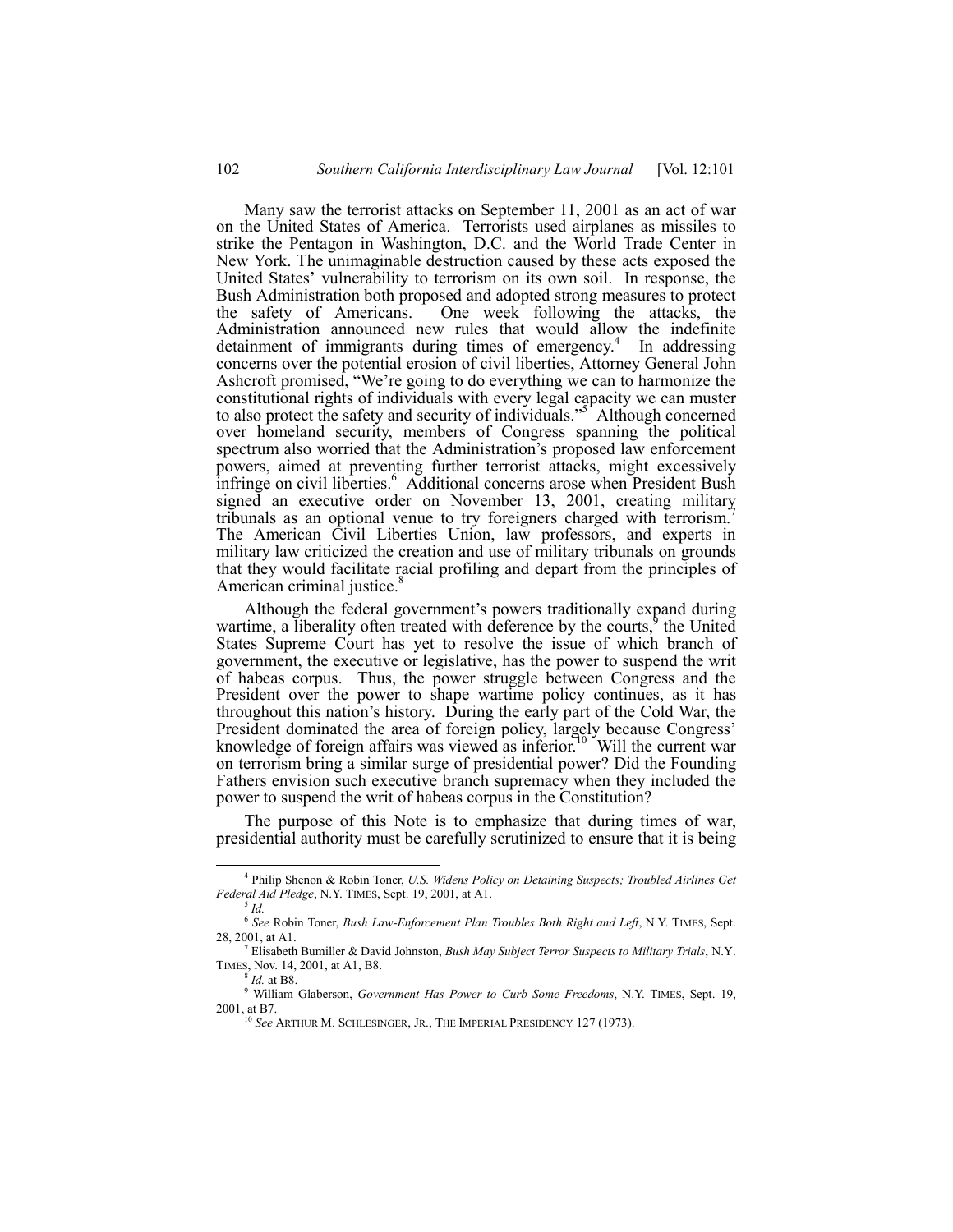exercised consistently with the Constitution. Presidents often cite the actions of their predecessors to justify their policy choices. Reliance on often questionable historical precedents can lead to unwarranted expansions of presidential authority, especially when the President is acting as Commander in Chief. Through the examination of the writ of habeas corpus suspension during the Civil War, this Note aims to determine whether the President is legally entitled to such authority, as well as to discuss the consequences of exercising such authority. This Note will also explore Congress<sup>'</sup> constitutional role during war and national emergency.

Although instances may arise in which national security demands the President to suspend the writ of habeas corpus, this Note posits that under *no* circumstances should the President unilaterally do so. Sanctioning such presidential authority is contrary to the Framers' intent, violates the spirit of checks and balances established in the Constitution, and contradicts democratic principles. This Note will further demonstrate that the President's authority to "repel sudden attacks" should not *legally* justify suspending the writ of habeas corpus, even when congressional approval would be impracticable. Additionally, this Note will examine how President Bush's executive order creating military tribunals that effectively limit a defendant's right to appeal a conviction may not violate the suspension clause. Moreover, the Bush Administration should, as a matter of principle, recognize that the detainees confined in Camp X-ray in Guantánamo Bay, Cuba have a legal right to the writ of habeas corpus. Finally, this Note will suggest the roles that Congress and the public should play in checking executive authority in times of war.

Part II of the Note details the purpose, historical origin, and operation of the writ of habeas corpus, as well as the adoption of the suspension clause into the Constitution. This section argues that the Framers of the Constitution intended that Congress, and not the President, should have the power to implement the suspension clause. Part III outlines the circumstances surrounding some of President Abraham Lincoln's suspensions of the writ. Other than Lincoln's first suspension, subsequent suspensions of the writ were aimed more at prosecuting the war than protecting the public safety. Hence, the only justification for presidential suspension of the writ, if any, should be for an act of civil disobedience. Part IV evaluates changes in presidential authority since September 11 and considers whether the writ of habeas corpus has been suspended with respect to the detainees in Guantánamo Bay and under the rules for the proposed military tribunals. In conclusion, Part V suggests how the war on terrorism can be fought while striking a proper balance between protecting national security and civil liberties by emphasizing governmental actions that seek legitimacy.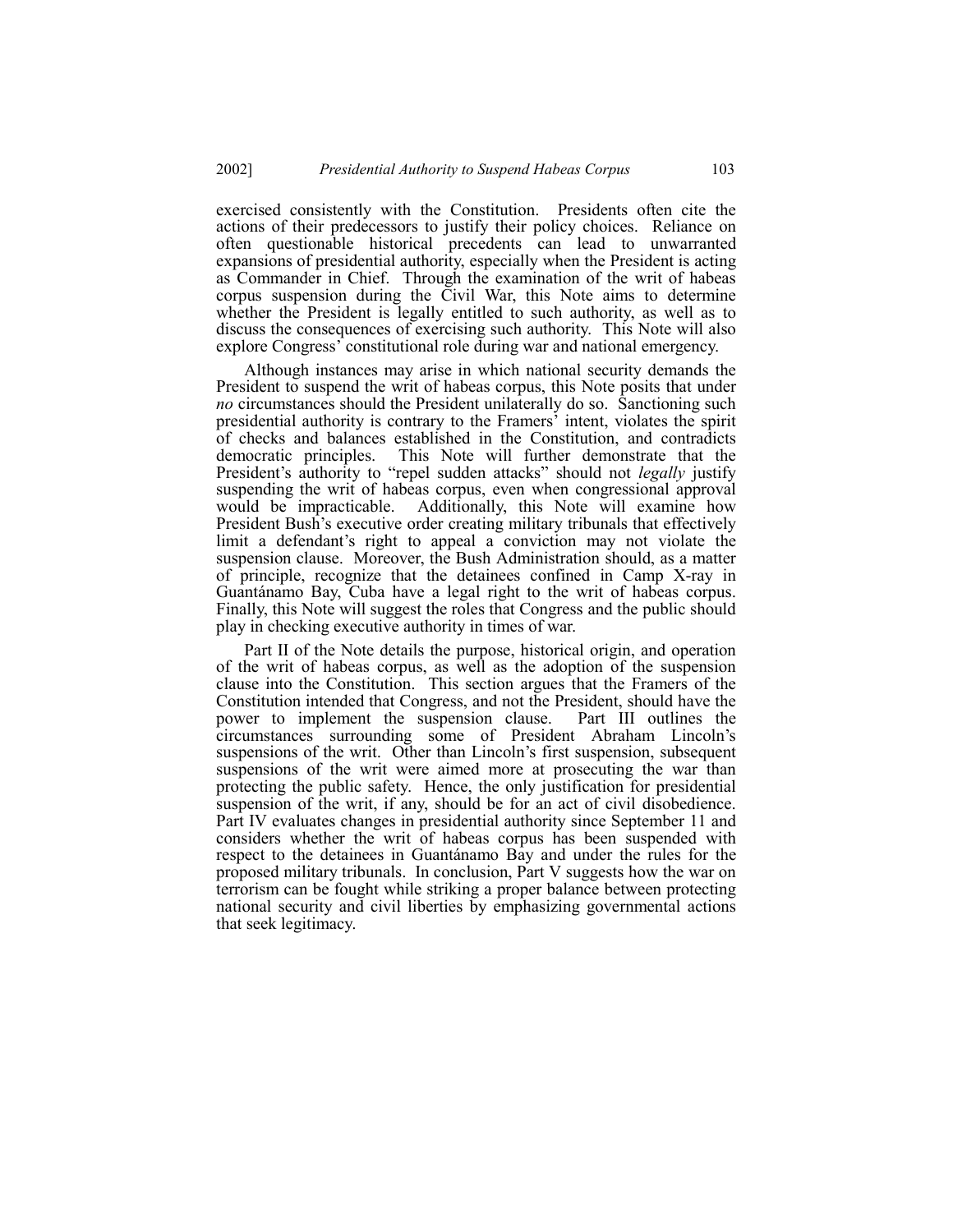# II. WHAT IS THE WRIT OF HABEAS CORPUS?

#### A. HABEAS CORPUS: DEFINITION AND PURPOSE

Habeas corpus literally means, "[t]hat you have the body."<sup>11</sup> It is a ìwrit employed to bring a person before a court, most frequently to ensure that the party's imprisonment or detention is not illegal. $1<sup>12</sup>$  The purpose of the writ of habeas corpus is not to compensate a prisoner for an alleged injustice, nor to punish the police officer or judge whose actions led to the proceeding.<sup>13</sup> Rather, its purpose is to ensure the legality of the detention.<sup>14</sup> Since a prisoner's ultimate objective is release, the writ of habeas corpus is a viable means for prisoners to assert their substantive rights.<sup>15</sup>

The American legal system adopted the writ of habeas corpus from English common law, albeit with some changes, but its basic purpose remains the same.<sup>16</sup> In England, conflicts often arose between Parliament and the King regarding who should be responsible for effectuating the writ's advancement.<sup>17</sup> The King had used the writ to compel individuals to appear before the courts.<sup>18</sup> Parliament saw this use of the King's power as a potential instrument to restrict an individual's personal freedom.<sup>19</sup> In response, Parliament passed the Petition of Right, which abolished the King's power to imprison individuals without showing cause.<sup>20</sup> In doing so, Parliament helped transform the writ into a protection of personal freedom.<sup>21</sup> Thus, the historical development of the writ in England reflects an assumption that the Executive could not be trusted with protecting individual rights.

This tension between the executive and legislative branches over the purpose of the writ is central to the question of whether the President or Congress should have the power to suspend the writ. Ultimately, two questions should be answered. First, is recognizing a constitutional basis for the President to suspend the writ a repressive restriction on personal freedom or an effective tool for the protection of the public safety? This question relates to what will likely happen in practice when the Executive unilaterally decides when to exercise the power to suspend the writ. Second, who should have the constitutional authority to suspend the writ, the President or Congress? Constitutional principles are necessary for guidance in order to answer this question. This Note will attempt to answer both of these questions.

<sup>&</sup>lt;sup>11</sup> BLACK'S LAW DICTIONARY 715 (Bryan A. Garner ed., 7th ed. 1999).

<sup>12</sup> *Id.*

<sup>&</sup>lt;sup>13</sup> WILLIAM F. DUKER, A CONSTITUTIONAL HISTORY OF HABEAS 3 (1980).

<sup>14</sup> *Id.*

<sup>15</sup> *Id.*

<sup>16</sup> *Id.* at 6.

<sup>17</sup> *Id.* at 44.

<sup>18</sup> *Id.* at 62. <sup>19</sup> *Id.*

<sup>20</sup> *Id.* at 45.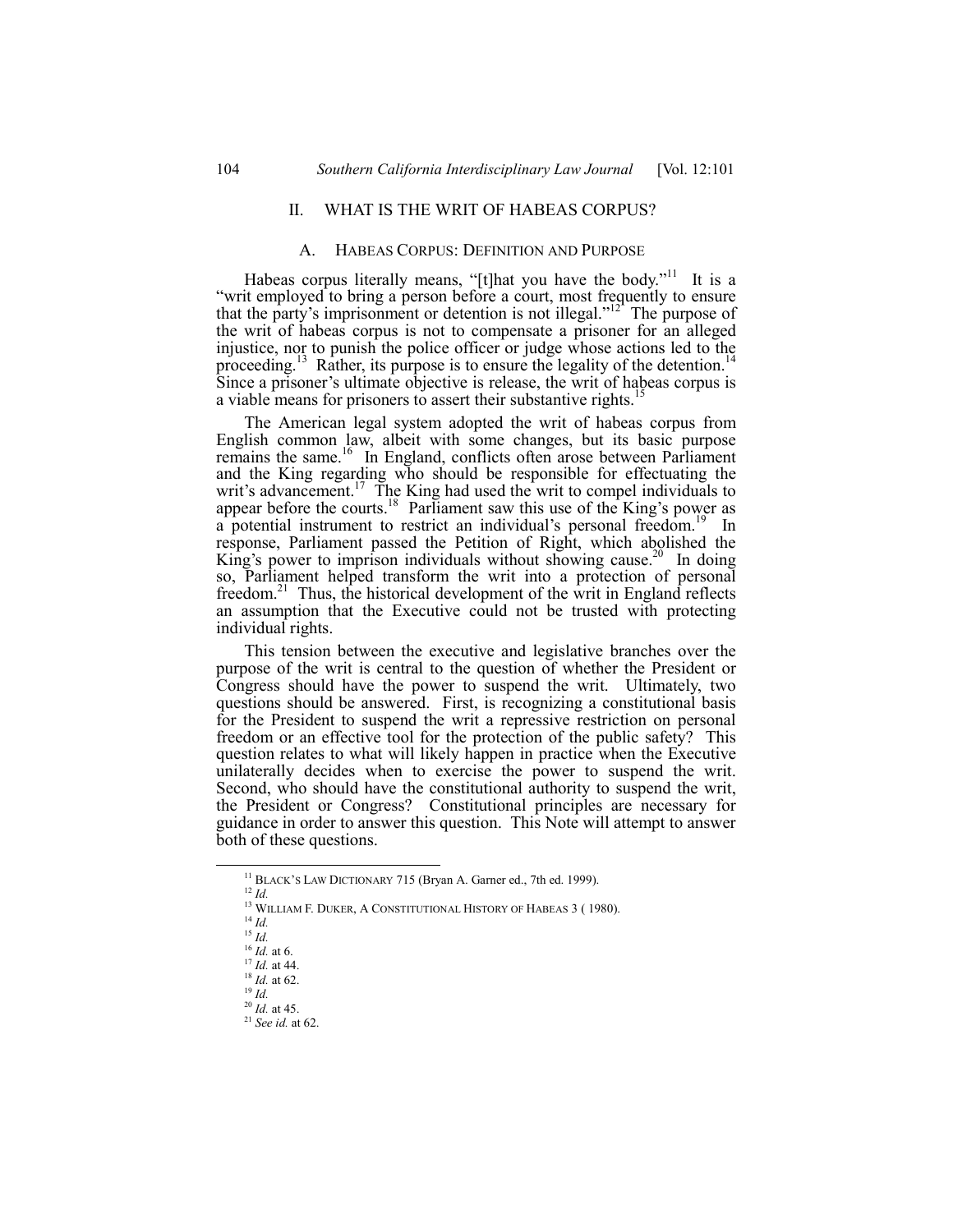#### B. HOW THE WRIT OF HABEAS CORPUS OPERATES

The writ mentioned in the suspension clause is officially known as the writ of *habeas corpus ad subjiciendum*, and is used in all cases of illegal confinement.<sup>22</sup> The operation of this writ has three basic characteristics. First, the writ must be directed at the person detaining the individual claiming the privilege.<sup>23</sup> Second, it commands the detainer to produce the body of the prisoner at a designated time and place.<sup>24</sup> Third, it commands the detainer to state the day and cause of the prisoner's capture and detention and to comply with the judge's decision.<sup>25</sup> This particular writ is an appropriate remedy to determine if any person has been legally detained and to ascertain the cause of the confinement.<sup>26</sup> If there are insufficient grounds to detain the person, the party is entitled to immediate discharge.<sup>27</sup>

# C. ADOPTION OF THE SUSPENSION CLAUSE

Even before the federal constitution was adopted, every state in the Union secured the writ of habeas corpus either by common law or state constitutional law.<sup>28</sup> At the time of the Constitution's drafting, the Framers assumed that the states would adequately safeguard individual liberties.<sup>2</sup> Therefore, in writing the suspension clause, the Framers were concerned that the federal government would interfere with the states' remedy.<sup>30</sup> In the debate over the suspension clause, the Framers focused mainly on the power of suspension.<sup>31</sup> Opponents of the suspension clause argued against granting the federal government the power to suspend the writ because human nature inherently seeks power.<sup>32</sup> They further argued that the granting of such power would require that governmental actions be carefully scrutinized to prevent abuse.<sup>33</sup> An outright ban on the suspension of the writ was defeated because even the supporters of the clause recognized that there might be circumstances where its suspension might be appropriate.<sup>34</sup>

The most interesting aspect of the debate over the suspension clause is the Framersí assumption that if the power to suspend the writ were granted to the federal government, it would be given to Congress. One of the Framers, Charles Pinckney from South Carolina, proposed that the writ not

 $^{22}$  JOSEPH STORY, 3 COMMENTARIES ON THE CONSTITUTION OF THE UNITED STATES  $\S$  1333, at 206 (1833).

<sup>23</sup> *Id.*

 $^{24}$  *Id.* 

<sup>25</sup> *Id.* <sup>26</sup> *Id.*

<sup>27</sup> *Id*.

<sup>28</sup> DUKER, *supra* note 13, at 129*.*

<sup>29</sup> *See id.* <sup>30</sup> *See id.*

<sup>31</sup> *See* FREEDMAN, *supra* note 2, at 14.

<sup>32</sup> *Id.* at 17.

<sup>33</sup> *See id.*

<sup>34</sup> *See id.*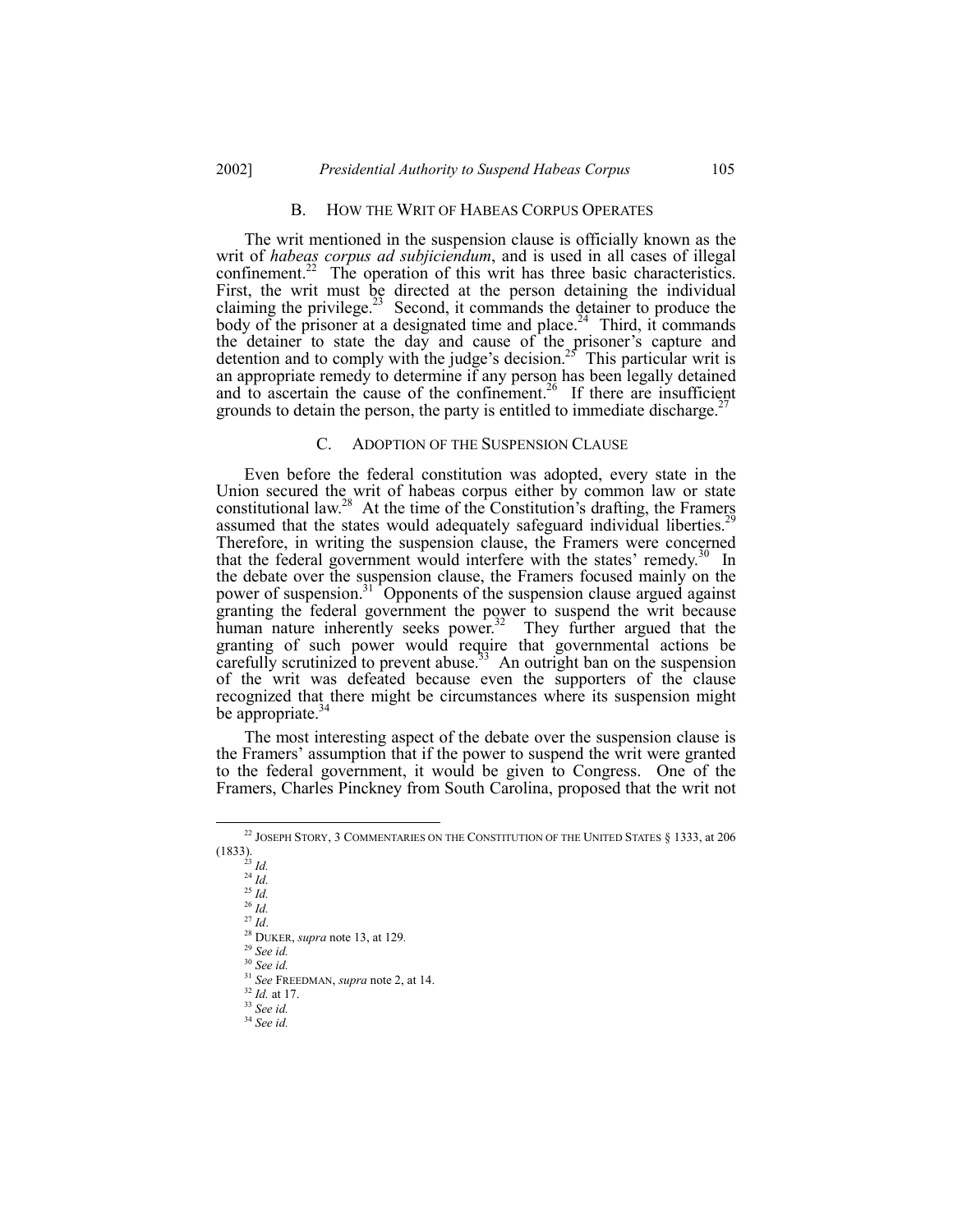ìbe suspended by the *legislature* except upon the most urgent and pressing occasions, and for a limited time not exceeding [twelve] months.<sup>35</sup> Edward Rutledge, on the other hand, believed that a universal suspension throughout the Union would be unnecessary because the states could use their power to suspend the writ and deal effectively with emergencies.<sup>3</sup> The states that agreed with Rutledge's position voted for a provision that would completely deny *Congress* the power to suspend the writ.<sup>37</sup> A compromise approach offered by Robert Morris provided that the privilege should not be suspended except "where  $\dots$  the public Safety may require . ..." and also provided that the power to suspend would be derived from *Congressí* power to call for the militia to suppress rebellion and repel invasion.<sup>38</sup> Given this, it follows that the Framers' intent was that *Congress* could suspend the privilege of the writ of habeas corpus, but only if it was necessary and proper and the public safety required it.<sup>3</sup>

The manner in which public safety was to be protected was an important question facing the States. As evinced in the Articles of Confederation, Americans were more concerned with questions of control than with moral implications of military professionalism, and, thus, would support a standing army if it was raised and supported by the states. $40$ Supporters of the Articles believed "[t]he localized militia also provided a check against any abuse of the government's coercive powers.<sup> $41$ </sup> George Washington and Alexander Hamilton, however, believed that "a decentralized military establishment left the nation vulnerable to foreign attack and domestic discord.<sup> $342$ </sup> The Constitution reflects a compromise of these two positions. Congress can summon the militia but only  $\alpha$  consecute the laws of the Union [and] suppress Insurrections and repel Invasions.<sup> $44$ </sup> When Congress does call out the militia, the states still retain control over training the militia and appointing its officers.<sup>4</sup>

It may seem odd today that the states at the time of the Constitution's framing believed Congress to be inadequate to represent their interests and feared entrusting it with control over the Republic's armies.<sup>45</sup> Anti-Federalists argued that society's law enforcement depended on either citizen support or military coercion.<sup>46</sup> History provided countless examples of government officials misusing armies without regard to the people's

<sup>&</sup>lt;sup>35</sup> *Id.* at 12 (emphasis added).

<sup>36</sup> DUKER, *supra* note 13, at 130.

<sup>37</sup> *See id.*

<sup>38</sup> *Id.* at 131.

<sup>39</sup> *See id.*

<sup>40</sup> *See* LAWRENCE DELBERT CRESS, CITIZENS IN ARMS: THE ARMY AND THE MILITIA IN AMERICAN SOCIETY TO THE WAR OF 1812, at 95 (1982).

<sup>41</sup> *Id.*  $42 \overline{Id}$ 

<sup>43</sup> U.S. CONST. art. I, ß 8, cl. 15.

<sup>44</sup> CRESS, *supra* note 40, at 97.

<sup>45</sup> *See id.* at 99.

<sup>46</sup> *Id.*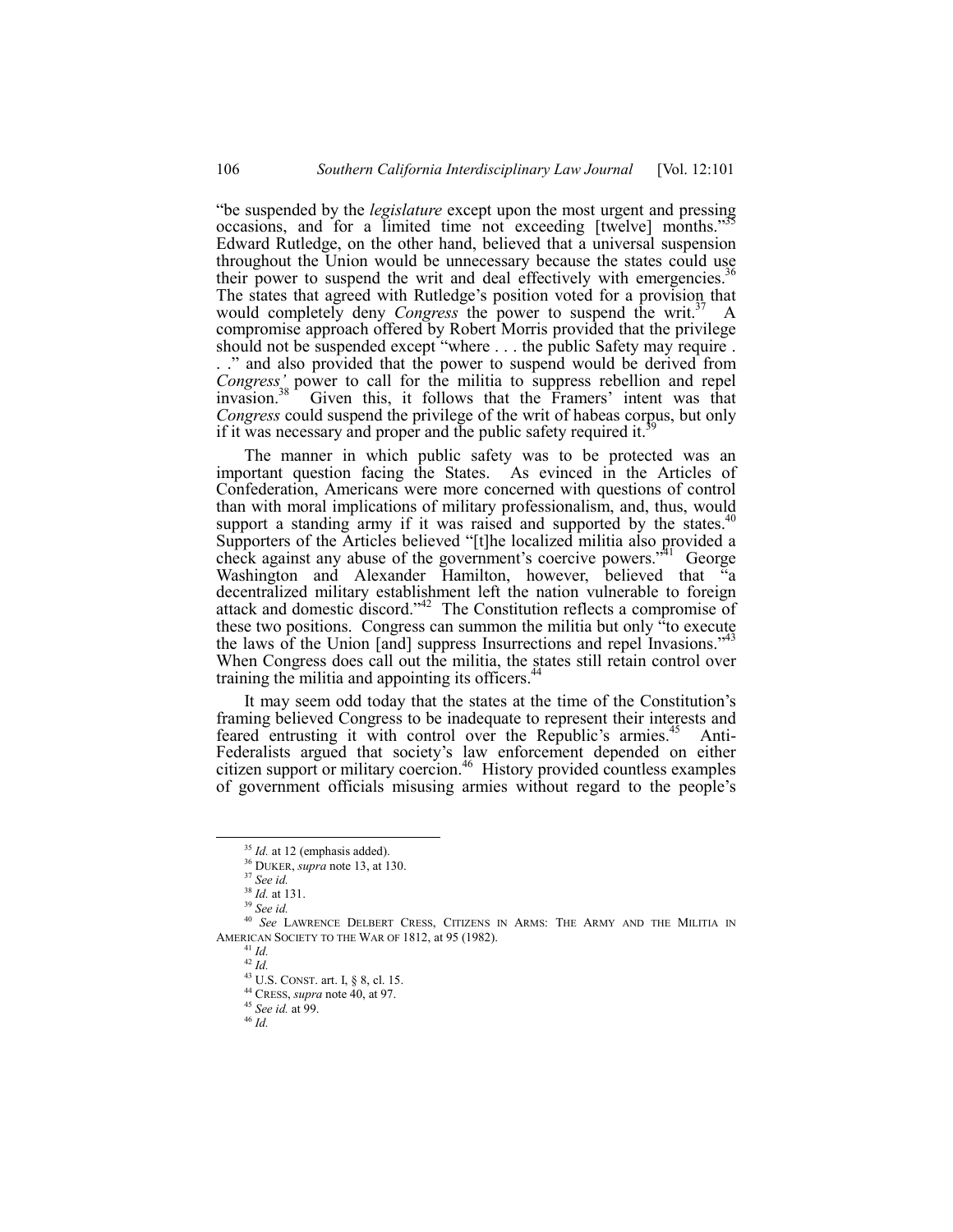will.<sup>47</sup> But the states, according to the Anti-Federalists, did not depend on coercion because representation within the states ensured that laws conformed to the public will.<sup>48</sup> Given the important role the Constitution defined for Congress in times of emergency, one could reasonably assume that when public safety required suspension of the writ of habeas corpus, Congress would have power to authorize it. The President's role during emergencies, however, lacked clear definition. But if the states had feared entrusting Congress with protecting the public safety because it might not represent their interests, then a fortiori they feared such power in the President's hands. These assumptions regarding congressional and These assumptions regarding congressional and presidential authority in times of national emergency were later challenged during the Civil War and are being challenged again in the current war on terrorism.

# III. LINCOLN'S SUSPENSIONS OF THE WRIT OF HABEAS CORPUS

#### A. THE EFFECT OF A NATIONAL CRISIS ON A PRESIDENT: ABRAHAM LINCOLN AND GEORGE W. BUSH

Abraham Lincoln was elected President at a time when the country was bitterly divided over the issue of extending slavery into the territories. In the 1860 presidential election, Lincoln won only forty percent of the national popular vote. $49$  In ten southern states, he did not receive a single popular vote.<sup>50</sup> Southerners perceived his election as a threat to the right of slaveholders to take slaves into the territories.<sup>51</sup> Shortly after the election, South Carolina's senators resigned from Congress and the state legislature considered seceding from the Union. $52$  By the time of Lincoln's inauguration, several southern states had seceded and border states like Maryland also considered secession. The need to keep border states from seceding tremendously affected Lincoln's decisions on protecting the nation's capital and preserving the Union.

Like Lincoln, President George W. Bush was elected at a time when our nation was bitterly divided. The 2000 presidential election was so close that a machine recount of votes was conducted in Florida. The winner of Florida's twenty-five electoral votes would become President. A legal dispute between Bush and then-Vice President Al Gore arose over whether a manual recount could be conducted under Florida law. The United State Supreme Court eventually resolved the conflict in *Bush v.* Gore<sup>53</sup> after a manual recount had already begun. Seven Justices believed

 <sup>47</sup> *Id.* at 101.

<sup>48</sup> *See id.* at 99.

<sup>&</sup>lt;sup>49</sup> JAMES M. MCPHERSON, BATTLE CRY OF FREEDOM: THE CIVIL WAR ERA 232 (1988).

 $50$  WILLIAM H. REHNQUIST, ALL THE LAWS BUT ONE: CIVIL LIBERTIES IN WARTIME  $3-4$  (1998). In fact, some southern states did not include Lincoln on their presidential ballots. *Id.*

See MCPHERSON, *supra* note 49, at 241.

<sup>52</sup> REHNQUIST, *supra* note 50, at 4.

<sup>53 531</sup> U.S. 98 (2000).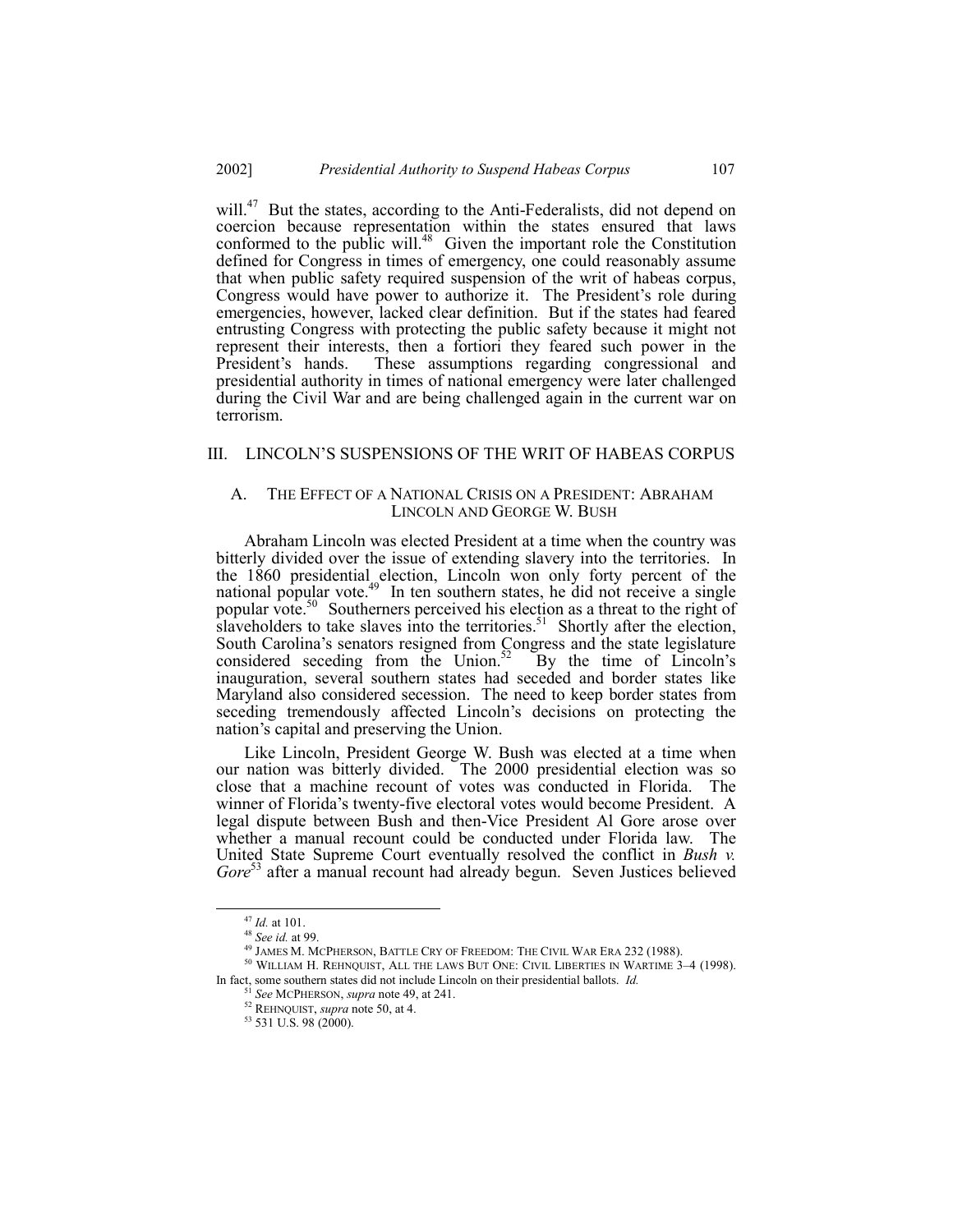that the recount had constitutional problems and five Justices felt that continuing the recount would violate the Florida election code.<sup>54</sup> The decision effectively gave the presidency to Bush. Even after the Court ended the legal battle, some Americans felt that Bush was not a "legitimate" president because he lost the popular vote. Unlike Lincoln's election, Bush did not face any resignations from Congress after his election, although Republicans did lose control of the Senate to Democrats when one of its members, Senator James Jeffords of Vermont, became an Independent.<sup>5</sup>

A national crisis can transform a weak President into a strong one. The threat of secession constantly plagued the nation in the antebellum period. Lincoln responded to the outbreak of the Civil War by taking strong measures to preserve the Union. Likewise, in the post-Cold War era, the threat of terrorist attacks at home and abroad was a well-known concern. The September 11 attacks presented Bush with the opportunity to expand executive authority. Lincoln and Bush, like many other wartime presidents, stretched constitutional executive powers to their limit. Lincoln, however, is the only President to have explicitly suspended the writ of habeas corpus, although some may argue that Bush may have functionally suspended it in his executive order creating military tribunals. In creating these tribunals, Bush relied on the historical precedents of Lincoln and other Presidents. Therefore, reevaluating historical precedents is important in determining whether they should be regarded as constitutional precedents.

In analyzing why and under what circumstances Lincoln suspended the writ, the ultimate question is whether his actions can be *legally* justified under the Constitution. The best argument for such a *legal* justification lies within the President's implied power to repel sudden attacks combined with Congressional acquiescence to those suspensions. This section will argue that, although Lincoln's first suspension of the writ can be *morally* justified as a reasonable tool to preserve the Union, his actions should not be *legally* justified under the Constitution and consequently should not be considered as legal precedent for a presidential suspension of the writ unilaterally. At best, Lincoln's first suspension should be defended as an act of civil disobedience. After this first suspension, the examples of suspensions discussed below will demonstrate why allowing the President to unilaterally suspend the writ based on war powers authority is problematic. In practice, Lincoln acted as if war powers during a rebellion trumped any limitations placed by the Judiciary and Congress on such powers. Lincoln suspended the writ during a rebellion that was caused, in part, by the South's belief that he would infringe on slaveholders' rights. Given this reason for the rebellion, was it not dangerous for Lincoln to have sole possession of power to suspend the writ?<sup>56</sup>

 <sup>54</sup> *See id.* at 111.

<sup>55</sup> Jill Zuckman, *Democrats Take Senate: Bipartisanship is Byword After Jeffordís Jump*, CHI. TRIB., June 6, 2001, *available at* 2001 WL 4080726.

<sup>56</sup> *See* FREEDMAN, *supra* note 2, at 17 (analogous argument made by opponents to the adoption of a suspension clause that would give Congress the power to suspend the writ: "The Congress will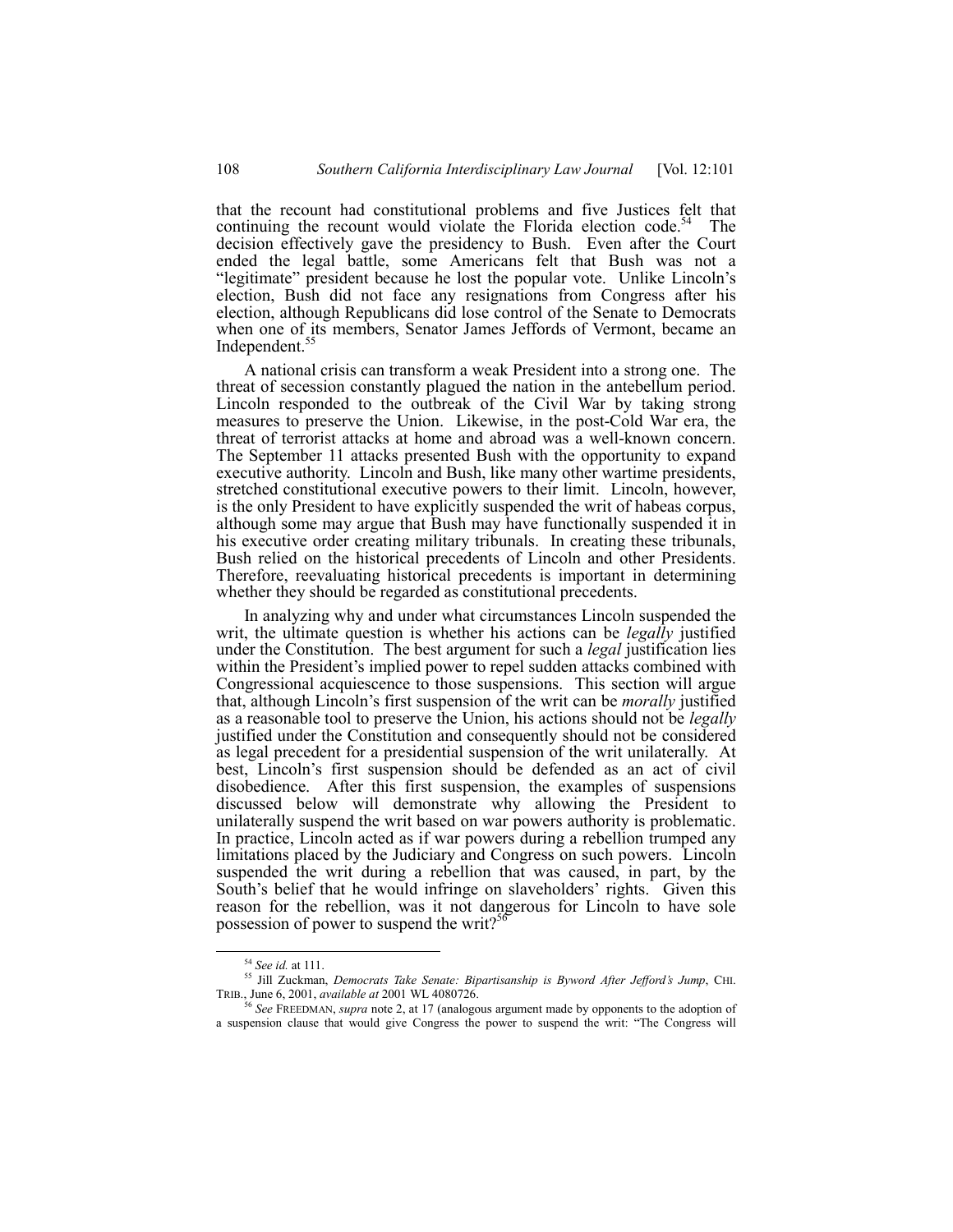#### B. THE CONNECTION BETWEEN WAR POWERS AND THE SUSPENSION OF THE WRIT

Lincoln took office March 4, 1861 hoping to preserve the Union despite the secession of several southern states.<sup>57</sup> Immediately after his inauguration he faced a difficult decision regarding the diminishing supplies in Fort Sumter, located off the South Carolina coast, and eventually decided to resupply the fort with provisions only.<sup>58</sup> In doing so, he challenged the South to choose peace or war, and by firing on the supply boats, the South became the aggressor.<sup>59</sup> On April 15, 1861, one day after surrendering Fort Sumter, Lincoln issued a proclamation calling for the militias of various states to suppress the rebellion. $60$  While many states in the North enthusiastically responded to Lincoln's call for troops, the southern states and border states that had not seceded disputed the President's constitutional authority to call for troops.

The Constitution does not give the President explicit authority to unilaterally summon the militia in time of invasion or rebellion to protect the public safety. This lack of explicit authority created a situation where critics questioned Lincoln's authority to activate troops when there was little time for debate. Yet, Lincoln's call for troops was not unconstitutional. The history, framing, and ratification of the Constitution implicitly suggest that the President has the unilateral authority to repel a sudden attack.<sup>62</sup> An early draft of the Constitution gave Congress the power to "make war," which drafters amended in favor of the language "declare war" because the legislature might be too slow to react in an emergency.<sup>63</sup> This change in language implicitly left the President with the power to repel sudden attacks.<sup>64</sup> Therefore, the power to repel sudden attacks represents an emergency measure a President can take to protect American interests at home and abroad.<sup>65</sup>

But, in repelling sudden attacks, does the President have the power to make a "defensive war"?<sup>66</sup> In other words, does repelling a sudden attack

suspend the writ of *habeas corpus* in case of rebellion; but if this rebellion was only a resistance to usurpation, who will be the Judge? the usurper.").

<sup>57</sup> *See* MCPHERSON, *supra* note 49, at 236 (map showing southern secession; the states that seceded from the Union before the fall of Fort Sumter were South Carolina, Mississippi, Florida, Alabama, Georgia, Louisiana, and Texas; the states that seceded after the fall of Fort Sumter were Virginia, Arkansas, North Carolina, and Tennessee).

<sup>58</sup> *See id.* at 272.

<sup>59</sup> *See id.* at 273.

<sup>60</sup> *See* Abraham Lincoln, *Proclamation Calling Militia and Convening Congress* (April 15, 1861), *in* 4 COLLECTED WORKS OF ABRAHAM LINCOLN 332 (Roy P. Basler ed., 1953) [hereinafter Lincoln, 4 COLLECTED WORKS].

<sup>61</sup> *See* REHNQUIST, *supra* note 50, at 17

**<sup>62</sup> PETER RAVEN-HANSEN, THE U.S. CONSTITUTION AND THE POWER TO GO TO WAR: HISTORICAL** AND CURRENT PERSPECTIVES 35 (Gary M. Stern & Morton H. Halperin eds., 1994).

<sup>63</sup> *See* LOUIS FISHER, PRESIDENTIAL WAR POWER 6 (1995).

<sup>64</sup> *See id.*

<sup>65</sup> *See id.* at 7.

<sup>66</sup> RAVEN-HANSEN, *supra* note 62, at 35.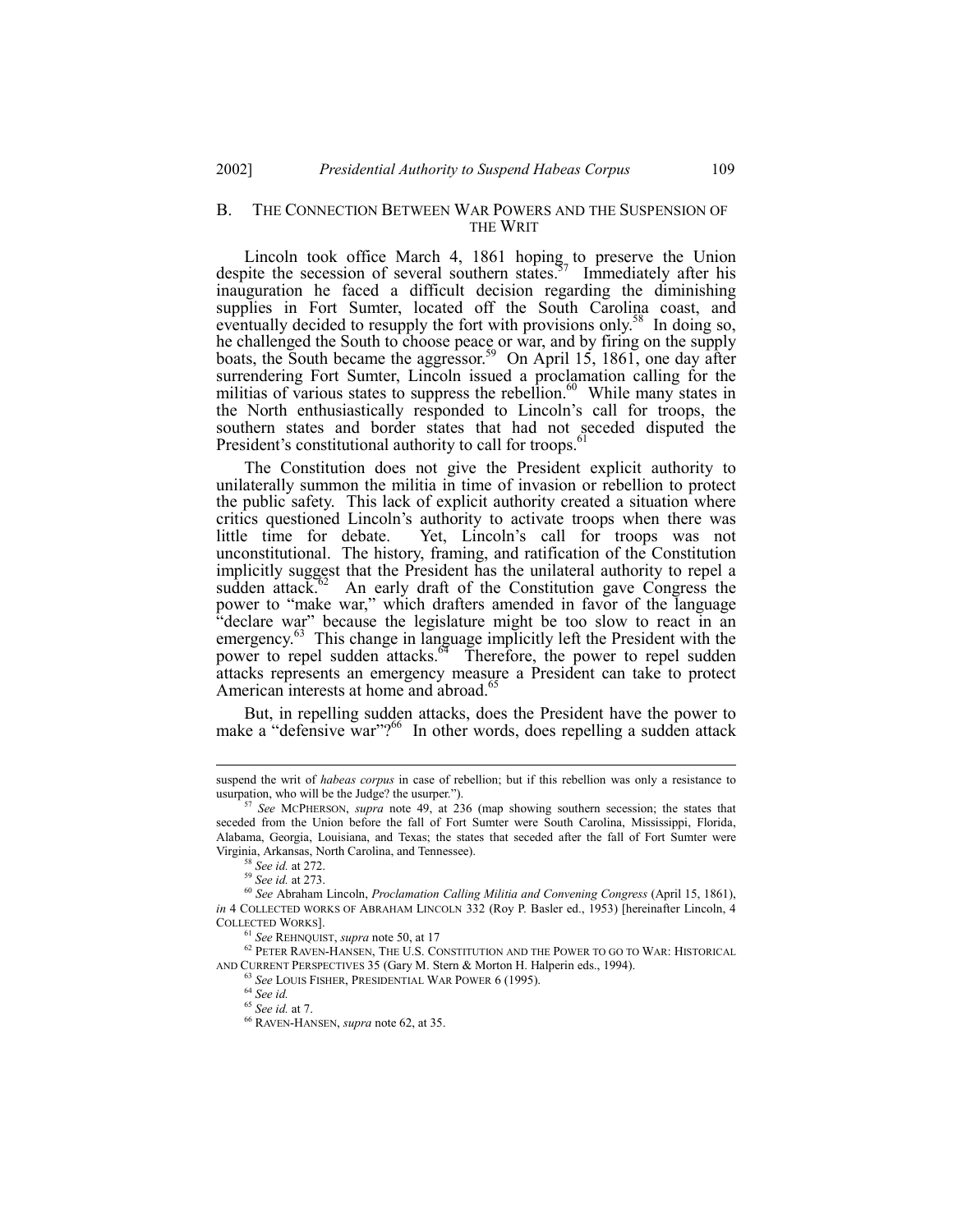include the power to make a preemptive strike against the enemy in order to defend the nation? This question has particular importance in the current war on terrorism because one reason the United States took military action in Afghanistan was to prevent future attacks by the Al Qaeda terrorist group. In reference to the threat of future attacks, President Bush said in his 2002 State of the Union Address, "I will not wait on events, while dangers gather. I will not stand by, as peril draws closer and closer. The United States of America will not permit the world's most dangerous regimes to threaten us with the world<sup>3</sup>s most destructive weapons.<sup> $567$ </sup> The President also stated that American intelligence believed that thousands of terrorists trained by Al Qaeda were spread throughout the world and were "like ticking time bombs—set to go off without any warning."<sup> $68$ </sup>

If United States intelligence agents became aware of an imminent attack that threatened national security, a military response authorized by the President to prevent the attack without congressional approval would be an example of "repelling a sudden attack." This implied power raises some difficult questions in unusual, but entirely plausible, circumstances. What if the most effective means to foil a terrorist attack required apprehension of those suspected before carrying out the attacks? What if those considered possible suspects were only defined by race or general appearance? What if apprehension was required of individuals who merely had knowledge that attacks would be carried out? Should the President have constitutional authority to unilaterally suspend the writ of habeas corpus to thwart a threatened attack? These are the questions to be answered.

# C. LINCOLNíS FIRST SUSPENSION OF THE WRIT OF HABEAS CORPUS

#### 1. *Incidents that Triggered the First Suspension*

Lincoln first suspended the writ of habeas corpus after the Baltimore riots in April of 1861. Of the border states that had not seceded from the Union, Maryland was crucial to the preservation of the Union because it enclosed Washington, D.C. on three sides, with Virginia, which had already seceded, on the fourth side.<sup>69</sup> Maryland had a large secessionist minority and Southern-Rights Democrats controlled its legislature.<sup>70</sup> Maryland Governor Thomas H. Hicks, on the other hand, sympathized with the Union.<sup>71</sup> On April 19, 1861 the 6th Massachusetts Regiment, the first to respond to Lincoln's call for troops, had to pass through Baltimore on its way to Washington without the benefit of a rail line.<sup>72</sup> A violent mob greeted the soldiers and attacked them with bricks, stones, and pistols, to

 <sup>67</sup> David E. Sanger, *Bush, Focusing on Terrorism, Says Secure U.S. is Top Priority*, N.Y. TIMES, Jan. 30, 2002, at A1.

<sup>68</sup> *Id*. at A21.

<sup>&</sup>lt;sup>69</sup> See MCPHERSON, *supra* note 49, at 284-85.

<sup>70</sup> *Id.* at 285.

<sup>71</sup> REHNQUIST, *supra* note 50, at 20.

<sup>72</sup> MCPHERSON, *supra* note 49, at 285.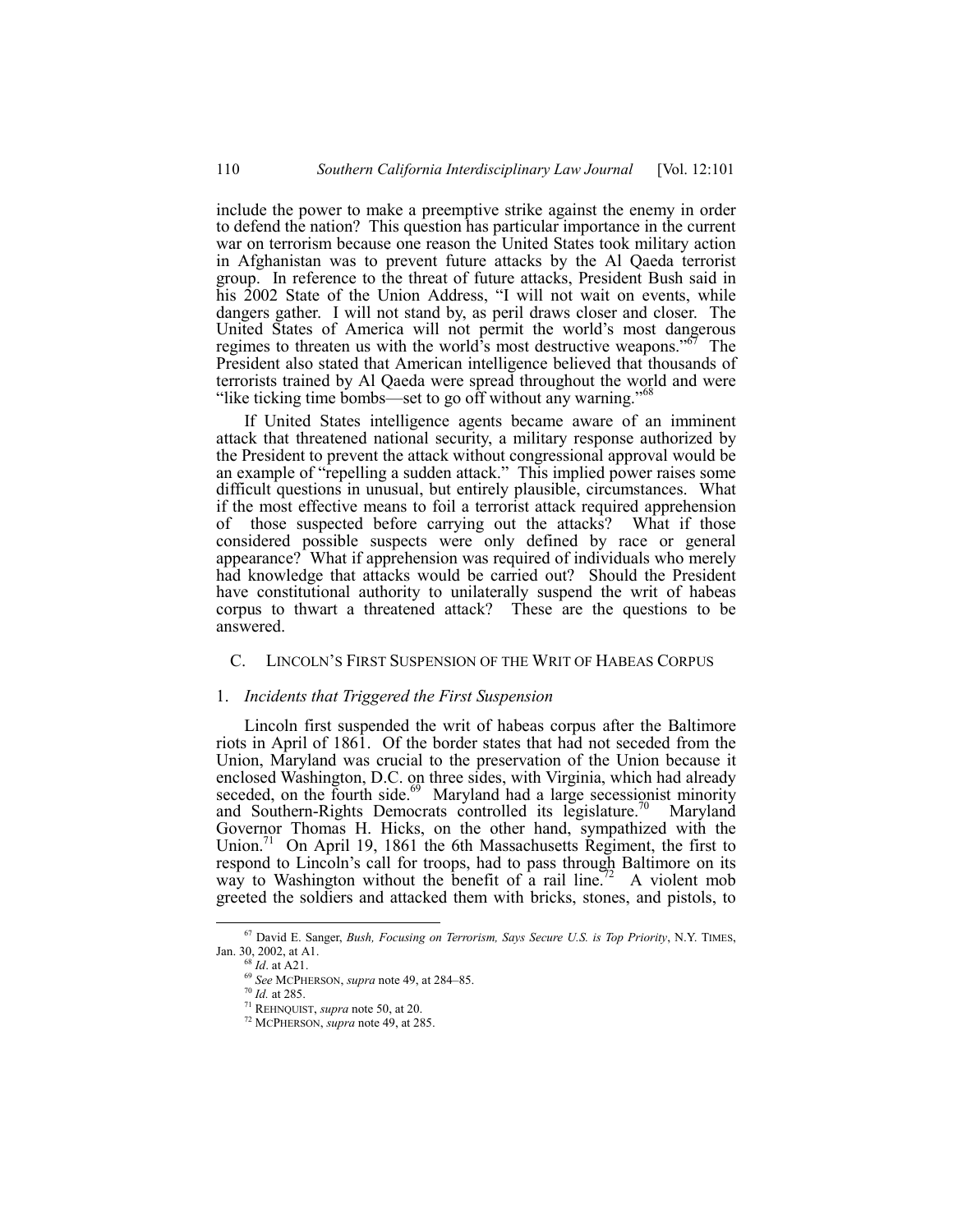which they responded by firing into the crowd.<sup>73</sup> When the soldiers finally arrived at the station, four soldiers and twelve civilians were dead and the bridges and railroads were destroyed to prevent more troop movement.<sup>74</sup> The riots resulted in the nation's capital being cut off from the North, with rumors of an impending attack by Virginia.<sup>7</sup>

## 2. *Legal and Historical Precedent for Suspending the Writ*

These perilous circumstances caused Lincoln to consider suspending the writ of habeas corpus. Yet, Lincoln had no precedent suggesting that, as President during a rebellion, he had the authority to do. In *Commentaries on the Constitution of the United States*, originally published in 1833, Supreme Court Justice Joseph Story stated:

Hitherto no suspension of the writ has ever been authorized by congress since the establishment of the constitution. It would seem, as the power is given to congress to suspend the writ of habeas corpus in cases of rebellion or invasion, that the right to judge, whether exigency had arisen, must exclusively belong to that body.<sup>76</sup>

Story concluded that only Congress could suspend the writ of habeas corpus, but did not provide a legal basis for his assumption. His conclusion, rather, was based on President Jefferson's assertion that he could not conceive of a situation where the President should suspend the writ even during insurrection or rebellion.<sup>77</sup> Furthermore, the Jefferson Administration and Congress during the *Bollman Affair*78 considered suspending the writ and assumed that the Legislature had exclusive authority to do so.<sup>79</sup> The bill to suspend the writ passed in the Senate, but was rejected in the House.<sup>80</sup> In short, it may have been so obvious to Justice Story that Congress had the exclusive power to suspend the writ that he felt it needless to explain why.

Without a historical precedent for the presidential suspension of the writ, Lincoln acted with caution. According to his Secretary of State, William H. Seward, the writ of habeas corpus "had not been suspended because of Mr. Lincoln's extreme reluctance at that period to assume such a responsibility. Those to whom he looked for advice, almost to a man,

 <sup>73</sup> *Id.*

<sup>74</sup> *Id.*

<sup>75</sup> *See id.* at 286.

<sup>76</sup> STORY, *supra* note 22, at 209.

<sup>77</sup> *See id.* at 209 n.1.

<sup>78</sup> After his first term, Jefferson removed Aaron Burr from the second-term ticket for Vice President. Burr was facing murder charges for killing Alexander Hamilton in a duel. He fled to the Western Territories where he plotted to separate some of the country's newly acquired territories from the Union. Burr and his co-conspirators, Samuel Swartwout and Dr. Erick Bollman, were seized by the United States Army commander in New Orleans, who transported them to Baltimore in defiance of writs of habeas corpus issued by federal judges. The prisoners applied to the United States Supreme Court for a writ of habeas corpus. FREEDMAN, *supra* note 2, at 20-21.

<sup>79</sup> *See* DUKER, *supra* note 13, at 142.

<sup>80</sup> STORY, *supra* note 22, at 209 n.1*.*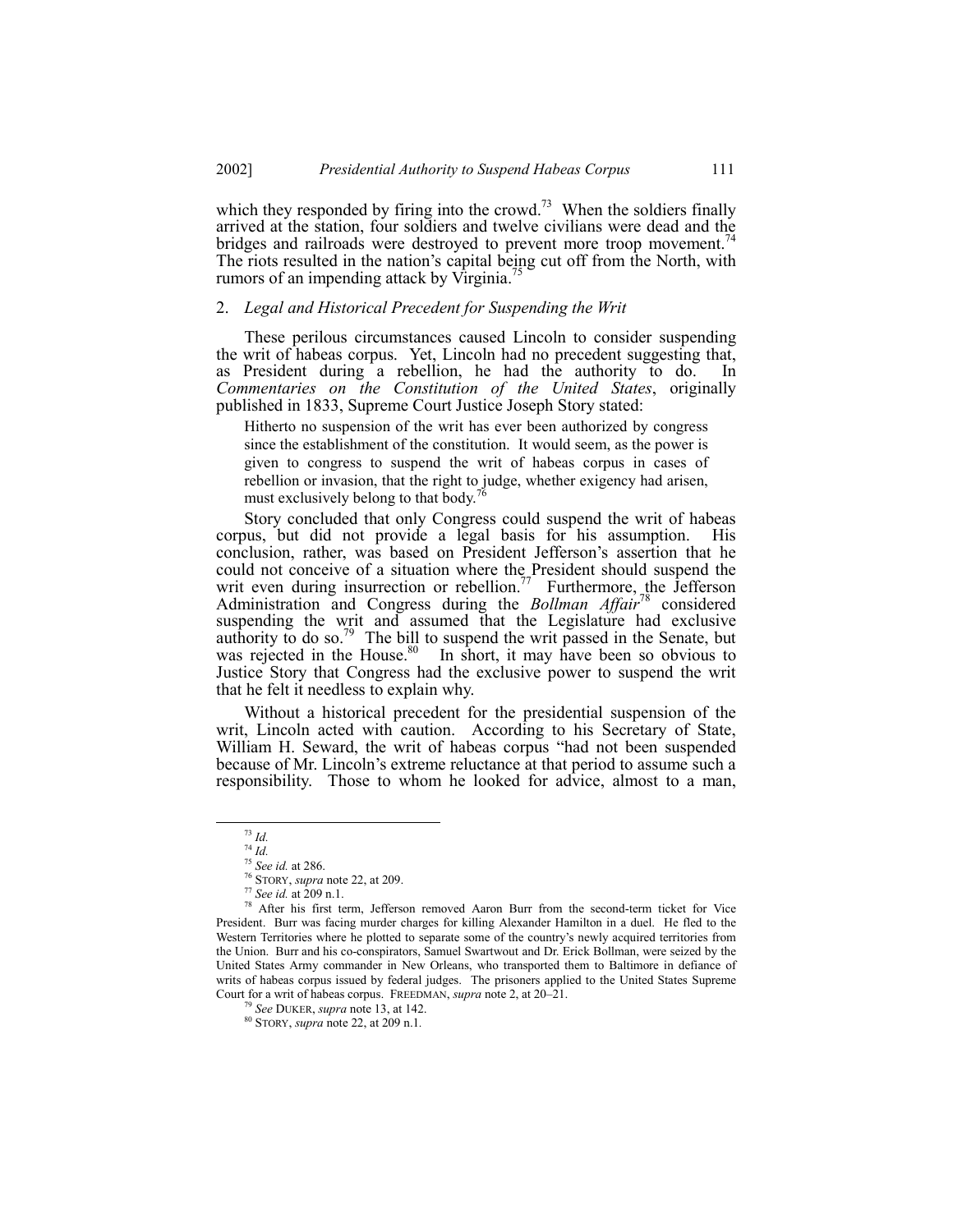opposed this action.<sup>381</sup> Lincoln's hesitation suggests that he was not only concerned with the lack of precedent, but also with creating a dangerous precedent. The situation in Maryland made his initial hesitation to suspend the writ a closer call. On April 26, 1861, the Maryland governor called a special session of the Legislature, and many feared the Legislature would vote to secede from the Union. $82$  Lincoln could have arrested the Maryland legislators before they voted on secession but chose not to, reserving such action only if necessary. He argued that the Maryland legislators had the right to assemble, and arresting them would only delay the inevitable.<sup>83</sup> Maryland's legislature, however, did not consider the secession ordinance. Meanwhile, troops finally arrived in Washington, and two days later, Lincoln suspended the writ for the first time, even though the worst dangers appeared over.<sup>84</sup>

Not everyone, however, believed the capital was free from danger. General-in-Chief Winfield Scott believed that an attack on the capital would occur.<sup>85</sup> In response, on April 27 Lincoln sent the following order to General Scott:

You are engaged in repressing an insurrection against the laws of the United States. If at any point on or the vicinity of the military line which is now [or which shall be] used between the city of Philadelphia and the city of Washington . . . you find resistance which renders it necessary to suspend the writ of Habeas Corpus for the public safety, you personally or through the officer in command [at the point where] resistance occurs, are authorized to suspend that writ.<sup>8</sup>

Evaluating whether Lincoln's first suspension of the writ was proper is difficult because the Union itself was threatened, which makes it easy to sympathize with his decision. The hindsight knowledge that the Union was indeed preserved also seems to justify his actions. Nevertheless, Lincoln's actions must be carefully analyzed to determine whether they should be deemed constitutional.

Approximately one month after the suspension of the writ, troops under Captain Samuel Yohe arrested John Merryman, a farmer, state legislator, and a lieutenant in a secessionist cavalry unit and imprisoned him at Fort McHenry, Maryland.<sup>87</sup> He was arrested for burning bridges and ripping down telephone wires.<sup>88</sup> Generally, those arrested in the border states during 1861 were kept in Fort Lafayette, New York<sup>89</sup> and imprisoned in a

 <sup>81</sup> REHNQUIST, *supra* note 50, at 23.

<sup>82</sup> See MARK E. NEELY, JR. THE FATE OF LIBERTY: ABRAHAM LINCOLN AND CIVIL LIBERTIES 6 (Oxford University Press 1991).

<sup>83</sup> *See* Lincoln, 4 COLLECTED WORKS, *supra* note 60, at 344 (to Winfield Scott).

<sup>84</sup> *See* NEELY, *supra* note 82, at 8.

<sup>85</sup> *See id.*

<sup>86</sup> Lincoln, 4 COLLECTED WORKS, *supra* note 60, at 347 (to Winfield Scott).

<sup>87</sup> REHNQUIST, *supra* note 50, at 26.

<sup>88</sup> Michael Stokes Paulsen, *The Merryman Power and the Dilemma of Autonomous Executive Branch Interpretation*, 15 CARDOZO L. REV. 81, 90 (1993).

<sup>89</sup> REHNQUIST, *supra* note 50, at 50.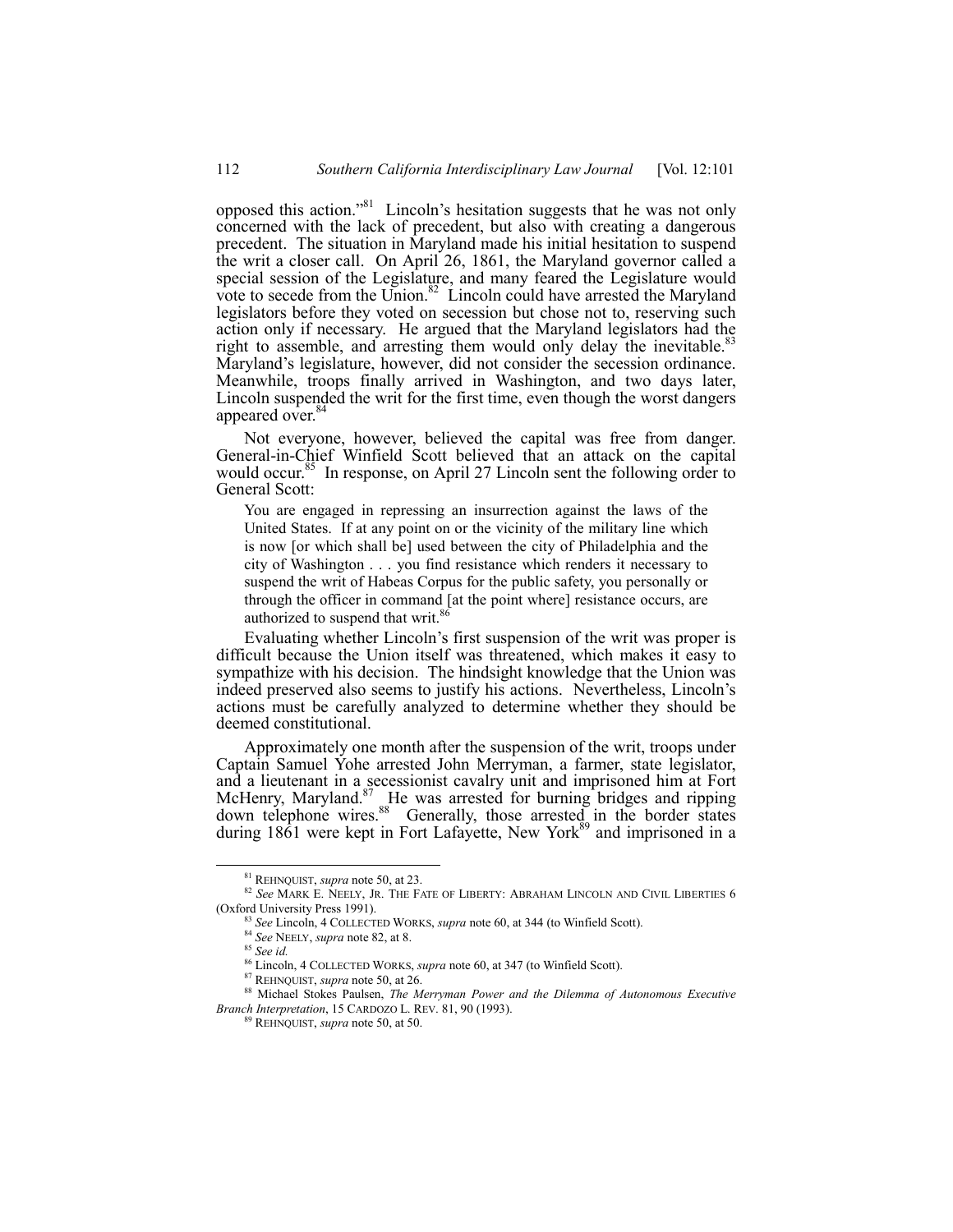chamber with anywhere from ten to forty other inmates.<sup>90</sup> Shortly after his arrest Merryman obtained counsel to petition for a writ of habeas corpus.<sup>5</sup> He also visited with family and friends. $92$  Thus, at least some detained prisoners likely were not held incommunicado. Given that the North was a potential asylum for Confederate sympathizers like Merryman, suspending the writ became an effective tool to silence those interfering with the Administration's policies.<sup>93</sup> Lincoln demonstrated that he was willing to sacrifice an individual's privilege of the writ of habeas corpus to fulfill what he believed to be his duty as Commander in Chief.

The Constitution states: "The President shall be Commander in Chief of the Army and Navy of the United States, and of the Militia of the several States, when called into the actual Service of the United States."<sup>94</sup> With respect to initiating war, the Constitution explicitly gave Congress the power to declare war<sup>95</sup> and implicitly gave the President the authority to unilaterally initiate war only to repel sudden attacks.<sup>96</sup> The Constitution, however, does not define what powers the President can exercise as Commander in Chief. Thus, an argument can be made that Lincoln's first unilateral suspension of the writ of habeas corpus was constitutionally justifiable under the President's authority as Commander in Chief. According to this argument, the President could only suspend the writ to repel a sudden attack. However, providing a legal justification that would sanction the President's unilateral suspension of the writ under these circumstances opens the door for abuses by future Presidents. Therefore, Lincoln's first suspension of the writ violated the Constitution but was morally justified because it may have contributed to preserving the Union.

It is reasonable to conclude that Lincoln's initial suspension of the writ was necessary to prevent the capital from falling into Confederate hands. In his book, *The Fate of Liberty: Abraham Lincoln and Civil Liberties*, Professor Mark E. Neely, Jr. argues:

The purpose of the initial suspension of the writ of habeas corpus is clear from the circumstances of its issuance: to keep the military reinforcement route to the nation's capital. It is equally clear that political provocation—the meeting of the Democratic-dominated Maryland legislature—did not cause Lincoln to give Scott the historic authorization.<sup>9</sup>

One day before Lincoln sent the order suspending the writ, General Scott had already drafted an order warning that an attack on the capital was

 <sup>90</sup> *Id.*

<sup>91</sup> *Id.* at 26.

<sup>&</sup>lt;sup>92</sup> *Id.* at 38–39.

<sup>93</sup> *See* JACOB K. JAVITZ, WHO MAKES WAR: THE PRESIDENT VERSUS CONGRESS 121 (1973).

<sup>94</sup> U.S. CONST. art. II, ß 2, cl. 1.

<sup>95</sup> *See* U.S. CONST. art. I, ß 8, cl. 11.

<sup>&</sup>lt;sup>96</sup> See supra notes 62–65 and accompanying text.

<sup>97</sup> NEELY, *supra* note 82, at 9.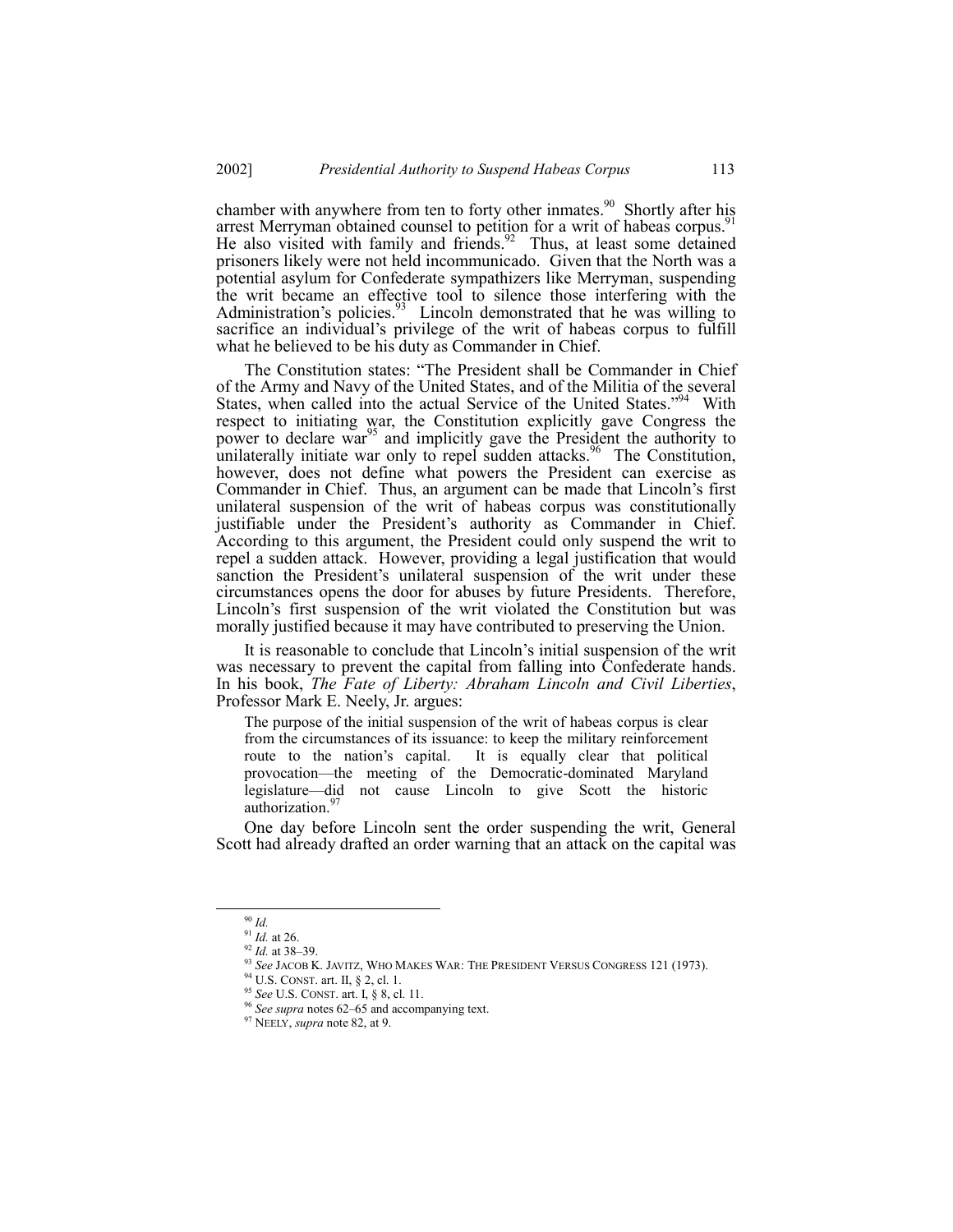possible at any moment.<sup>98</sup> Therefore, General Scott could have used the suspension of the writ to defend Washington and protect public safety.

Despite the apparent necessity of suspending the writ to protect the capital, Lincoln's failure to publicly declare its suspension may have hurt its effectiveness in protecting public safety. Perhaps Lincoln believed that publicly declaring the suspension would have angered the masses, complicating the task of putting down the rebellion. Because the courts and other civil authorities were not notified, however, their compliance with the order was difficult. For example, on May 2, 1861, a Maryland judge, William F. Giles, was unaware of the President's order when he issued a writ of habeas corpus for the release of a minor who had enlisted in the army without parental consent.<sup>99</sup> The officer refused to obey the order, acting entirely on his own authority.<sup>100</sup> When Chief Justice Roger B. Taney became aware the President had suspended the writ of habeas corpus, he informed the Democratic press outside Maryland.<sup>101</sup> Because Lincoln was not more forthcoming, he provided the press with more reason to criticize his actions, and angered the Judiciary that was supposed to assist him in keeping prisoners detained.

# D. THE SUSPENSION CLAUSE AND THE THREE BRANCHES OF **GOVERNMENT**

#### 1. *Judicial Supremacy to Interpret the Law?*

The judiciary addressed the legality of Lincoln's suspension of the writ of habeas corpus in *Ex parte Merryman*.<sup>102</sup> Merryman's lawyer successfully petitioned for the writ directly to Chief Justice Taney, then sitting on the federal Circuit Court of Maryland.<sup>103</sup> On May 26, the Chief Justice, who was circuit riding as a federal court judge, issued the writ as a Supreme Court justice from chambers.<sup>104</sup> The writ was directed at General George Cadwalader, the commanding officer where Merryman was imprisoned.<sup>105</sup> The following day, General Cadwalader sent a messenger to inform the Chief Justice that he would not produce Merryman because of Lincoln's order suspending the writ of habeas corpus, but requested the case's postponement until he received further instructions from the President.<sup>106</sup> Taney responded by holding the general in contempt, and on May 28, he made his ruling from the bench. $107$ 

 <sup>98</sup> *See id.* at 8.

<sup>&</sup>lt;sup>99</sup> *Id.* at 8-9.

<sup>100</sup> *See id.* at 8.  $101$   $\tilde{I}$ *d*.

<sup>&</sup>lt;sup>102</sup> 17 F. Cas. 144 (C.C.D. Md. 1861).

<sup>103</sup> *See* Paulsen, *supra* note 88, at 90.

<sup>104</sup> *See* NEELY, *supra* note 82, at 10. <sup>105</sup> Paulsen, *supra* note 88, at 90–91.

<sup>106</sup> *Id.* at 91.

<sup>107</sup> *See id.*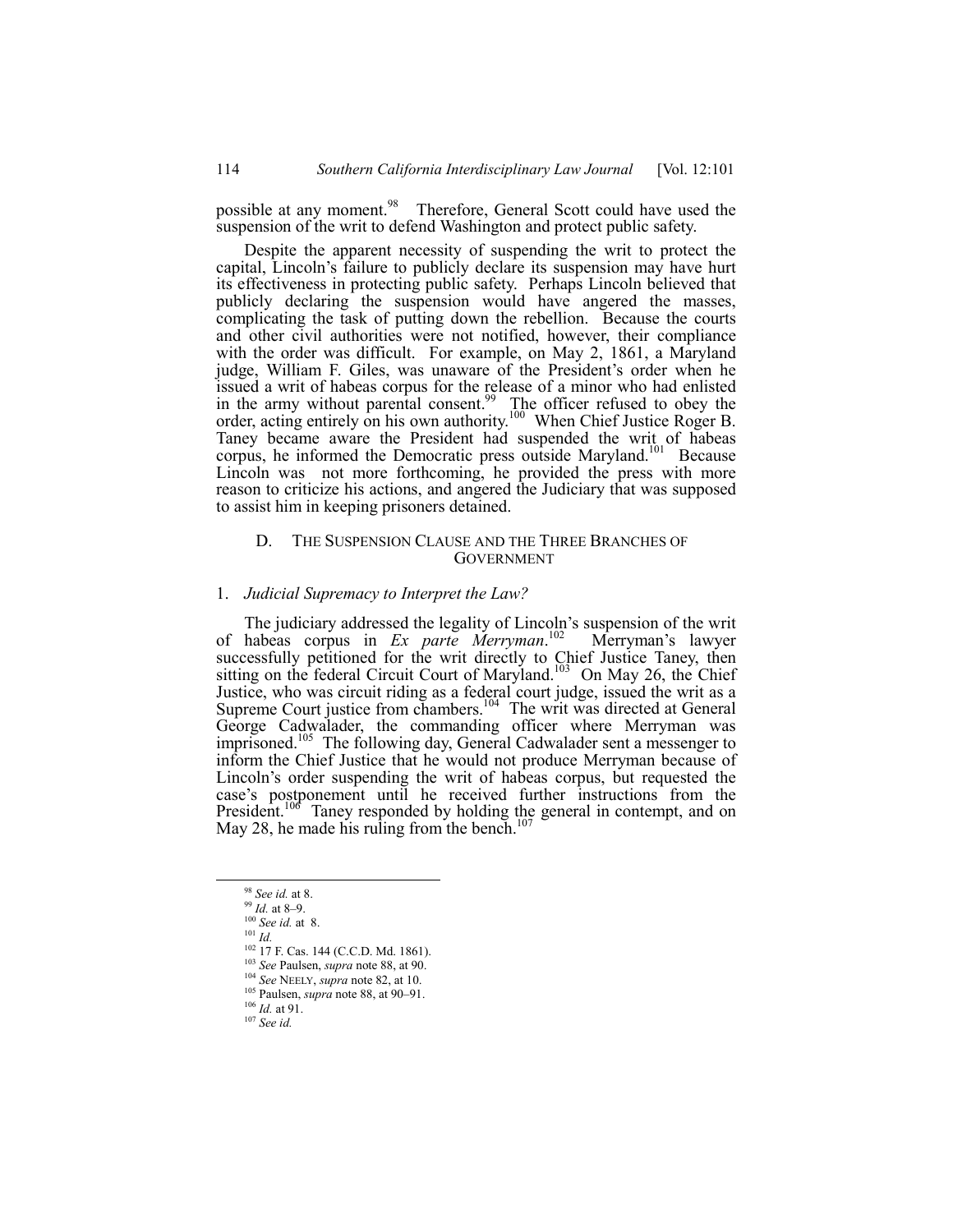In his written opinion, Taney concluded that Lincoln lacked constitutional power to suspend the writ of habeas corpus.<sup>108</sup> He based his conclusion on several grounds. First, President Jefferson believed that the President possessed no power to suspend the writ.<sup>109</sup> Second, Taney reasoned that the location of the suspension clause in Article I, which deals with congressional powers, meant that Congress should have the sole power to suspend the writ.<sup>110</sup> Third, Taney relied on Blackstone's *Commentaries*, which indicated that in England only Parliament could suspend the writ, and on Justice Story's *Commentaries on the Constitution of the United States*, which asserted that Congress had the sole power to suspend the writ.<sup>111</sup> Finally, he relied on Chief Justice Marshall's statement in  $\overline{E}x$  parte Bollman,<sup>112</sup> that "[i]f at any time the public safety should require the suspension of the powers vested by [the Judiciary Act of 1789] in the courts of the United States, it is for the legislature to say so.<sup> $113$ </sup>

Taney also concluded that where life, liberty, or property of a private citizen is concerned, the President only possesses the power prescribed in Article II, section  $3$ —to take care that the laws be faithfully executed.<sup>114</sup> Furthermore, he asserted that the President could not authorize the execution of the laws either himself or through agents or officers, civil or military, independent of judicial or legislative authority.<sup>115</sup> According to Taney, the courts possessed the authority to define the President's duty to faithfully execute the laws, and to command that the execution of laws conform to the interpretation of the law by the courts.<sup>116</sup> This latter assertion of judicial supremacy, i.e., that the courts can tell the President what he must do, went further than Chief Justice Marshall's view on judicial supremacy in *Marbury v. Madison*. 117 Although Taney may have gone too far in defining judicial authority, there is no doubt the President should enforce the judiciary's final judgment, even if there is disagreement over the interpretation.<sup>118</sup> At the conclusion of the opinion, Taney reminded Lincoln of his duty to faithfully execute the laws.<sup>1</sup>

Taney provided strong support for the argument that only Congress has the authority to suspend the writ. The location of the suspension clause in the legislative article follows the section enumerating legislative powers and supports the conclusion that it was designed to limit congressional

 <sup>108</sup> *See Ex parte Merryman*, 17 F. Cas. 144, 148 (1861).

<sup>109</sup> *See id.* at 148.

<sup>110</sup> *See id.*

 $\frac{111}{2}$  *See id.* at 151–52

<sup>&</sup>lt;sup>112</sup> 4 Cranch 75 (1807).

<sup>113</sup> *Id.* at 101.

<sup>114</sup> *Ex parte Merryman*, 17 F. Cas. at 149.

<sup>115</sup> *Id*.

<sup>116</sup> *See* Paulsen, *supra* note 88, at 93.

<sup>&</sup>lt;sup>117</sup> See id. In Marbury v. Madison, Chief Justice Marshall declared, "[i]t is emphatically the province and duty of the judicial department to say what the law is.î 5 U.S. (1 Cranch) 137, 177 (1803).

<sup>118</sup> *See* Paulsen, *supra* note 88, at 95.

<sup>119</sup> *See Ex parte Merryman*, 17 F. Cas. at 153.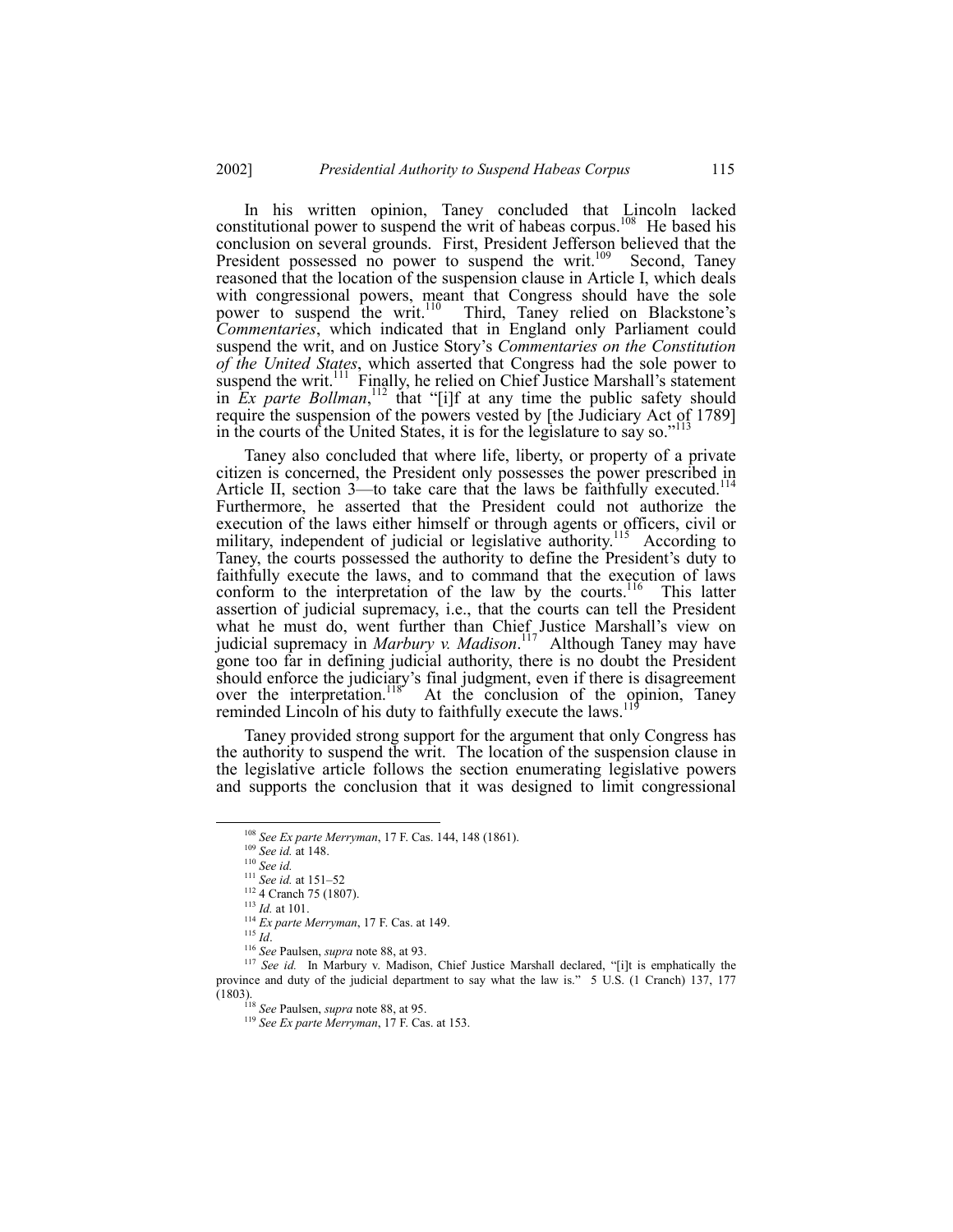power.<sup>120</sup> Also, as argued above, the Framers probably intended that only Congress should possess the power to suspend the writ if public safety required it.<sup>121</sup> Yet, Taney's opinion did not settle the matter entirely. Chief Justice William Rehnquist argued, "Taney read [the powers of the President] narrowly, thereby ruling out any express or implied authority the President might have in this area under his 'war powers."<sup>122</sup> In other words, Taney did not explicitly address the thorny issue of whether Lincoln's first suspension of the writ was justified under the President's implied power to repel sudden attacks.

Despite the judicial opinion, Taney's response to Lincoln's suspension of the writ is problematic. He ignored the general's request for postponement and made his ruling without the benefit of hearing the government's argument.<sup>123</sup> According to Chief Justice Rehnquist, "the judicial process is quintessentially a deliberative one . . . a judge may have instinctive or preliminary reactions against the position of one side in a case, before ever hearing argument from counsel. But one of the purposes of argument is to allow such a side to try to persuade the judge that his preliminary or instinctive reaction is mistaken.<sup>7124</sup> Taney's quick ruling without the benefit of oral argument foreclosed the opportunity for a more democratic resolution of the important issue of presidential authority to suspend the writ of habeas corpus under the Constitution.<sup>125</sup> Although in the end Taney might not have changed his mind, a resolution after hearing the government's position would have legitimized his ruling. As it stood, Taney's quick opinion made it easier for Lincoln to disregard the ruling.

#### 2. *Lincolnís Interpretation of the Suspension Clause*

Although Taney had made the ruling, Lincoln had to enforce it. He could have appealed Taney's *Merryman* decision to the United States Supreme Court but chose not to pursue it.<sup>126</sup> Perhaps Lincoln did not want the circuit court decision to then gain the force of a Supreme Court decision, which would have made it the law of the land.<sup>127</sup> Furthermore, the Supreme Court likely would have upheld the circuit court decision given that of the six active members, four of them—Taney, Wayne, Grier, and Catron—had joined the principal portion of Taney's *Dred Scott* opinion and the two dissenters were no longer on the Court.<sup>128</sup> Additionally, many legal scholars in the North agreed with Taney's opinion that the President

 <sup>120</sup> *See* DUKER, *supra* note 13, at 131.

 $121$  See *supra* notes 35–39 and accompanying text.

<sup>&</sup>lt;sup>122</sup> REHNQUIST, *supra* note 50, at 36.

<sup>123</sup> *See id.* at 40.

 $124$  *Id.* at 40–41.

<sup>125</sup> *See id.* at 41.

<sup>&</sup>lt;sup>126</sup> *See id.* at 44. Rehnquist notes that circuit court opinions, like Taney's in *Ex parte Merryman*, were ordinarily reviewable by the Supreme Court but that "there were significant procedural obstacles to such an appeal as the law stood then.<sup>"</sup> *Id.* 

<sup>127</sup> *See id.*

<sup>128</sup> *See id.*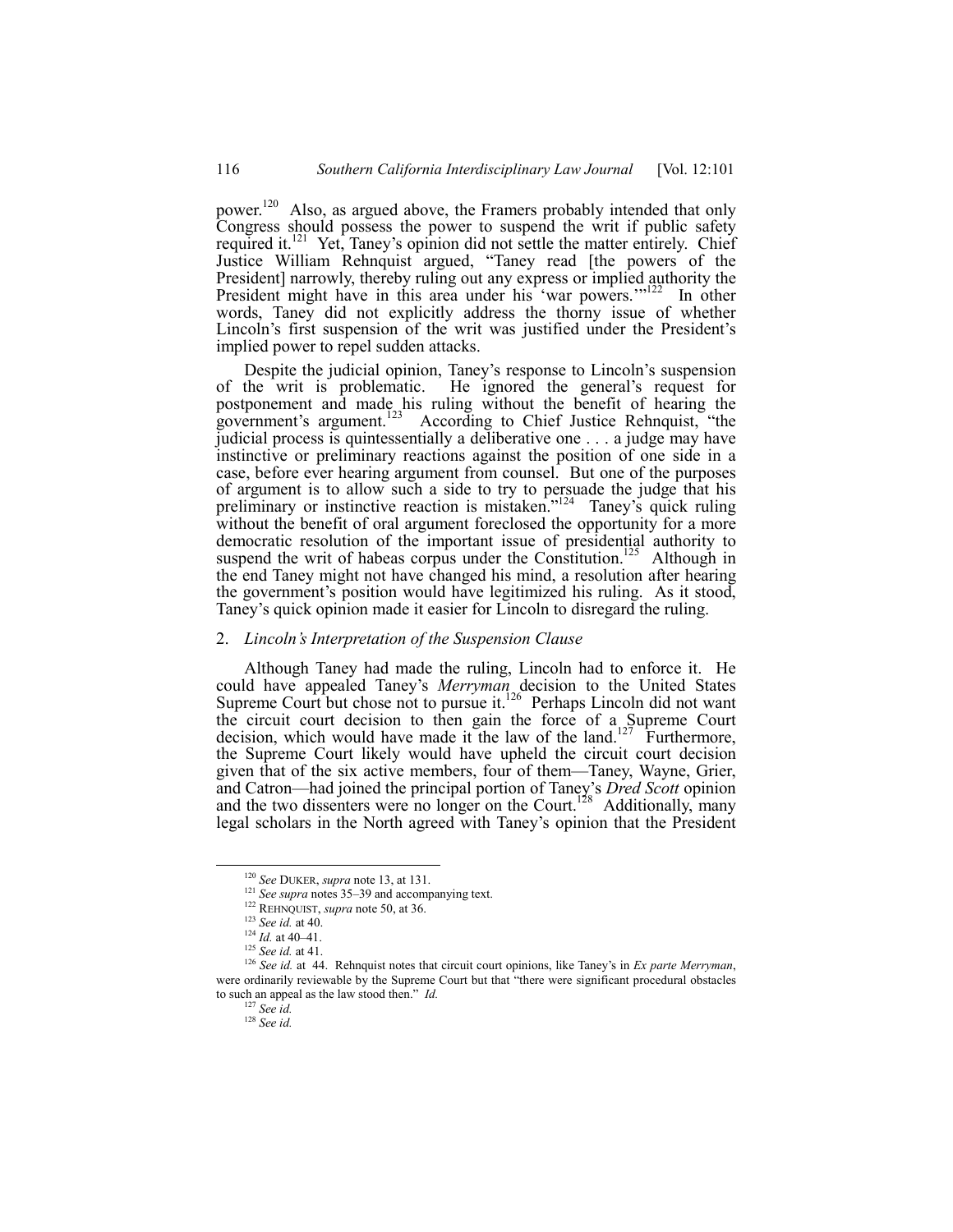did not possess the authority to suspend the writ.<sup>129</sup> On the other hand, some prominent legal scholars defended Lincoln's actions. They included Joel Parker and Theophilus Parsons, two Harvard Law School professors; Horace Binney, the patriarch of the American bar; and Reverdy Johnson, the most respected constitutional lawyer in Congress.<sup>130</sup> Nevertheless, instead of appealing the decision through judicial channels, Lincoln took his appeal to Congress and the people.<sup>13</sup>

Lincoln delayed convening Congress from April 12, 1861 to July 4, 1861, when Fort Sumter was attacked.<sup>132</sup> During the antebellum period, Congress customarily convened in December after the new President took office in March.<sup>133</sup> This gave the new administration time to set its agenda before Congress began its deliberations.<sup>134</sup> When Congress had come into session early in a new administration, history indicated that the Administration's agenda would take a disastrous course.<sup>135</sup> By delaying the convocation of Congress, Lincoln avoided the possibility that Congress would stop him from taking measures he deemed necessary to preserve the Union.<sup>136</sup> During this delay, Lincoln acted as if he was the legislature.<sup>137</sup> On July 4, 1861, in a message to Congress in special session, Lincoln informed the nation he had authorized the suspension of the writ of habeas corpus in "proper cases." $\frac{138}{9}$  Although he had delayed convening Congress, he said that he trusted that Congress would ratify the measures dictated.<sup>139</sup>

In his message to Congress, Lincoln presented two possible arguments in defense of his suspension of the writ. He stated rhetorically: "[A]re all the laws, *but one*, to go unexecuted, and the government itself go to pieces, lest that one be violated?"<sup>140</sup> This "necessity defense" implies that the government would collapse if the President could not suspend the writ, regardless of Taney's order.<sup>141</sup> In other words, the Constitution would be useless without an intact nation.<sup>142</sup> Lincoln presented a second argument in the alternative. He stated:

It was not believed that any law was violated . . . the Constitution itself, is silent as to which, or who, is to exercise the power; and as the [suspension

<sup>139</sup> *See id.*

 <sup>129</sup> *See id.* at 45.

 $130$  PHILLIP SHAW PALUDAN, A PEOPLE'S CONTEST: THE UNION & CIVIL WAR 1861-1865, at 29 (1996).

<sup>131</sup> *See* Paulsen, *supra* note 88, at 94.

<sup>132</sup> *See* SCHLESINGER, *supra* note 10, at 58.

<sup>133</sup> *See* JAVITZ, *supra* note 93, at 118.

<sup>134</sup> *See id.*

<sup>135</sup> *See id.*

<sup>136</sup> *See* SCHLESINGER, *supra* note 10, at 58.

<sup>&</sup>lt;sup>137</sup> See id. (besides suspending the writ of habeas corpus, Lincoln took actions that clearly belonged only to Congress such as assembling the militia, enlarging the army and navy beyond their authorized strength, and instituting a naval blockade).

<sup>138</sup> Lincoln, 4 COLLECTED WORKS, *supra* note 60, at 429 (Message to Congress in Special Session).

<sup>140</sup> *Id.* at 430.

<sup>141</sup> *See* Paulsen, *supra* note 88, at 95.

<sup>142</sup> *See* SCHLESINGER, *supra* note 10, at 59.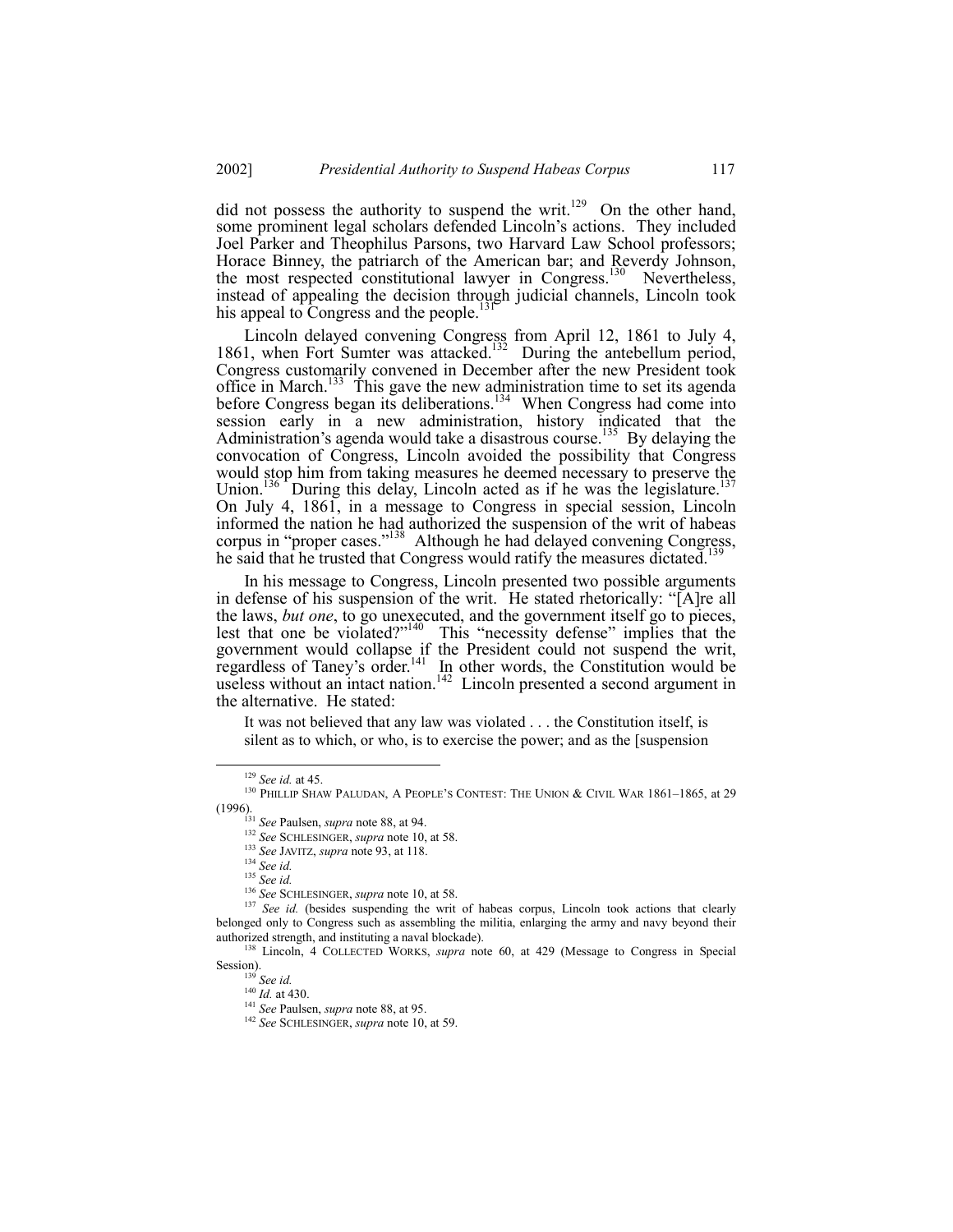clause] was made for a dangerous emergency, it cannot be believed that in every case, the danger should run its course, until Congress could be called together; the very assembling of which of which might be prevented, as was intended in this case, by the rebellion.<sup>143</sup>

To support his position, Lincoln noted that the suspension clause did not explicitly mention who could assert the power and relied on his implicit authority to repel sudden attacks. Lincoln not only provided these two arguments in his message but also promised Congress that the Attorney General would provide a more extended argument.<sup>144</sup>

Attorney General Edward Bates provided that argument on July 5, 1861.<sup>145</sup> Unlike Lincoln, who did not explicitly reference Taney's opinion in *Merryman*, Bates did address the issue of whether the President was justified in refusing to obey a writ of habeas corpus issued by a judge.<sup>146</sup> He stated: "Our fathers, having divided the government into co-ordinate departments . . . left [them] by design . . . each independent and free, to act out its own granted powers, without any ordained or legal superior possessing the power to revise and reverse its action.<sup> $147$ </sup> Bates suggested that Lincoln could disregard Taneyís order and interpretation of the suspension clause, most likely basing this conclusion on Madison's Federalist No. 49.<sup>148</sup> Arguably, Madison's conclusions were superseded by Chief Justice Marshall's declaration in *Marbury v. Madison*<sup>149</sup> that "[i]t is emphatically the province and duty of the judicial department to [s]ay what the law is.<sup>"150</sup> Thus, Lincoln's defiance of Taney's order probably breached the Constitution.

Lincoln's defiance of *Merryman* reveals the potential for a President to abuse executive power by disobeying court orders intended to protect against arbitrary arrests and detentions—the substantive rights the writ of habeas corpus was designed to preserve. Given this potential for abuse, Bates's argument defending Lincoln's defiance of Taney's order must be rejected. That leaves Lincoln's two arguments defending executive authority to unilaterally suspend the writ: his first argument, a "necessity defense" and his second argument a "war powers defense." In his speech, Lincoln expressly rejected reliance on the necessity defense, i.e., that he violated any law to preserve the Constitution. Instead, he argued that his actions were consistent with presidential war powers during a rebellion.

An argument can be made that Lincoln's first suspension of the writ was legally justified under the President's implied power to repel sudden attacks. Under this argument, Congress has power to suspend the writ

<sup>&</sup>lt;sup>143</sup> Lincoln, 4 COLLECTED WORKS, *supra* note 60, at 430–31 (Message to Congress in Special Session).

<sup>144</sup> *See id*. at 431.

 $145$  10 Op. Att'y. Gen. 74 (1868).

<sup>146</sup> *Id.* at 75.

<sup>147</sup> *Id.* at 76.

<sup>148</sup> *See* Paulsen, *supra* note 88, at 96.

<sup>&</sup>lt;sup>149</sup> 5 U.S. (1 Cranch) 137 (1803).

<sup>150</sup> *Id.* at 177.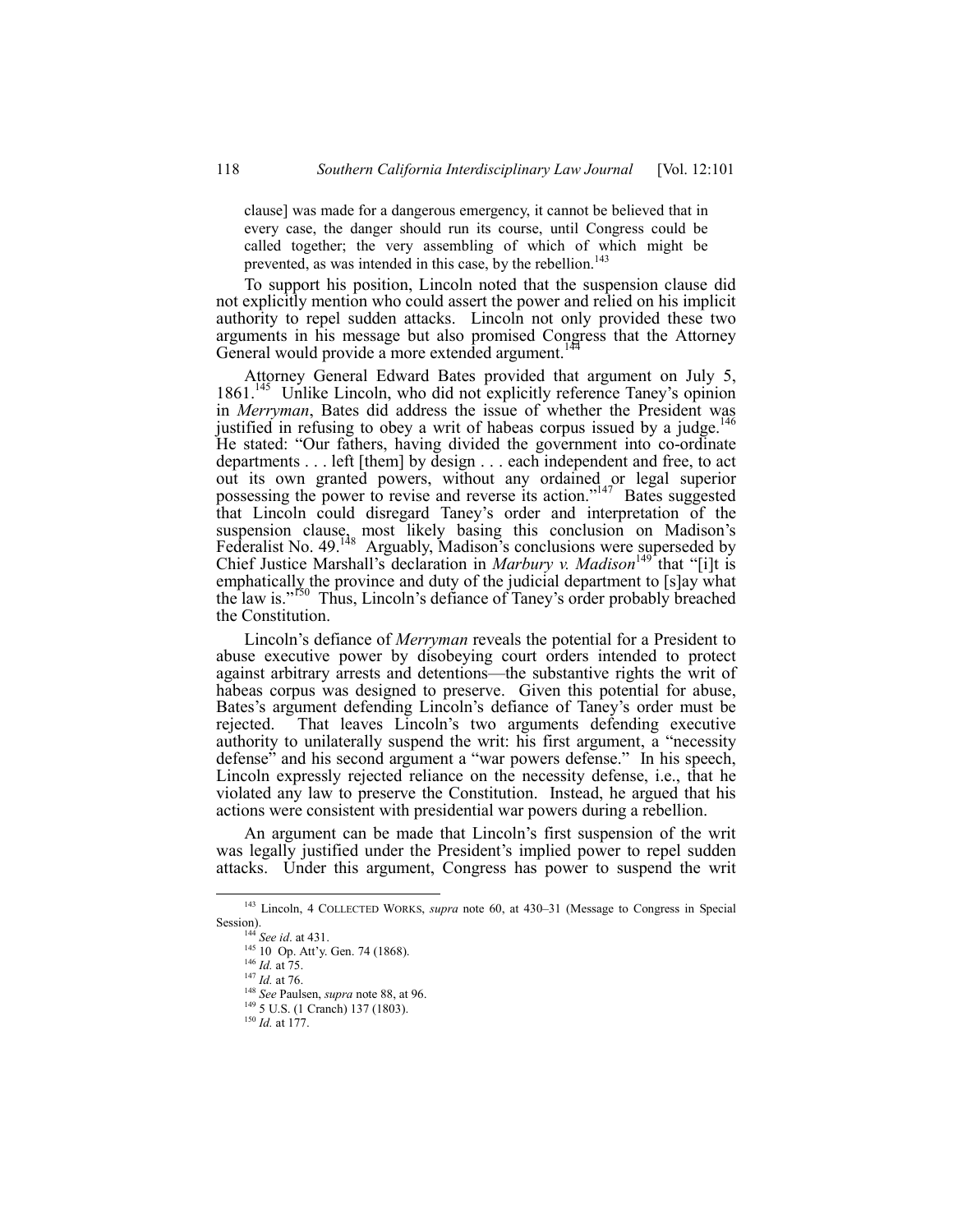unless the President asserts this implied power. In theory, this draws a clear line between presidential and congressional authority with respect to the suspension clause. In practice, however, the exception will probably swallow the rule; presidential war powers once asserted are difficult to limit. Moreover, the Constitution provides more restrictions on Congress' powers than on the President's powers. This might suggest that the Framers provided fewer restrictions on the President because they believed that the President's chief responsibility was to enforce laws passed by Congress. In other words, why restrict powers the President does not possess? This may explain why the suspension clause does not state who has the power to authorize the suspension of the writ.

Lincoln asserted his authority as Commander in Chief to quell the rebellion under the belief that as Commander in Chief *he* had the power to suspend the writ of habeas corpus when *he* determined the public safety required it. The suspensions of the writ described below comported with the belief that suppressing the rebellion was synonymous with protecting public safety. The suspension clause, however, has two independent requirements: 1) that a rebellion or invasion exists and 2) that the writ must be suspended to protect public safety. Moreover, given that the Constitution does not provide many limitations on the President's authority as Commander in Chief, granting the President the power to suspend the writ as part of war powers could circumvent the Constitutional checks and balances designed to prevent abuse of authority. The subsequent suspensions described below were aimed more at prosecuting the war than protecting the public safety. While Lincoln seemed to suggest that he was only relying on his authority as Commander in Chief, his actions are more consistent with Batesís argument that the President can disregard another branch's interpretation of the law.

On May 10, 1861, Lincoln suspended the writ by public proclamation for a second time in Florida.<sup>151</sup> This suspension is particularly interesting because Florida seceded from the Union prior to the fall of Fort Sumter. Theoretically, Lincoln believed that seccession was inherently unlawful and could only occur through revolution.<sup>152</sup> Based on this theory, Lincoln suspended the writ in Florida as though the citizens of the seceding states had waived their rights under the Constitution.<sup>153</sup> This assumption does not seem unreasonable given the state of war. Thus, suspension of the writ in Florida was essentially a fait accompli.<sup>154</sup> This was one several acts carried out without congressional authorization,<sup>155</sup> which significantly impacted Lincoln's future behavior. As Professor Neely notes, "Once [Lincoln]

<sup>&</sup>lt;sup>151</sup> See Lincoln, 4 COLLECTED WORKS, *supra* note 60, at 364-65 (Proclamation Suspending the Writ of Habeas Corpus in Florida).

<sup>&</sup>lt;sup>152</sup> See id. at 265 (First Inaugural Address—Final Text).

<sup>153</sup> *See* NEELY, *supra* note 82, at 10.

<sup>154</sup> *See id*.

<sup>&</sup>lt;sup>155</sup> Such acts included, *inter alia*, assembling the militia, enlarging the Army and Navy beyond their authorized strength, and spending public money without congressional appropriation. *See* SCHLESINGER, *supra* note 10, at 58.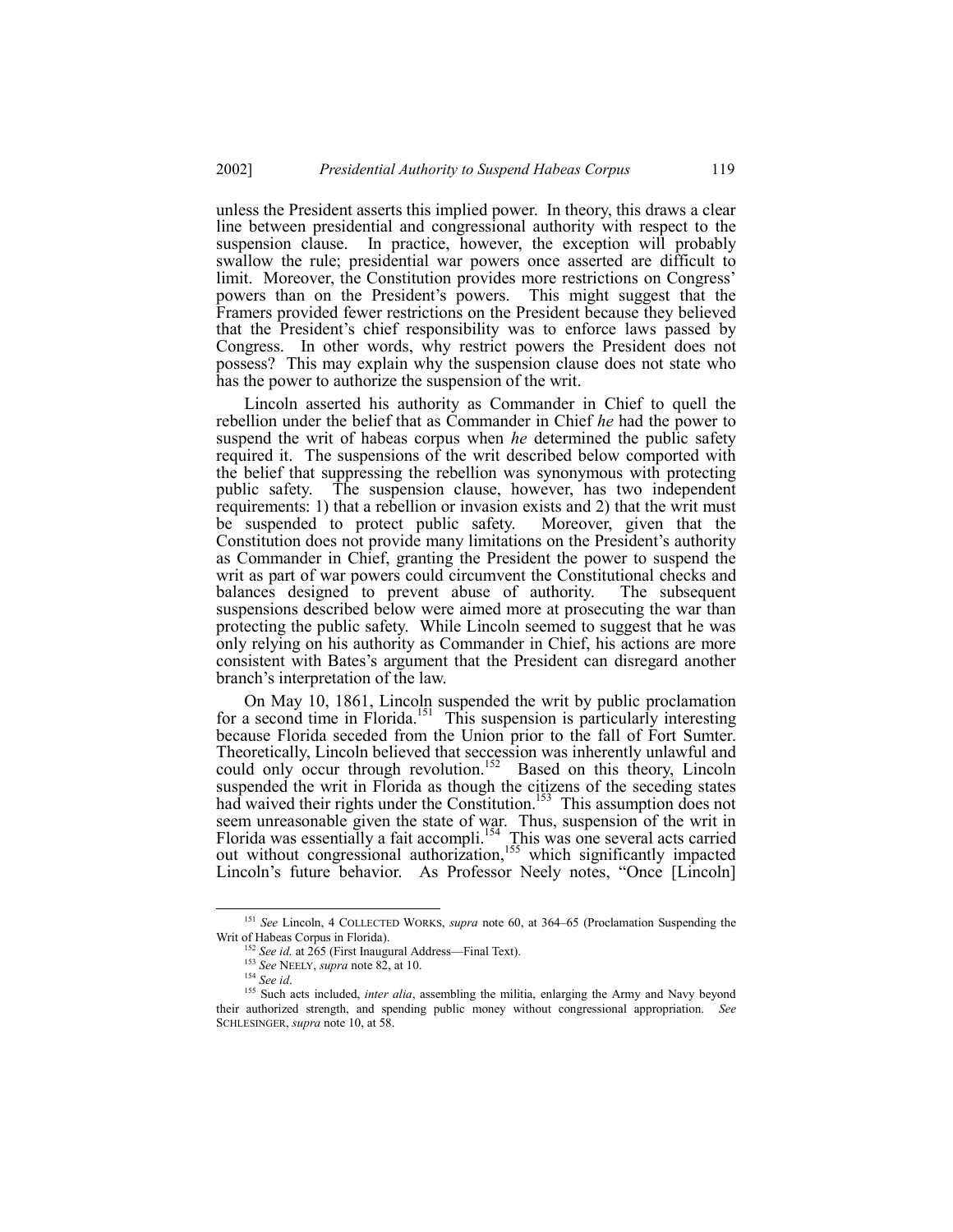suspended the writ of habeas corpus without suffering dire political consequences, similar actions grew easier and easier."<sup>156</sup> Therefore, the Florida suspension, which evinced Lincoln's willingness to act unilaterally, effectively facilitated subsequent unwarranted suspensions.

On June 20, 1861, Lincoln issued another order authorizing General Scott to "suspend the writ of habeas corpus so far as may relate to Major Chase, lately of the Engineer Corp of the Army of the United States, now guilty of treasonable practices against this government.<sup> $157$ </sup> In neglecting to provide Major Chase's first and middle names, Lincoln invited a wrongful arrest.<sup>158</sup> Certainly Lincoln must have believed at this point what he would openly admit to later, that suspending the writ could result in the wrongful arrest of an innocent person.<sup>159</sup> Furthermore, unlike the first suspension, which was used as a tool to prevent an imminent attack on the capital by Virginia, this suspension order did not issue in response to a "dangerous" emergency." The "Major Chase" referred to in the suspension order was Major William Henry Chase, who had resigned from the Union Army on October 31, 1856, and in 1861, he became a commissioned colonel and major general of the Florida state troops.<sup>160</sup> Dealing with treason, not protection of the public safety, seemed to be the only justification for this suspension.

Lincoln issued another suspension order on July 2, 1861, two days before his speech to Congress. At that point, he authorized General Scott to suspend the writ "at any point, on or in the vicinity of any military line which is now, or which shall be used between the City of New York and the city of Washington."<sup>161</sup> Professor Neely notes:

Lincoln had quickly overcome any initial hesitation to use presidential power to suspend the writ. The use of the phrase "military line," for example, was becoming expansive, if not a little deceptive. At first the term had described the threatened route to Washington. Now it referred to no particularly well-described "line" between two places quite far apart on the map.<sup>162</sup>

Unlike the first suspension order, which was narrowly tailored to protect the capital from imminent attack, this one aimed to stop *any* resistance to the Union forces over a broad area.<sup>163</sup> Furthermore, this suspension was neither directed at an imminent harm nor aimed at

 <sup>156</sup> NEELY, *supra* note 82, at 10.

<sup>157</sup> Lincoln, 4 COLLECTED WORKS, *supra* note 60, at 414.

<sup>158</sup> *See* NEELY, *supra* note 82, at 11.

<sup>159</sup> Abraham Lincoln, To Eratus Corning and Others (July 12, 1863), *in* 6 COLLECTED WORKS OF ABRAHAM LINCOLN 263 (Roy P. Basler ed., 1953) (defending his authority to suspend the writ of habeas corpus, Lincoln stated "Or if, as has happened, the executive should suspend the writ, without ruinous waste of time, instances of arresting innocent persons might occur, as are always likely to occur in such cases.") [hereinafter Lincoln, 6 COLLECTED WORKS].

<sup>160</sup> Lincoln, 4 COLLECTED WORKS, *supra* note 60, at 414 n.1 (to Winfield Scott).

<sup>161</sup> *Id.* at 419.

<sup>162</sup> NEELY, *supra* note 82, at 11.

<sup>163</sup> *See id.*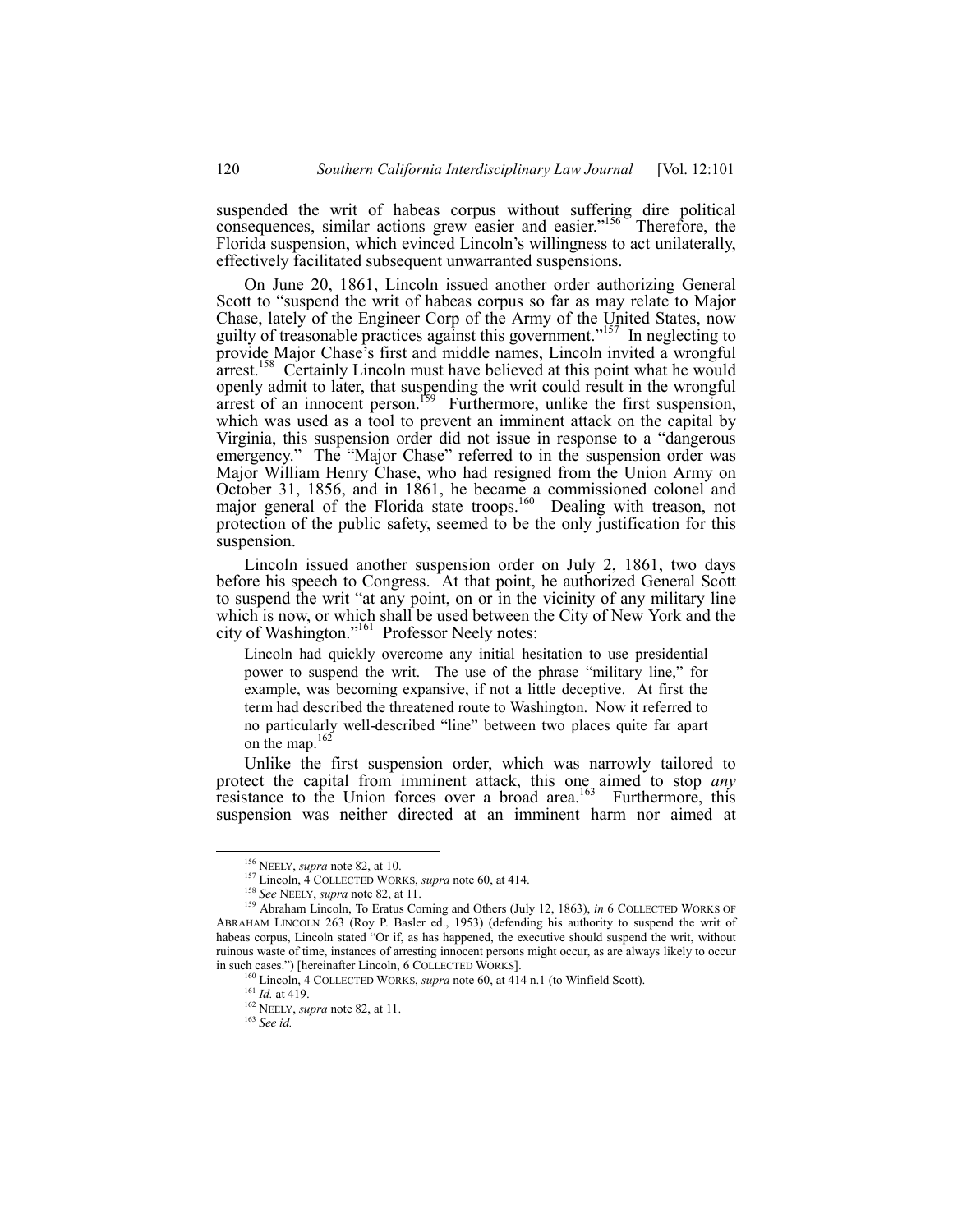protecting the public safety. The same can be said about the October 14, 1861 suspension order that extended the military line to Bangor, Maine, <sup>164</sup> even though no record of disturbances in New England existed to justify this action.<sup>165</sup> Even more disturbing about this latter suspension is that the original draft of the proclamation was found in Secretary of War William H. Seward's papers, written entirely in his hand.<sup>166</sup>

Seward later became Lincoln's Secretary of State, and Lincoln appointed Edwin M. Stanton, a "war" Democrat, to be his new Secretary of War.<sup>167</sup> Lincoln chose Stanton, because northern Democrats could identify with him, and because he was in favor of prosecuting the war against the Confederacy.<sup>168</sup> Stanton demonstrated this determination in his August 8, 1862 orders.<sup>169</sup> The first order empowered the Secretary of War rather than the President as the first official to nationally suspend the writ of habeas corpus.<sup>170</sup> Such delegation of authority contradicted Taney's opinion in *Merryman*, in which he concluded that the President could not authorize the suspension through agents or officers, civil or military—independent of judicial or legislative authority.<sup>171</sup> The second order authorized all U.S. marshals and police chiefs to "arrest and imprison any person or persons who may be engaged, by act, speech, or writing, in discouraging volunteer enlistments, or in any way giving aid and comfort to the enemy, or in any other disloyal practice against the United States."<sup>172</sup>

On September 24, 1862, Lincoln issued a proclamation activating portions of the states' militias to assist the Union with the war.<sup>173</sup> He ordered that "all persons discouraging volunteer enlistments, resisting militia drafts, or guilty of any disloyal practice, affording aid and comfort to Rebels . . . shall be subjected to martial law and liable to trial and punishment by Courts of Martial or Military Commission."<sup>174</sup> He then suspended the writ of habeas corpus "in respect to all persons arrested, or

<sup>170</sup> *See id.*

 <sup>164</sup> *See* Lincoln, 4 COLLECTED WORKS, *supra* note 60, at 554.

<sup>165</sup> *See* REHNQUIST, *supra* note 50, at 48.

<sup>&</sup>lt;sup>166</sup> Id. William Seward reportedly remarked to the British Minister, "My Lord, I can touch a bell on my right hand and order the imprisonment of a citizen of Ohio; I can touch a bell again and order the imprisonment of a citizen of New York; and no power on earth, except that of a President, can release them. Can the Queen of England do so much?" SCHLESINGER, *supra* note 10, at 58–59.

<sup>167</sup> *See* REHNQUIST, *supra* note 50, at 57.

<sup>168</sup> *See id.*

<sup>&</sup>lt;sup>169</sup> Professor Neely notes, "[T]he orders of August 8 had [a] momentous effect on civil liberties in the United States. The brief period of sweeping and uncoordinated arrests that followed their issuance constituted the lowest point for civil liberties in the North during the Civil War, the lowest point for civil liberties in U.S. history to that time, and one of the lowest for civil liberties in U.S. history.<sup>n</sup> NEELY, *supra* note 82, at 53.

<sup>&</sup>lt;sup>171</sup> See supra text accompanying note 115. Even assuming arguendo that the President has legal authority to suspend the writ, it does not follow that the President can constitutionally delegate to a civil or military officer the discretion to suspend the writ. There are some powers that are beyond delegation and given the potential abuse of discretion, such authority should rest with an elected official.

<sup>172</sup> *See* NEELY, *supra* note 82, at 53*.*

<sup>173</sup> *See* Abraham Lincoln, *Proclamation Suspending the Writ of Habeas Corpus* (September 24, 1862), *in* 5 COLLECTED WORKS OF ABRAHAM LINCOLN 436, 436-37 (Roy P. Basler ed., 1953).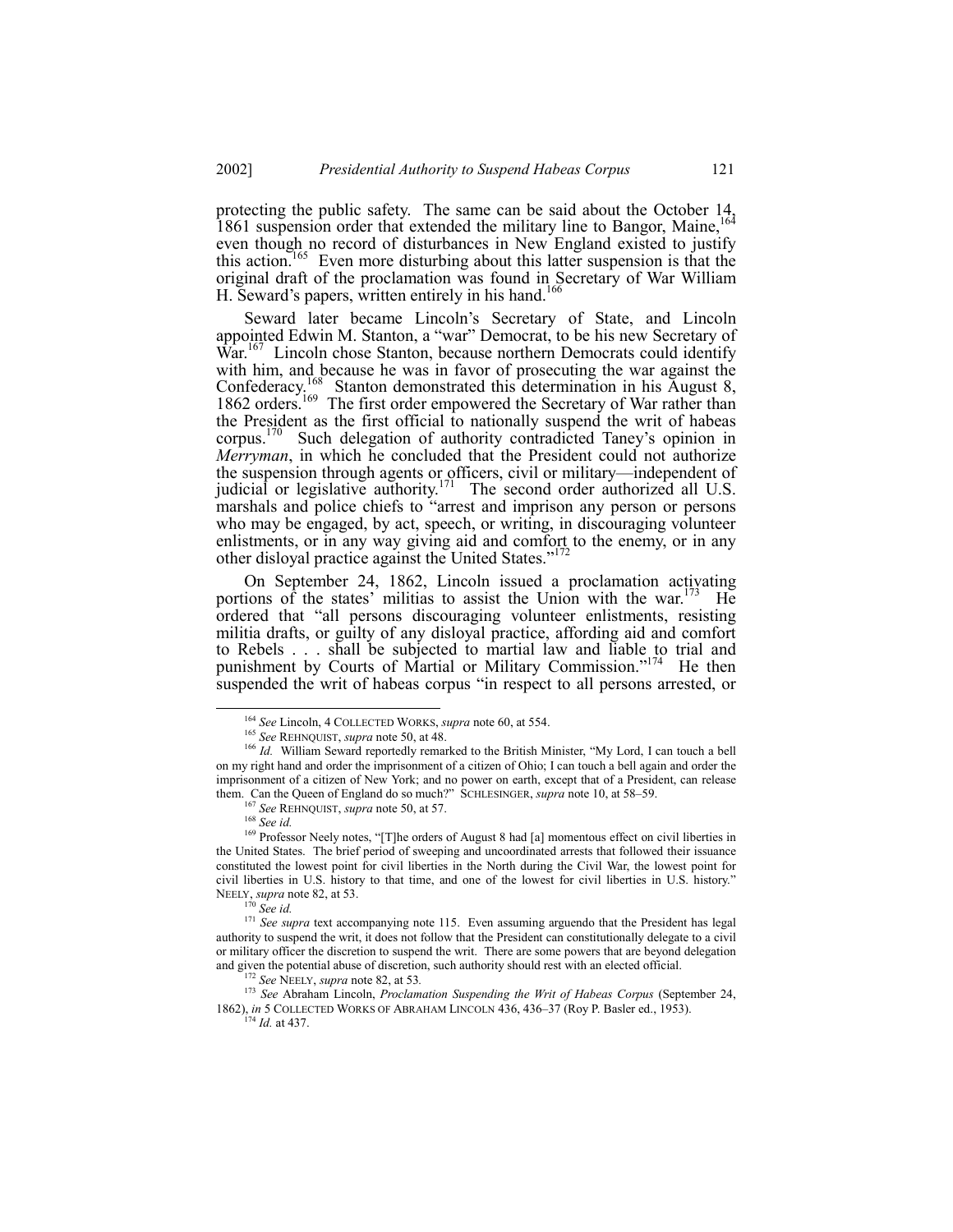who are now, or hereafter during the rebellion shall be, imprisoned.<sup> $175$ </sup> This new suspension was powerful because it worked in concert with the Militia Act passed by Congress on July 17, 1862. The Militia Act ìempowered the secretary of war to draft for nine months the militiamen of states that failed to upgrade their militias.<sup> $176$ </sup> Stanton's orders and Lincoln's proclamation meant that those arrested were not only detained, but were also subjected to martial law and to trial by military commissions.<sup>177</sup> These military commissions did not provide many of the procedural safeguards, such as trial by jury, that civilian offenders would enjoy in a civilian criminal trial.

The Militia Act was unpopular in Wisconsin where draft protestors rioted, destroying property.<sup>179</sup> One of the riot leaders, Nicholas Kemp, was imprisoned in Camp Randall.<sup>180</sup> His attorney obtained a writ of habeas corpus from the Wisconsin Supreme Court, but Kemp's custodian cited the President's September 24, 1862 proclamation suspending the writ of habeas corpus.<sup>181</sup> The Wisconsin Supreme Court, faced with the same issues Taney had faced in *Merryman*, reached the same conclusion.<sup>182</sup> The three justices in separate opinions decided not only that the President lacked authority to suspend the writ, but also that martial law could not prevail in areas, such as Wisconsin at that time, where there was no insurrection or combat.<sup>183</sup> The court did not issue an attachment against Kemp<sup> $\cdot$ </sup> custodian out of respect to federal authorities, but decided to wait for the Administration's response.<sup>184</sup> This course of action by the Wisconsin court was typical of other courts under similar circumstances.<sup>185</sup> While courts courageously checked Lincoln's authority, their ability to affect policy change depended on the cooperation of an uncooperative administration.

#### 3. *Congress Authorizes the Suspension of the Writ of Habeas Corpus*

Congress finally cooperated with the President on March 3, 1863, when it passed the Habeas Corpus Act, which suspended the writ of habeas corpus and eliminated any doubt as to the legality of subsequent suspensions by Lincoln.<sup>186</sup> The Habeas Corpus Act, however, did not address whether his suspensions prior to the act were legally justified.<sup>187</sup> In his July 4 speech, Lincoln stated his trust that Congress would ratify the

- <sup>177</sup> REHNQUIST, *supra* note 50, at 60.
- <sup>178</sup> *See id.*

- <sup>180</sup> *Id.*
- $\frac{181}{16}$  *Id* at 62–63.

- <sup>183</sup> *Id.*
- $184 \frac{184}{10}$
- $rac{185}{185}$  *Id.*

<sup>187</sup> *See id.*

 <sup>175</sup> *Id.*

<sup>176</sup> NEELY, *supra* note 82, at 52.

<sup>179</sup> *See id.* at 62.

<sup>182</sup> *Id.* at 63.

<sup>186</sup> *See* NEELY, *supra* note 82, at 68.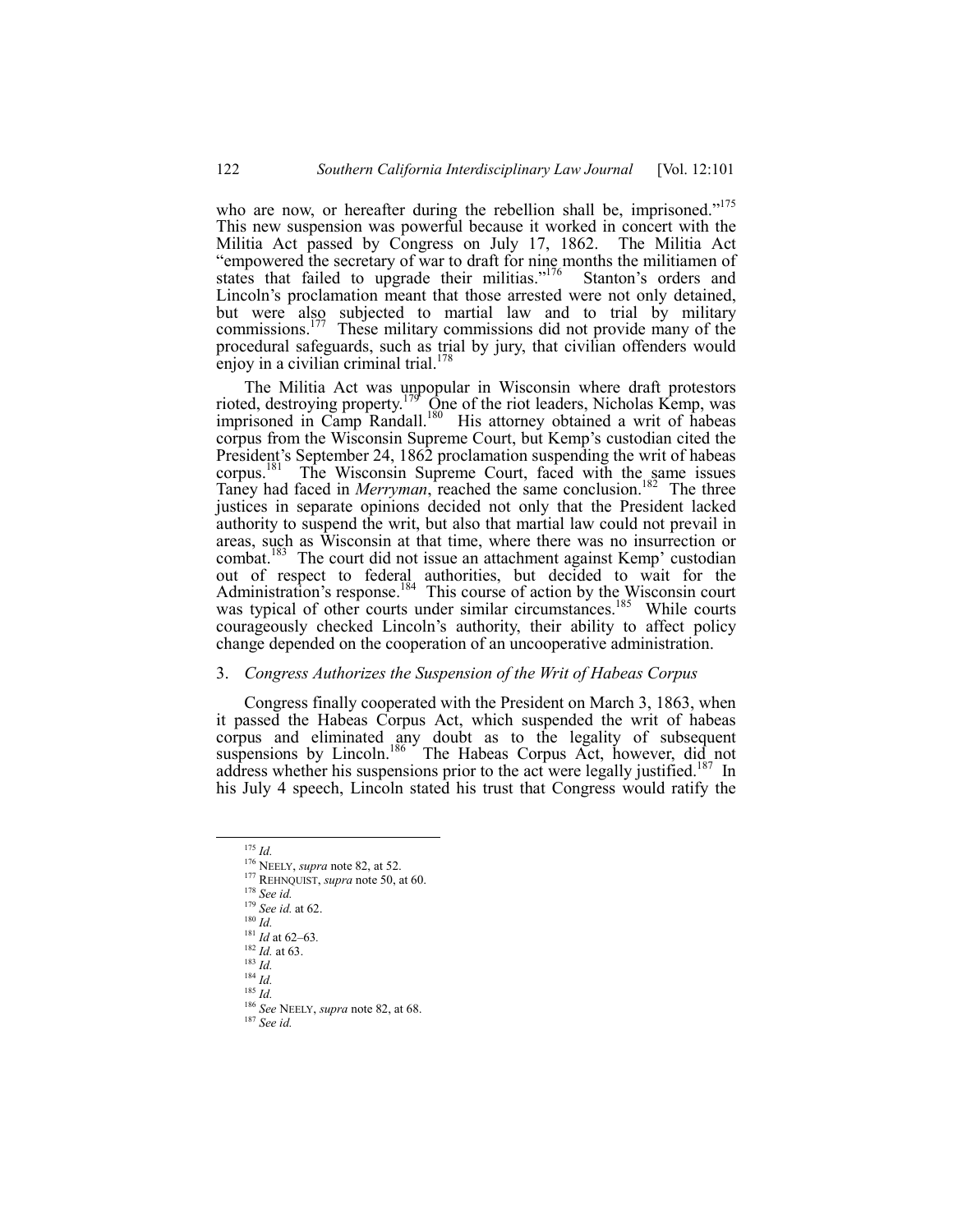measures he had taken on Congress' behalf.<sup>188</sup> One can argue that congressional inaction ratified the prior presidential suspensions of the writ because Congress never protested the suspensions and did not enact legislation repealing those suspensions.<sup>189</sup> The reality is that Congress is usually not eager to contravene the President during war, especially when the same political party controls both the legislative and executive branches of government.<sup>190</sup> Senator John Sherman of Ohio expressed a prevalent belief that some of Lincoln's actions were nonetheless illegal when he asserted "I am going to vote for that resolution and I am going to vote for it on the assumption that the different acts of the Administration recited in this preamble were illegal." $191$  Therefore, the legality of Lincoln's actions prior to congressional authorization is still suspect.

In the Habeas Corpus Act of 1863, Congress provided limitations on the Presidentís power. The statute required that that the Secretary of State and the Secretary of War supply the area circuit or district judge with a list of the persons arrested by military authority.<sup>192</sup> Furthermore, in cases where a grand jury met and did not indict the prisoners, the judge was to order those prisoners not indicted to be discharged.<sup>193</sup> If the Secretary of State or Secretary of War failed to send the list of names within twenty days, and a grand jury met but issued no indictment, then any person or prisoner could petition for release.<sup>194</sup> There is no record that Lincoln followed the limitations imposed by Congress.<sup>195</sup>

Lincoln's defiance of Congress' limitations is exemplified in the arrest of Clement L. Vallandigham, a Democrat and former Congressman from Ohio.196 General Ambrose Burnside arrested Vallandigham because he spoke at a rally in Columbus, Ohio in defense of the people's right to assemble to hear a debate on Lincoln Administration policies.<sup>197</sup> A military

 <sup>188</sup> *See* Lincoln, 4 COLLECTED WORKS, *supra* note 60, at 429 (Message to Congress in Special Session).

<sup>189</sup> *See* Special Event, *The Impeachment Trial of President Abraham Lincoln*, 40 Ariz. L. Rev. 351, 368 (1998) [hereinafter *Impeachment Trial*].

<sup>190</sup> *See id.*

<sup>191</sup> JAVITZ, *supra* note 93, at 121.

<sup>&</sup>lt;sup>192</sup> An Act relating to Habeas Corpus, and regulating Judicial Proceedings in Certain Cases, 12 Stat. 755, 755 (1863).

<sup>193</sup> *See id.*

<sup>194</sup> *See id.* at 756.

<sup>195</sup> *See Impeachment Trial*, *supra* note 189, at 363.

<sup>196</sup> *See* NEELY, *supra* note 82, at 65.

<sup>197</sup> *See* REHNQUIST, *supra* note 50, at 65. Rehnquist notes that:

Vallandigham was not only tried by a military commission, rather than a jury, but the charge upon which he was tried was that he violated an order issued by Burnside—an order that forbade the expression of sympathy for the enemy. A criminal trial in a civil court must be based on a charge that the defendant engaged in conduct prohibited by an Act of Congress (in a federal court), or by an act of a state legislature (in a state court). Burnside's order had no such pedigree; it was not even based on an order of the President or the Secretary of War. It originated with Ambrose Burnside, the commanding general of the military district of Ohio. Members of the armed forces are naturally accustomed to being governed by such orders. But Vallandigham was not a soldier; he was a civilian. *Id.* at 68.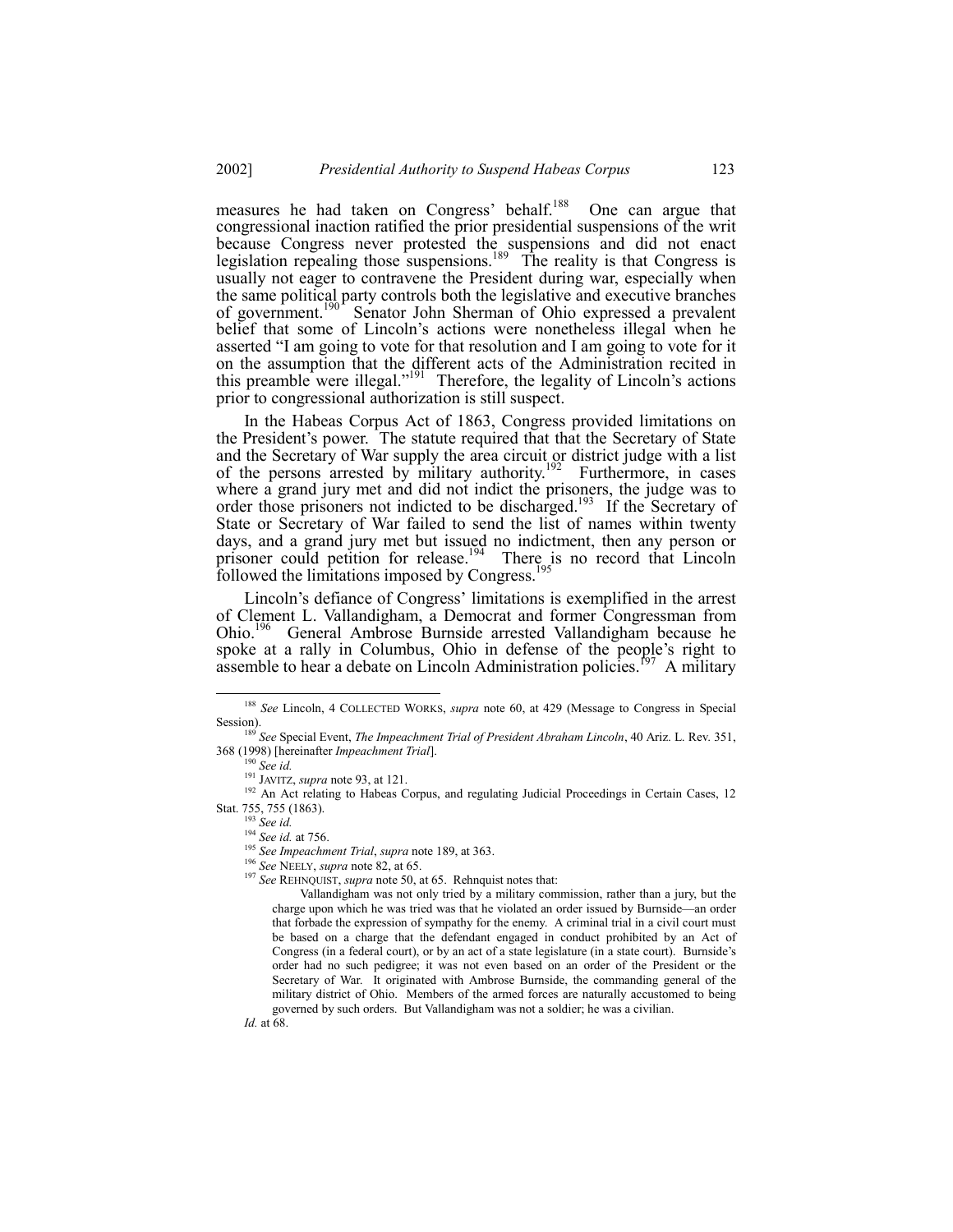commission sentenced him to confinement for the duration of the war, but Lincoln commuted the sentence to banishment into Confederate lines.<sup>1</sup> The Administration did not give Vallandigham his day in court,  $199$  and thus, blatantly disregarded the law's requirement that prisoners either be released or tried by a civilian court, if it was in session.

Vallandigham's arrest led to Democratic protest throughout the North, which compelled Lincoln to defend his policies.<sup>200</sup> Specifically, Lincoln formally replied to Erastus Corning, who protested the arrest in a mass meeting in New York.<sup>201</sup> To the claim that Vallandigham was arrested only because of his speech at the rally criticizing the Administration and his violation of the general's order, Lincoln replied that Vallandigham was "damaging the military power of the country.<sup> $5202$ </sup> According to Lincoln, he ìwas laboring, with some effect, to prevent the raising of troops, to encourage desertions from the army." $20\overline{5}$  In Lincoln's reply, he admitted that the possibility of arresting innocent persons was likely to occur when acting in haste.<sup>204</sup> Additionally, he argued that arrests in areas where there was no rebellion, i.e., in the North, were justified on grounds that the Constitution does not say where the writ could be suspended, but only that it be suspended wherever public safety so required.<sup>20</sup>

Lincoln's defense of the Vallandigham arrest is problematic because the President failed to explain why Vallandigham's words deserved punishment, only that the words had "some effect" on damaging the Army. The determination to arrest him was probably made because General Burnside had advance notice of the itinerary and sent spies to take notes on the speech.<sup>206</sup> Thus, a determination that his words had "some effect" on the Army was probably premature and pure speculation. Although Lincoln stated he had to suspend the writ "without ruinous waste of time" to protect public safety, he did not set a standard to avoid arresting innocent persons. How likely was it that Vallandigham's speech in a small county, to fellow Democratic supporters, would damage the Army? Indeed, Vallandigham was not even the type of person meant to be arrested under the Administration's policy,<sup>207</sup> which had been directed at arresting dangerous Confederate sympathizers and bridge-burners like John Merryman, not political activists like Vallandigham.<sup>208</sup> The Vallandigham arrest and

 <sup>198</sup> *Impeachment Trial*, *supra* note 189, at 364.

<sup>199</sup> *See id.*

<sup>200</sup> NEELY, *supra* note 82, at 66.

<sup>201</sup> *Id.* at 67.

<sup>202</sup> Lincoln, 6 COLLECTED WORKS, *supra* note 159, at 266 (To Erastus Corning and Others).

<sup>203</sup> *Id.*

 $^{204}$  *Id.* at 263.

<sup>205</sup> *See id.* at 265.

<sup>&</sup>lt;sup>206</sup> See REHNQUIST, *supra* note 50, at 65. Vallandigham's motive for making the speech was probably not for the purpose of damaging the Army. Having just lost the nomination for Governor of Ohio, he apparently decided that he needed to become a martyr, and had himself arrested. *See id.*

<sup>207</sup> NEELY, *supra* note 82, at 67.

<sup>208</sup> *See id.*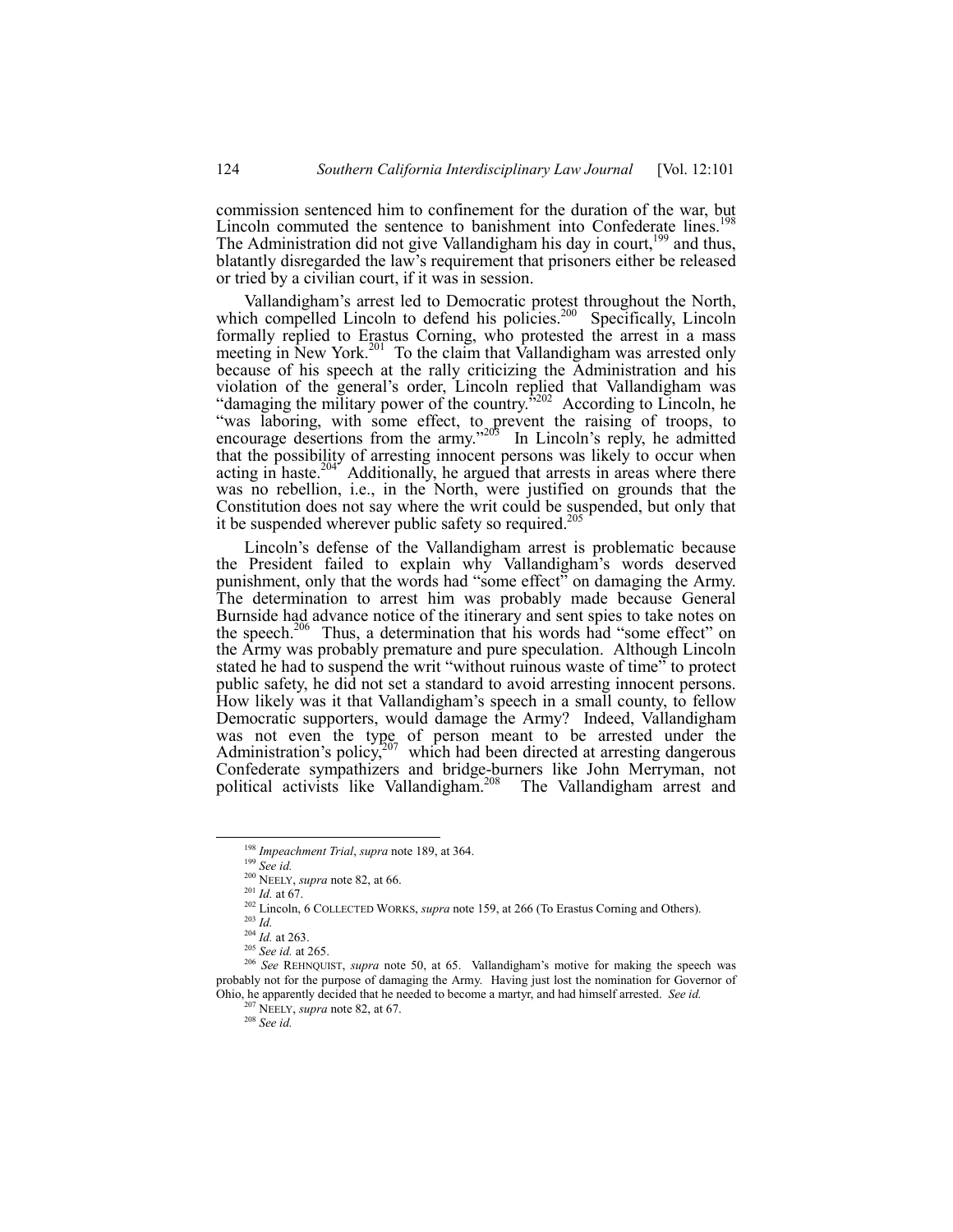Lincoln's defense of it demonstrated how granting the President authority to suspend the writ, even with some limitations, can still lead to abuse.

# E. CIVIL DISOBEDIENCE AS A "DEFENSE" TO UNILATERAL PRESIDENTIAL AUTHORITY TO SUSPEND THE WRIT OF HABEAS CORPUS

A President should only be able to justify unilaterally suspending the writ of habeas corpus with a "civil disobedience" defense. Implicit in such a defense is that the action taken is illegal but morally justified under the circumstances. Henry David Thoreau advocated the idea of civil disobedience in his essay "Resistance to Civil Government" first published in *Aesthetic Papers* in 1849.<sup>209</sup> The idea of civil disobedience was popular in the North after the Compromise of 1850 required all citizens to aid in the return of fugitive slaves.<sup>216</sup> While Thoreau's idea of civil disobedience was associated with passive resistance, John Brown also used it to incite a slave insurrection.211 Lincoln could have relied on a civil disobedience argument to justify suspending the writ of habeas corpus. In his July 4 speech, Lincoln hinted at such a defense when he stated, "are all the laws, *but one*, to go unexecuted, and the government itself go to pieces, lest that one be violated?"<sup>212</sup> But Lincoln rejected this defense and believed his use of emergency powers was constitutional because of the crisis's unprecedented nature.

Lincoln could have argued that because secession was not only illegal, but also morally wrong, he was justified in suspending the writ to prevent the capital from falling. Throughout his First Inaugural Speech, Lincoln addressed the legality and morality of southern secession and of civil war. He stated: "But if destruction of the Union . . . be lawfully possible, the Union is *less* perfect than before the Constitution, having lost the vital element of perpetuity. It follows from these views that no State, upon its own mere motion, can lawfully get out the Union.<sup>7213</sup> Towards the end of his inaugural speech he emphasized the moral consequences of southern secession:

In *your* hands, my dissatisfied fellow countrymen, and not in *mine*, is the momentous issue of civil war. The government will not assail *you*. You can have no conflict, without being yourselves the aggressors. *You* have no oath registered in Heaven to destroy the government, while *I* shall have the most solemn one to "preserve, protect and defend" it. $^{214}$ 

Thus, at the time of his inaugural speech Lincoln believed secession was illegal and that starting a civil war would violate the heavenly oath to preserve the Union.

<sup>214</sup> *Id.* at 271.

 <sup>209</sup> *See Thoreau and Civil Disobedience*, *at* http://www.walden.org//thoreau/overview/thoreau\_ cd.htm (last visited Nov. 23, 2002).

<sup>210</sup> *See id.*

<sup>211</sup> *See id.*

<sup>212</sup> Lincoln, 4 COLLECTED WORKS, *supra* note 60, at 430 (Message to Congress in Special Session).

 $^{213}$  *Id.* at 265 (First Inaugural Address—Final Text).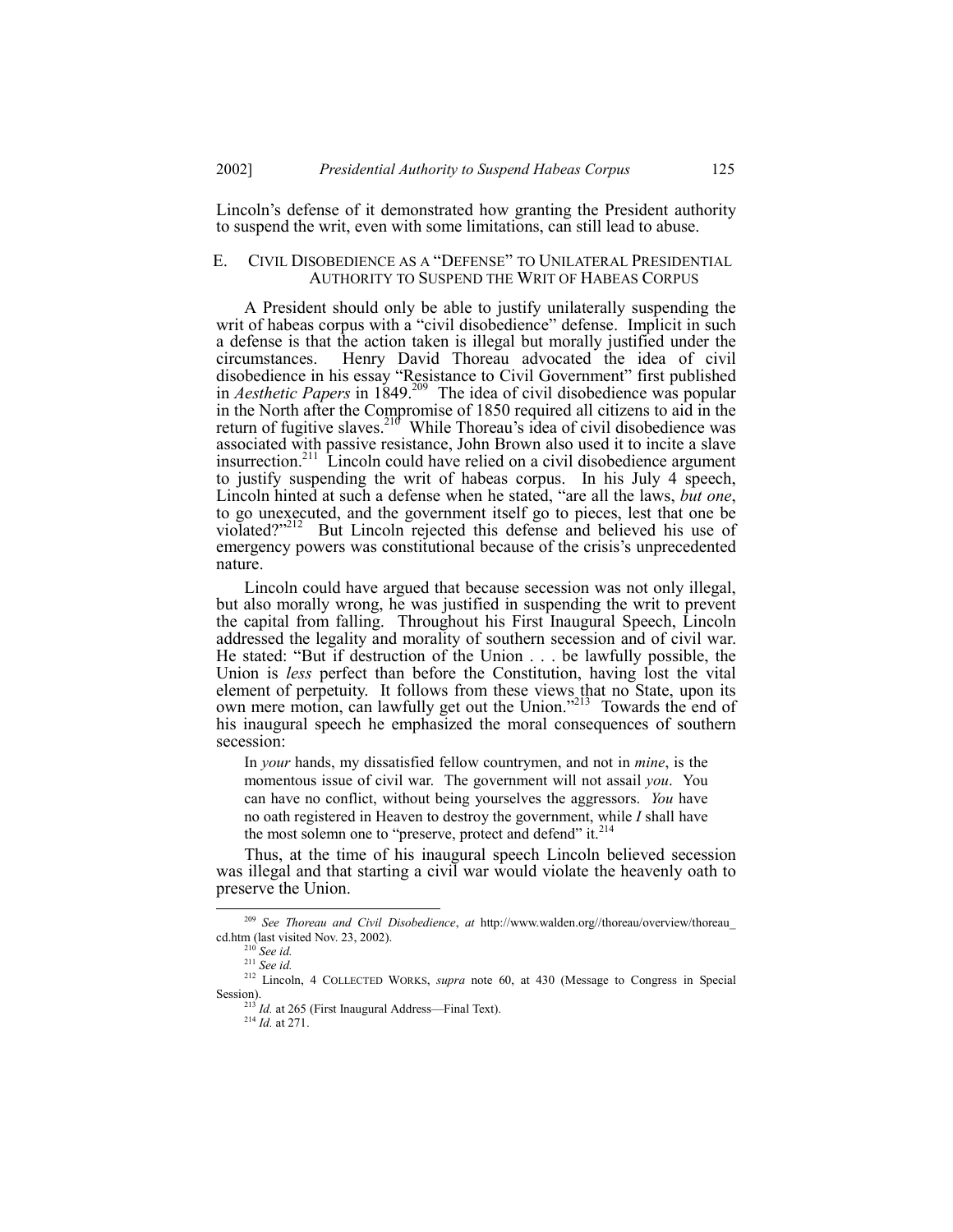A civil disobedience defense differs from a "necessity" defense. President Jefferson formulated a necessity defense based on "[John] Locke's idea that 'the laws of necessity, of self-preservation, of saving our country when in danger' must override written law, lest the end be absurdly sacrificed to the means.<sup>"215</sup> Civil disobedience, for purposes of this Note, is the violation of a law that causes a minor injustice, relatively speaking, in order to promote a higher objective that cannot be reasonably achieved without violating the law. Unlike a necessity defense, a civil disobedience defense implies a more careful weighing of interests and a moral justification. Admittedly, it is difficult to distinguish between a civil disobedience defense and a necessity defense. Neither defense should be considered as legal precedent. Arthur Schlesinger writes that the Founding Fathers may have believed that a crisis might justify unconstitutional actions to save the Constitution, but they did not want to legitimize such actions because "the legal order would be better preserved if departures from it were frankly identified as such than if they were anointed with a factitious legality and thereby enabled to serve as constitutional precedents for future action. $2^{16}$ 

Lincoln's first suspension can at best be seen as an act of civil disobedience. At the time he considered suspending the writ, he grappled with whether he had the authority to do so, and wrestled with the implications of doing so. He felt morally obligated to uphold his oath to preserve the Union against southern aggression. Lincoln reasonably believed that but for the suspension of the writ, more northern troops would have failed to reach the capital, and an attack by Virginia would have resulted in the loss of the capital and, ultimately, the Union, unlike the suspensions described above where Lincoln had other options. He could have appealed Taney's decision in *Merryman*; he could have requested congressional approval for suspending the writ in his July 4 speech before Congress; he could have followed the limitations placed by Congress in the Habeas Corpus Act. Therefore, while the first suspension can be morally justified as an act of civil disobedience, the other suspensions were at best pragmatic moves to facilitate the Union's war effort. These other suspensions show that Lincoln failed to uphold his oath by disregarding the checks and balances enshrined in the Constitution.

Although we can thank Lincoln for suspending the writ and declare his first suspension morally justified and the others simply illegal, we are left with an important question: Is the Constitution different during wartime, making unconstitutional actions in times of peace constitutional in times of war? The Constitution certainly makes the distinction between war and peace by providing for the suspension of the writ of habeas corpus during times of rebellion or invasion. But even the suspension clause limits its invocation to situations where protecting public safety is required, and it

 <sup>215</sup> SCHLESINGER, *supra* note 10, at 60.

<sup>216</sup> *Id.* at 9.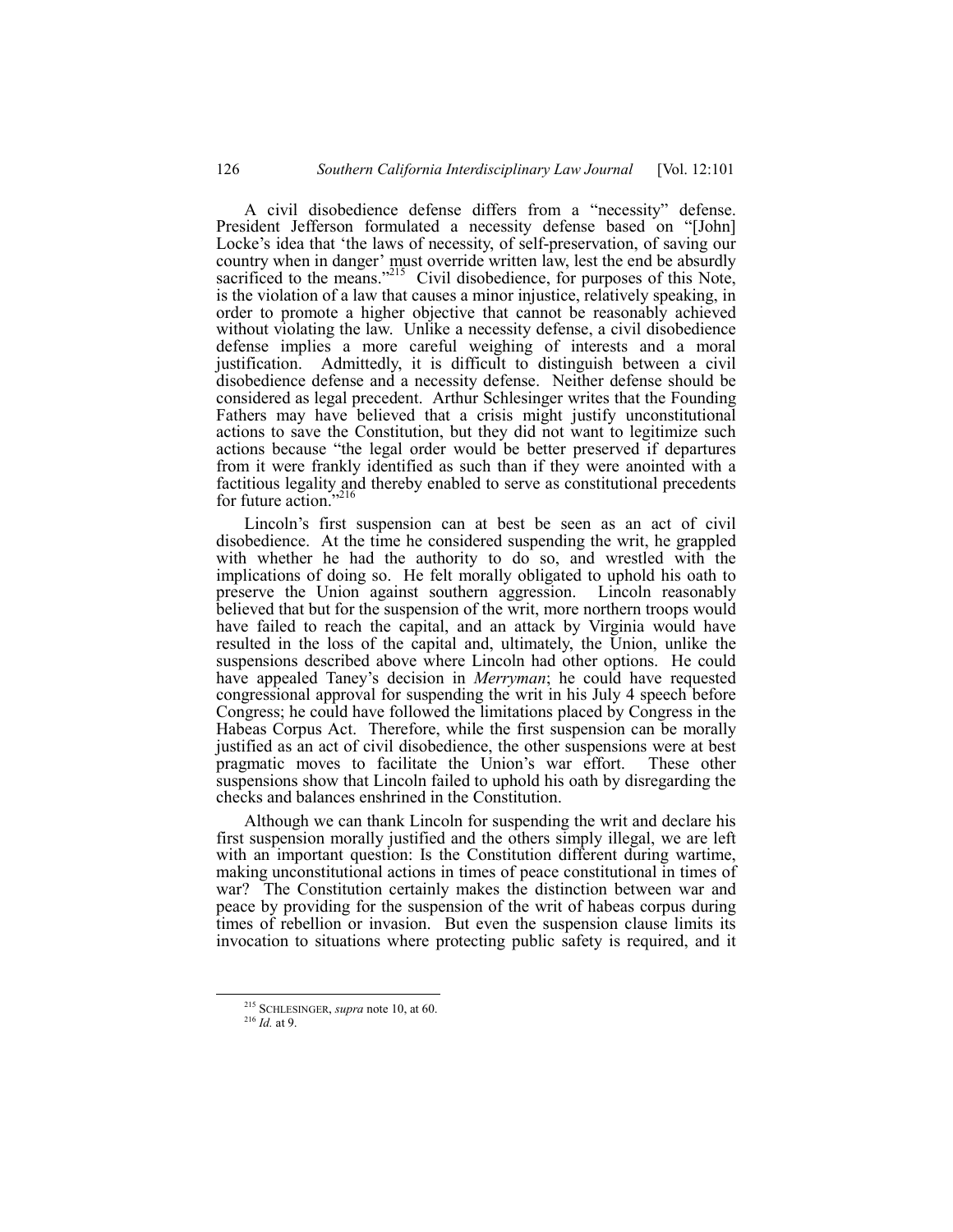only allows for the suspension of the writ of habeas corpus. Lincoln considered the possibility that he had abused his power:

If I be wrong on this question of constitutional power, my error lies in believing that certain proceedings are constitutional when, in cases of rebellion or Invasion, the public Safety requires them, which would not be constitutional when, in absence of rebellion or invasion, the public Safety does not require them.<sup>217</sup>

Lincoln's belief was not wrong given the explicit distinction made in the text of the suspension clause, but by disregarding judicial decrees and congressional limitations, he failed in his constitutional stewardship.

Constitutional stewardship requires that presidents realize that Congress—and not an emergency—creates power. The Constitution provides that the President shall recommend to Congress "such Measures as he shall judge necessary and expedient.<sup>3218</sup> Lincoln's belief that as President during an emergency he possessed "inherent powers" to address an emergency contradicts the Framers' vision. But the Framers could not have envisioned the risks of a nuclear or terrorist attack as this nation has faced in the modern era. President Harry S. Truman believed the President had inherent powers to avert a national catastrophe. In *Youngstown Sheet & Tube Co. v. Sawyer*, 219 the Truman Administration argued that the President, as Commander-in-Chief, could seize most of the nation's steel mills to prevent labor disputes from stopping steel production.<sup>220</sup> According to the Administration, a work stoppage would have jeopardized national security because steel production was indispensable to all weapons and other materials.<sup>221</sup> The Court held that Congress, and not the President, had the power to authorize the seizure of the steel mills.<sup>222</sup> Moreover, the Court noted that "[t]he President's power, if any, to issue the order must stem either from an act of Congress or from the Constitution itself," and Congress had not authorized the seizure.<sup>223</sup>

In his concurring opinion, Justice Jackson discussed the wisdom of recognizing presidential emergency powers under the Constitution. He suggested that the Founding Fathers had omitted emergency powers from the Constitution, except for the suspension of the writ of habeas corpus, because they knew that emergencies would create pressures for authoritative action.<sup>224</sup> After evaluating emergency powers in other nations, Justice Jackson stated, "This contemporary foreign experience may be inconclusive as to the wisdom of lodging emergency powers somewhere in a modern government. But it suggests that emergency powers are consistent with free government only when their control is lodged

 <sup>217</sup> Lincoln, 6 COLLECTED WORKS, *supra* note 159, at 267 (To Erastus Corning and Others).

 $218$  U.S. CONST. art. II, § 3.

<sup>219 343</sup> U.S. 579 (1952).

<sup>220</sup> *See id.* at 582.

<sup>221</sup> *Id.* at 583.

<sup>222</sup> *See id.* at 587.

<sup>223</sup> *Id.* at 585.

 $224$  *See id.* at 649-50 (Jackson, J., concurring).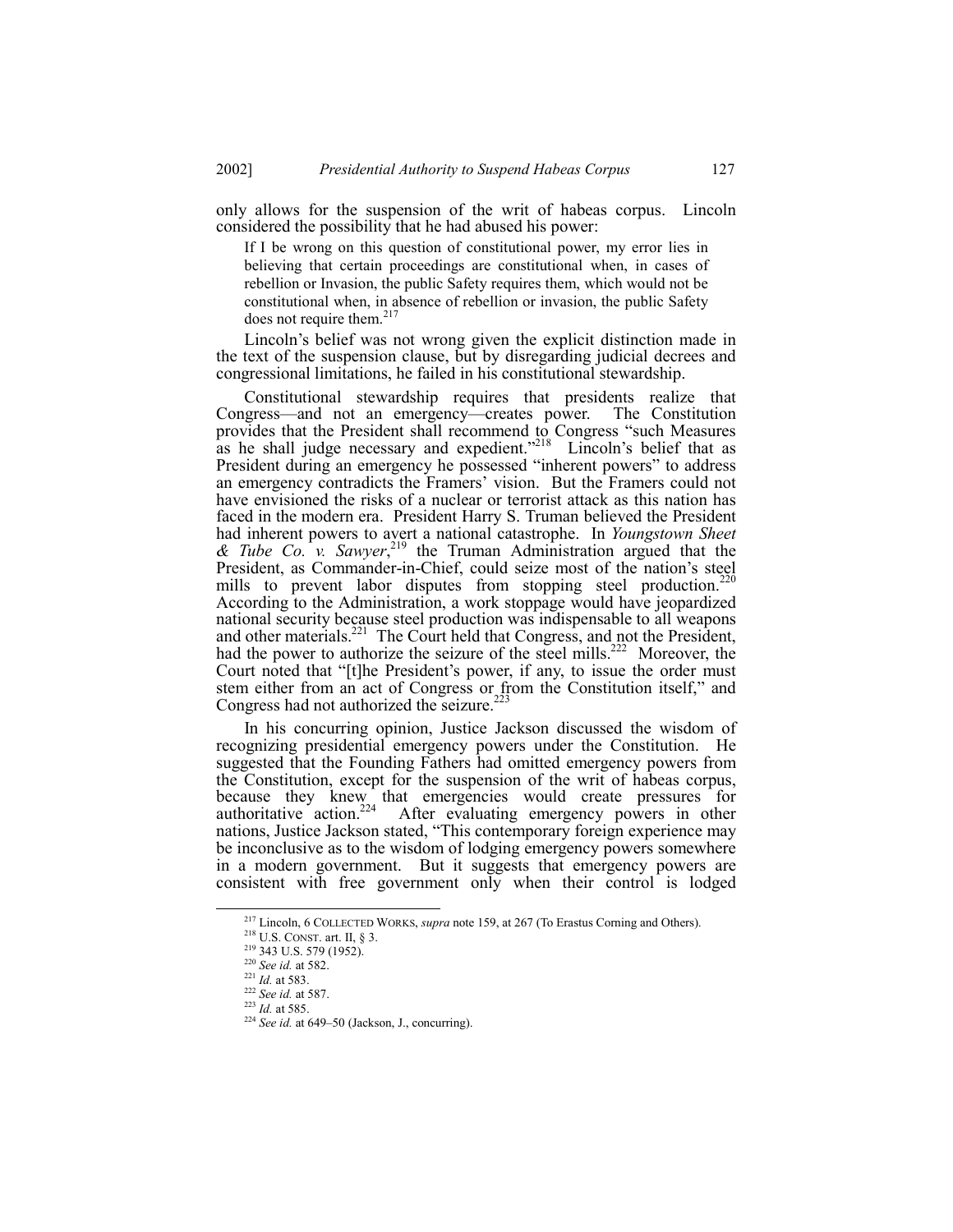elsewhere than in the Executive who exercises them.<sup> $225$ </sup> If Justice Jackson's arguments on emergency powers extend to cover the writ of habeas corpus, they suggest that democracy demands that Congress possess the power to authorize the suspension of the writ.

# IV. PRESIDENTIAL AUTHORITY AFTER SEPTEMBER 11

Are we seeing resurgence in presidential dominance where Congress and the courts are reluctant to check presidential authority? During the early part of the Cold War, the Presidency reached a dominant position compared to Congress in the area of foreign policy. This was due in part because in the fight against communism, "[t]he menace of unexpected crisis hung over the world, demanding . . . the concentration within government of the means of instant decision and response.<sup>7226</sup> With Congress largely incompetent in foreign relations, President Truman benefited from "bipartisan foreign policy" in his fight to preserve democracy in a world threatened by communism.<sup>227</sup> President Bush has also benefited from "bipartisan foreign policy," as Congress has generally supported his actions in the war on terrorism. Will this current war provide unique circumstances where the President might again decide to unilaterally suspend the writ of habeas corpus? Does the appeal provision in the military tribunals created by President Bush to try suspected terrorists captured abroad infringe on the privilege of the writ of habeas corpus? Do the detainees held at Camp X-ray in Guantánamo Bay, Cuba have the privilege of the writ of habeas corpus? These are issues that have yet to be resolved conclusively.

# A. ANOTHER OPPORTUNITY TO SUSPEND THE WRIT OF HABEAS CORPUS?

Given the real possibility of another attack on the United States like the one experienced on September 11, a President might have to consider suspending the privilege of the writ of habeas corpus. Since September 11, there have been warnings indicating the possibility of an imminent attack. On February 11, 2002, the Federal Bureau of Investigation (FBI) issued a highly specific warning of an imminent attack on the United States or Yemen.<sup>228</sup> The FBI based its warning on information received from detainees held in Guantánamo Bay.<sup>229</sup> Unlike previous warnings of terrorist attacks that were vague and lacked an attached element of time, the February 11 warning named a possible attacker and his associates and stated the attack could occur the following day.<sup>230</sup> The alert advised law enforcement to "stop and detain" any of the named individuals because

 <sup>225</sup> *Id.* at 652.

<sup>226</sup> SCHLESINGER, *supra* note 10, at 128.

<sup>227</sup> *See id.*

<sup>228</sup> *See* David Johnston, *F.B.I. Issues Alert of Possible Attack on U.S. or Yemen*, N.Y. TIMES, Feb. 12, 2002, at A1.

<sup>229</sup> *See id.*

<sup>230</sup> *See id.*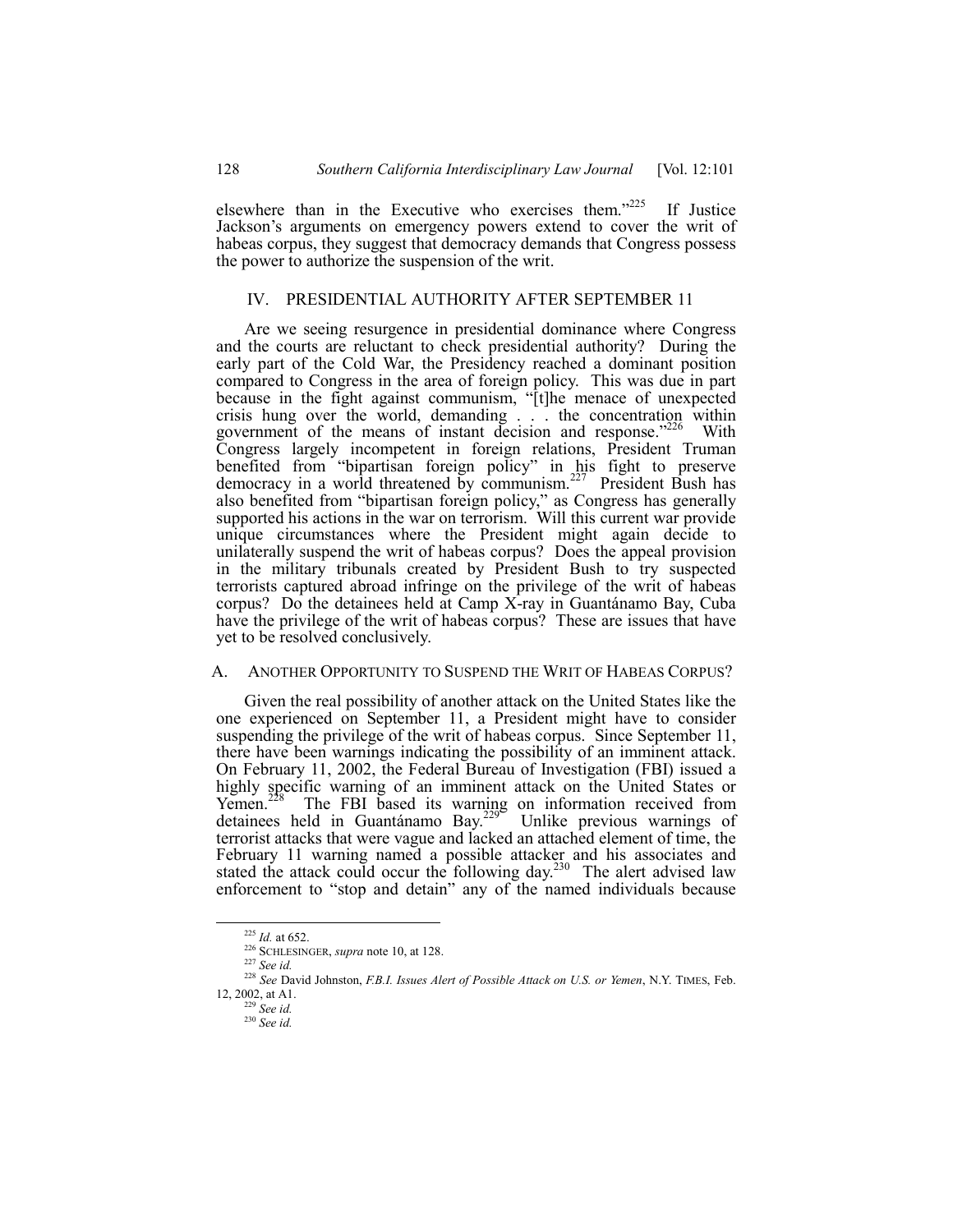they were "considered extremely dangerous. $231$  The names of sixteen people whose whereabouts were unknown were placed on a bulletin issued to law enforcement. $^{232}$ 

If a President, under circumstances presented by the February 11 warning, chose to suspend the writ it would most certainly be problematic. Because the whereabouts of those individuals was unknown, the President would have to suspend the writ nationally to be effective. This could subject thousands of persons to being stopped, detained, and questioned by law enforcement. Individuals detained in jails could not petition for the writ, thus preventing a judge from determining whether or not they had been confined legally. Innocent people could conceivably be detained for long periods of time. Under these circumstances, allowing the President to suspend the writ under his power to repel a sudden attack would be no different than claiming a suspension out of necessity. Seemingly, a President could always argue that he suspended the writ because an attack was "imminent" or because a potential attack needed to be thwarted.

The questions in these circumstances are what is the likelihood the danger, i.e., the terrorist attack, will occur and what is the appropriate tool to reduce the likelihood of that danger? These are difficult questions to answer. The fact that a terrorist attack like the one on September 11 can be extraordinary seems to justify the use of any means necessary to prevent harm. On the other hand, taking strong measures to protect public safety might enhance security for all but at an unreasonable cost to those considered "potential suspects," most of whom are innocent. Suspending the writ of habeas corpus may be a legitimate tool to prevent a terrorist attack, but will the suspension be used when danger has been exaggerated? Allowing the President to have the *legal* authority to unilaterally suspend the writ with respect to potential suspects will render the writ's suspension much easier when danger has been exaggerated. Even more dangerous is a situation where the President attempts to avoid the political problems of declaring the suspension of the writ and acts in a way that essentially suspends the writ without saying so.

## B. THE GUANTÁNAMO DETAINEES AND THE WRIT OF HABEAS CORPUS

Arbitrary detentions may have occurred without suspension of the writ of habeas corpus since September 11. On November 4, 2001, the *Los Angeles Times* released an investigation it conducted into 1,147 individuals detained in the FBI's criminal investigation of the September 11 attacks.<sup>233</sup> One of those investigated, Tarek Fayad, a dentist trained in his native Egypt, was taken from his home in California two days after the attack and

 <sup>231</sup> *Id.*

<sup>232</sup> *See id.*

<sup>233</sup> *See* Richard A. Serrano, *Isolation, Secrecy Veil Most Jailed in Roundup*, L.A. TIMES, Nov. 4, 2001, at A1.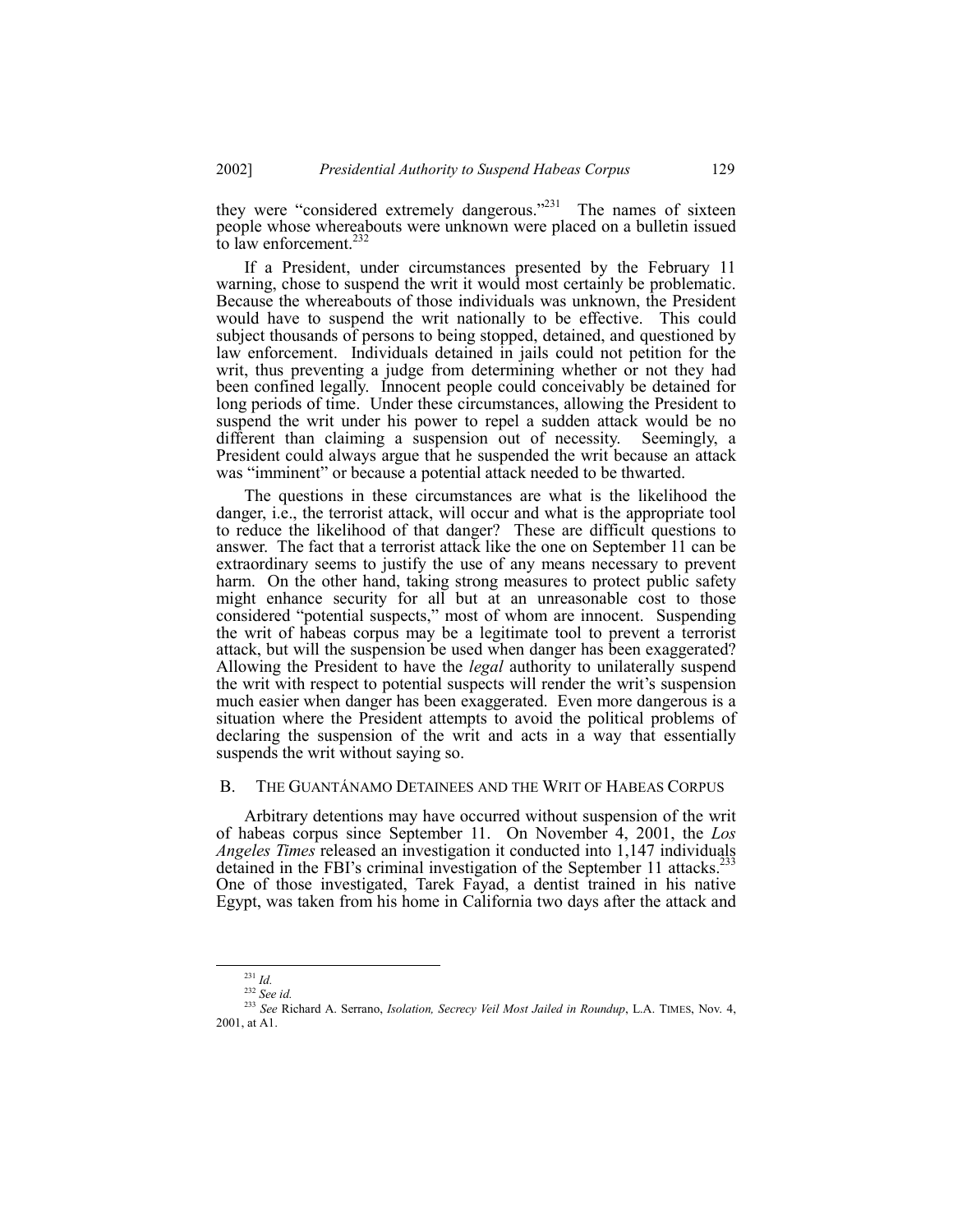held in New York for allegedly overstaying his student visa.<sup>234</sup> The FBI apparently believed Fayad knew a man imprisoned in Jordan for allegedly plotting attacks on Western targets.235 According to the *Los Angeles Times*, Fayad has not been held incommunicado; he has been allowed one phone call per month and has contacted his attorney.236 Strikingly, the *Times* investigation discovered that nearly eight weeks after the attacks, none of those detained had been charged with conspiracy in connection with the attacks.<sup>237</sup> Fayad was ultimately charged with violating his visa three weeks after the *Times* investigation.<sup>238</sup> His request for bond was rejected on the grounds that he was a flight risk.<sup>239</sup>

Although Fayad's story is markedly similar to John Merryman's arrest and detention under the Lincoln Administration, the tales diverge in two important ways. First, Fayad's alleged offense of overstaying his visa frames him as a less dangerous culprit than Merryman, a man who destroyed infrastructure. Second, unlike Merryman, Fayad was purportedly arrested because he was in the United States illegally. This illegal immigration charge was significant after September 11 in light of Attorney General John Ashcroft's revocation of an Immigration and Naturalization Service rule. The previous rule had required that detainees be charged within 24 hours of being arrested. The new version of the rule allows the government to detain an individual in custody for a "reasonable period of time."<sup>240</sup> Although the government understandably needs leeway to determine whether detained immigrants threaten national security, immigration lawyers worry that a vague standard could lead to the detention of immigrants without government explanation.<sup>241</sup> It is also worrisome that visa violations are used as pretexts to detain individuals for extended periods of time.

In *Zadvydas v. Davis*,<sup>242</sup> the United States Supreme Court held that the government cannot indefinitely detain immigrants while awaiting permission to deport them.<sup>243</sup> However, per Justice Breyer, the Court stated, "[n]either do we consider terrorism or other special circumstances where special arguments might be made for forms of preventive detention and for heightened deference to the judgments of the political branches with respect to matters of national security.<sup> $244$ </sup> Recently, Congress rejected the Attorney General's "reasonable period of time" standard through the anti-

<sup>&</sup>lt;sup>234</sup> See Laurie P. Cohen, *Egyptian Dentist, Held on Visa Charges, Illustrates Terror Detainees' Plight*, WALL ST. J., Nov. 28, 2001, at B1, *available at* 2001 WL-WSJ 29679079.

<sup>235</sup> *See id.*

<sup>236</sup> *See* Serrano, *supra* note 233, at A1*.*

<sup>237</sup> *See id.*

<sup>238</sup> *See* Cohen, *supra* note 234, at B1.

<sup>239</sup> *See id.*

<sup>240</sup> David G. Savage, *To Some Immigrants, Justice More an Idea Than a Reality*, L.A. TIMES, Nov. 4, 2001, at A23.

See *id.* 

 $242$  533 U.S. 678 (2001).

<sup>243</sup> *See id.* at 682.

<sup>244</sup> *Id.* at 696.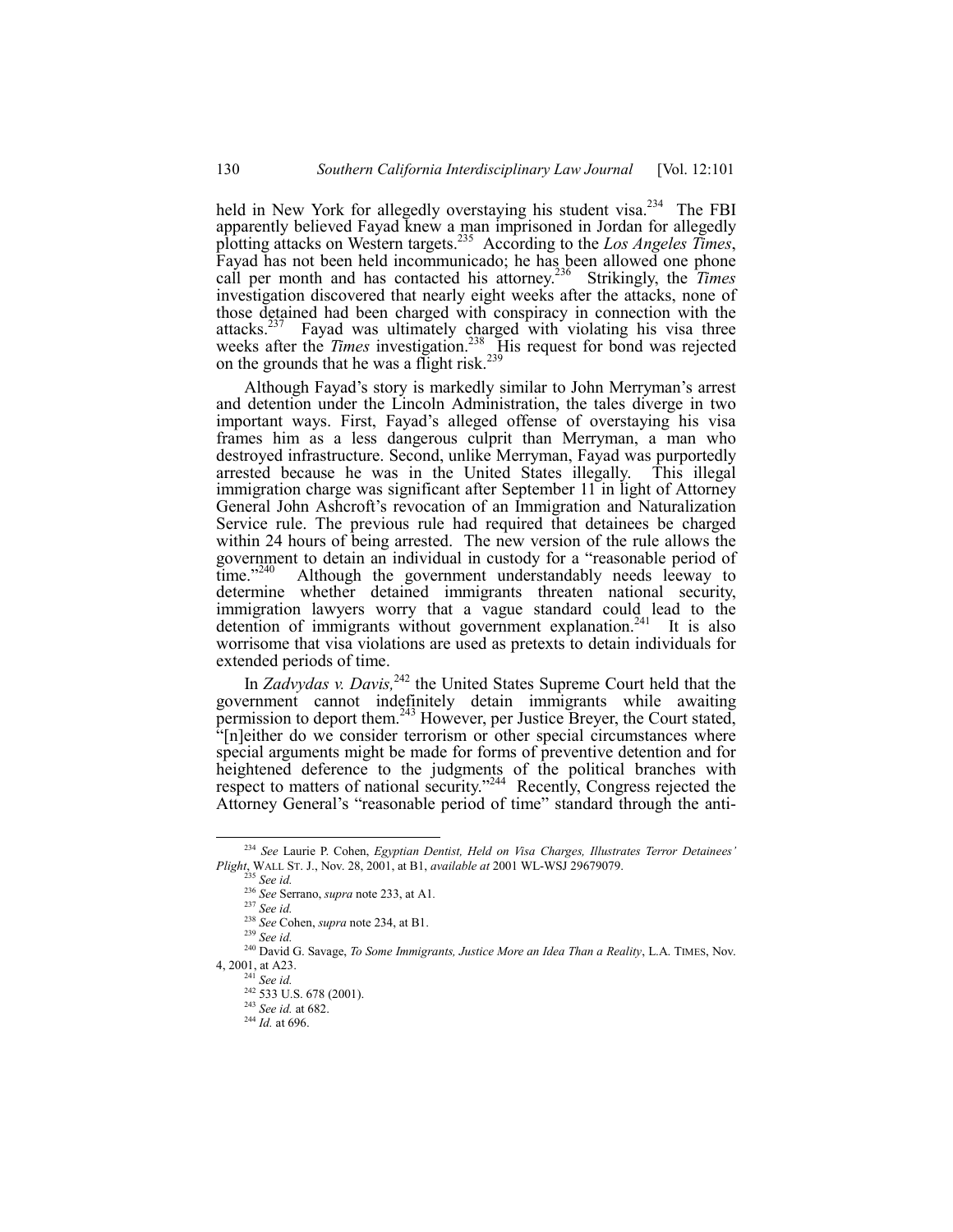terrorism bill passed after the September 11 attacks that requires the government to file charges against detained immigrants within seven days. At the expiration of the seven-day period, jurisdiction vests in federal courts to hear claims.<sup>245</sup> Despite the United States Supreme Court's edicts that "[t]he writ of habeas corpus has always been available to review the legality of executive detention" and "the basic principles of due process cannot be waived, $246$  it is unclear whether the government has complied with the anti-terrorism bill's limitations on detention.

Even more controversial has been President Bush's executive order creating military tribunals to try foreigners charged with terrorism. According to White House officials, the "[military] tribunals [are] necessary to protect potential American jurors from the danger of passing judgment on accused terrorists" and to "prevent the disclosure of government intelligence methods, which normally would be public in civilian courts. $247^{\circ}$  Experts in military law, however, noted that the tribunals created in Bush's order would severely limit defendants' rights because the tribunals do not require proof beyond a reasonable doubt and do not require strict rules of evidence like those in military and civilian courts.<sup>248</sup> The original order, in fact, did not firmly establish the rules that would apply. Perhaps in response to criticism of certain rules in the original order, the Bush Administration released a new set of rules on March 20, 2002. The rules now require, inter alia, unanimous verdicts for death penalty cases, that suspects should be presumed not guilty, and that a finding of guilt must be beyond a reasonable doubt.<sup>2</sup>

The lack of an independent appeals process did survive the revision, thus preserving the military's control over the chain of command.<sup>2</sup> Section  $4(B)(8)$  of the original order provides for the "submission of the record of the trial, including any conviction or sentence, for review and final decision by me [the President] or by the secretary of defense if so designated by me [the President] for that purpose.<sup>2251</sup> Does this lack of independent appellate review of military decisions of military tribunals by federal courts violate the suspension clause? Michael Ratner, a lawyer at the Center for Constitutional Rights, stated his desire to challenge the President's executive order creating military tribunals on the grounds that "by trying to limit appeals' rights, the President had effectively repealed the constitutional guarantee of the right to bring habeas corpus proceedings.<sup>?</sup> Ratner is most likely referring to question of whether the limitation on appeals violates the suspension clause.

 <sup>245</sup> *See* Savage, *supra* note 240, at A23.

<sup>246</sup> *Id.*

<sup>&</sup>lt;sup>247</sup> Bumiller & Johnston, *supra* note 7, at B8.

<sup>248</sup> *Id.*

<sup>249</sup> *See* Katharine Q. Seelye, *Government Sets Rules for Military on War Tribunals*, N.Y. TIMES, Mar. 21, 2002, at A1.

<sup>250</sup> *See id.*

<sup>&</sup>lt;sup>251</sup> Bumiller & Johnston, *supra* note 7, at B8.

<sup>252</sup> William Glaberson, *Groups Gird for Long Legal Fight On New Bush Anti-Terror Powers*, N.Y. TIMES, Nov. 30, 2001, at B7.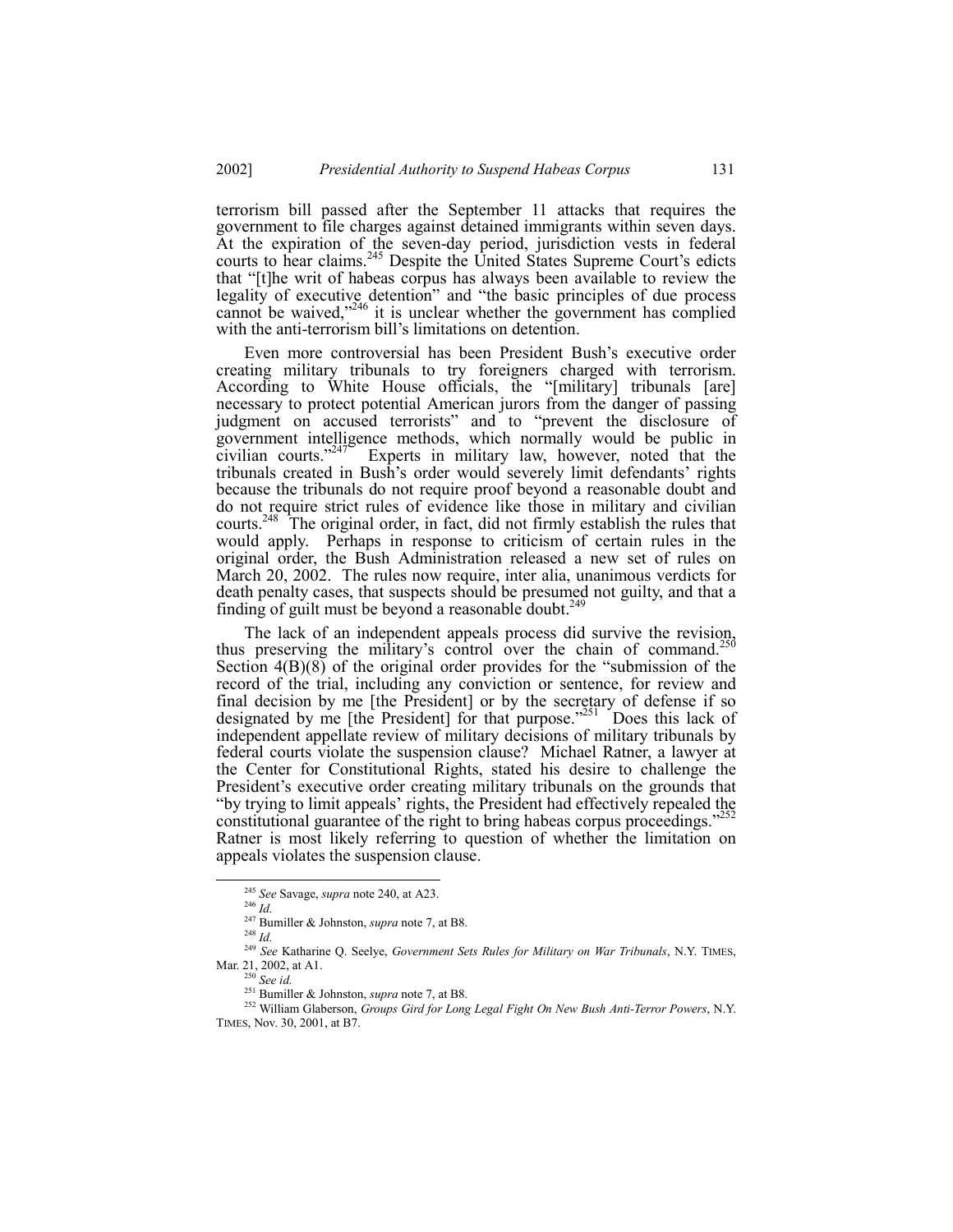The President's order limiting appeals, however, does not address whether those tried can challenge the legality of their confinement. The writ of habeas corpus as included in the suspension clause is directed specifically at challenging the legality of a prisoner's confinement. In his *Commentaries on the Constitution of the United States*, Justice Story wrote:

In order to understand the meaning of the terms here used [in the suspension clause], it will be necessary to have recourse to the common law . . . At the common law there were various writs, called writs of habeas corpus. But the one spoken of here . . . is used in all cases of illegal confinement . . . the *writ of habeas corpus ad subjiciendum*. 253

At common law, the writ of *habeas corpus cum causa,* in conjunction with the writ of certiorari, was employed in England to rectify unjust decisions in the lower courts.<sup>254</sup> President Bush's order, therefore, seems to limit only the ability of those convicted in the tribunals to file an independent appeal of their conviction, not their present right to challenge the legality of their detention.

For the Guantánamo detainees, challenging the legality of their confinement is of great concern because the President may intend to send them before these military tribunals. A group referring to themselves as the ìCoalition of Clergy, Lawyers, and Professors,î filed a petition for the writ of habeas corpus on behalf of "Persons Held Involuntarily at Guantánamo<br>Naval Air Base, Cuba.<sup>3255</sup> The petitioners included, among others, constitutional law expert Erwin Chemerinsky, former Attorney General of the United States Ramsey Clark, and civil rights attorney Stephen Yagman. On behalf of the petitioners, Professor Chemerinsky argued that the detainees

are in custody in violation of the Constitution or the laws or treaties of the United States, in that they: (1) have been deprived of their liberty without due process of law, (2) have not been informed of the nature and cause of the accusations against them and (3) have not been afforded the assistance of counsel. $<sup>2</sup>$ </sup>

The petitioners sought a writ

to show cause (1) directing the respondents to "identify by full name and country of domicile and all other identifying information in their possession each person held by them within three days,"  $(2)$  directing respondents "to show the true cause(s) of the detention of each person," and (3) directing respondents to produce the detainees at a hearing in this court.

On February 21, 2002, the district court, per Judge Matz, dismissed the writ of habeas corpus petition on three grounds. First, the court ruled that petitioners did not have standing because they lacked a "significant"

 <sup>253</sup> *See* STORY, *supra* note 22, at 206.

<sup>254</sup> *See* DUKER, *supra* note 13, at 27.

<sup>255</sup> Coalition of Clergy v. Bush, 189 F.Supp. 2d 1036 (C.D.Cal. 2002).

<sup>256</sup> *Id.* at 1038.

<sup>257</sup> *Id.*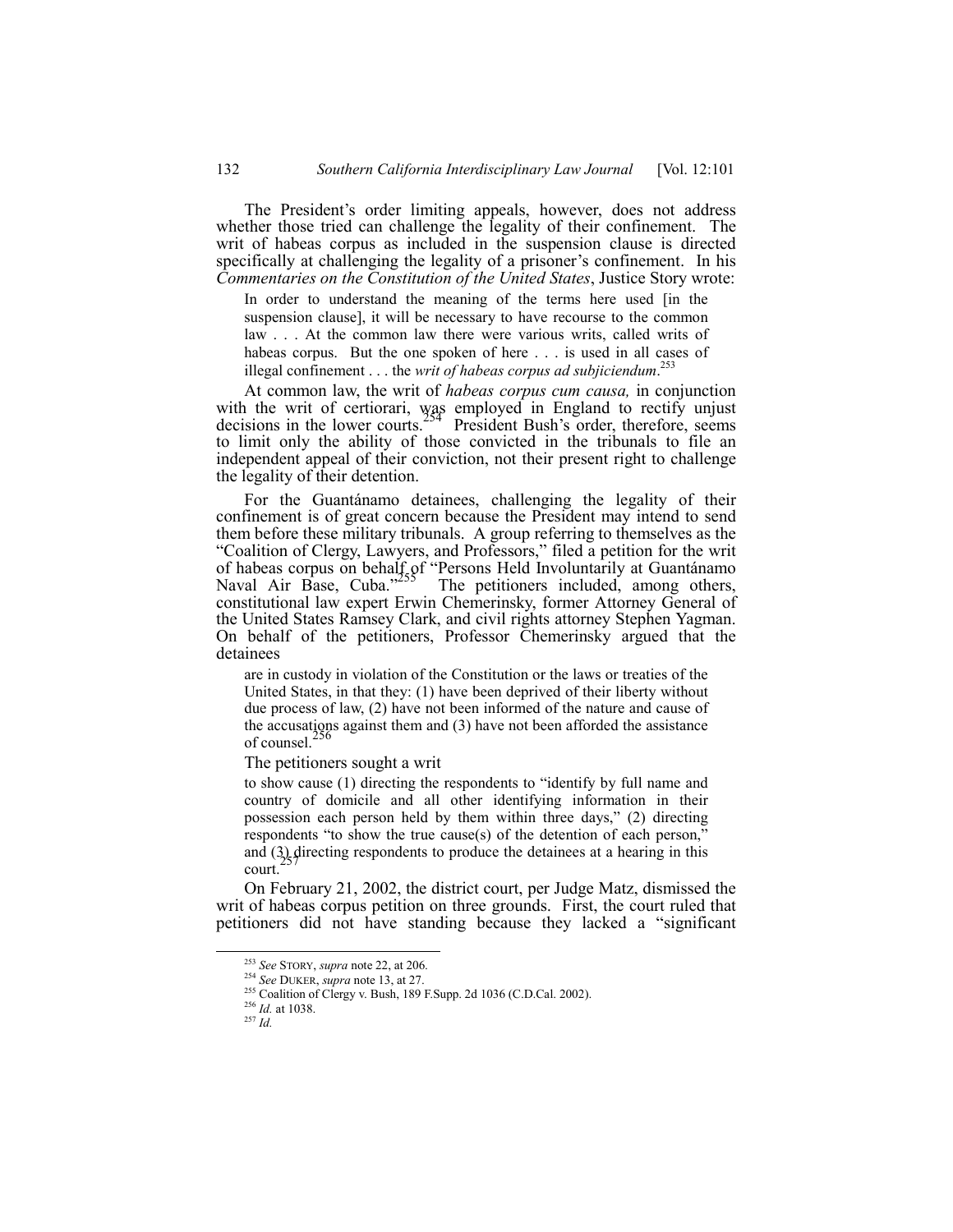relationship" with the detainees—"indeed any relationship.<sup> $258$ </sup> Second, the court ruled that the federal district court in the Central District of California lacked jurisdiction to issue the writ because no custodian was within the territorial jurisdiction of the court.<sup>259</sup> Lastly, Judge Matz concluded that the detainees:

[A]re aliens; they were enemy combatants; they were captured in combat; they were abroad when captured; they are abroad now; since their capture, they have been under the control of the military; they have not stepped foot on American soil; and there are no legal or judicial precedents entitling them to pursue a writ of habeas corpus in American civilian  $count.<sup>260</sup>$ 

Accordingly, "[n]o federal court would have jurisdiction over petitioners; claims, so there is no basis to transfer this matter to another federal district court.<sup>7261</sup> On appeal, the Ninth Circuit affirmed the lower federal district court."<sup>261</sup> On appeal, the Ninth Circuit affirmed the lower court's dismissal because the petitioners lacked a significant relationship with the detainees. $262$ 

Judge Matzís ruling indicates that by imprisoning foreign citizens on foreign soil, the President has effectively eliminated the possibility the detainees can claim the privilege of the writ of habeas corpus. In his order, Judge Matz stated, "there are sound practical reasons, such as legitimate security concerns, that make it unwise for this or any court to take the unprecedented step of conferring such a right on these detainees.<sup> $263$ </sup> But, Matz stated at the end of the order that this case did not present the question of whether the Guantánamo detainees had any rights that the United States should recognize.<sup>264</sup> Unquestionably, at least some of the detainees are dangerous individuals who want to commit terrorist acts. Some of them may be willing to kill themselves and take many American lives with them. But are all the detainees extremely dangerous?

The Bush Administration should, as a matter of principle, recognize that the Guantánamo detainees have the privilege of the writ of habeas corpus. To determine what rights should be recognized, the Administration should put itself behind the Rawlsian veil of ignorance, making a decision on what type of society is desired before making decisions regarding that society. Under this theory, most people would likely choose a legal system in which every person accused of a crime has the right to be informed of the nature and cause of the accusations against them and has a neutral and detached decision-maker determining whether they have been illegally detained. It is also likely that there are dangerous individuals detained in

 <sup>258</sup> *Id.* at 1044.

<sup>259</sup> *See id.*

 $\frac{260 \text{ H}}{1d}$ . at 1048.<br><sup>261</sup> *Id.* at 1039.

<sup>261</sup> *Id.* at 1039. <sup>262</sup> *See* Coalition of Clergy v. Bush, 2002 U.S. App. LEXIS 23705 (9th Cir. 2002). <sup>263</sup> *Coalition of Clergy,* 189 F.Supp. 2d at 1048.

<sup>264</sup> *See id.* at 1050.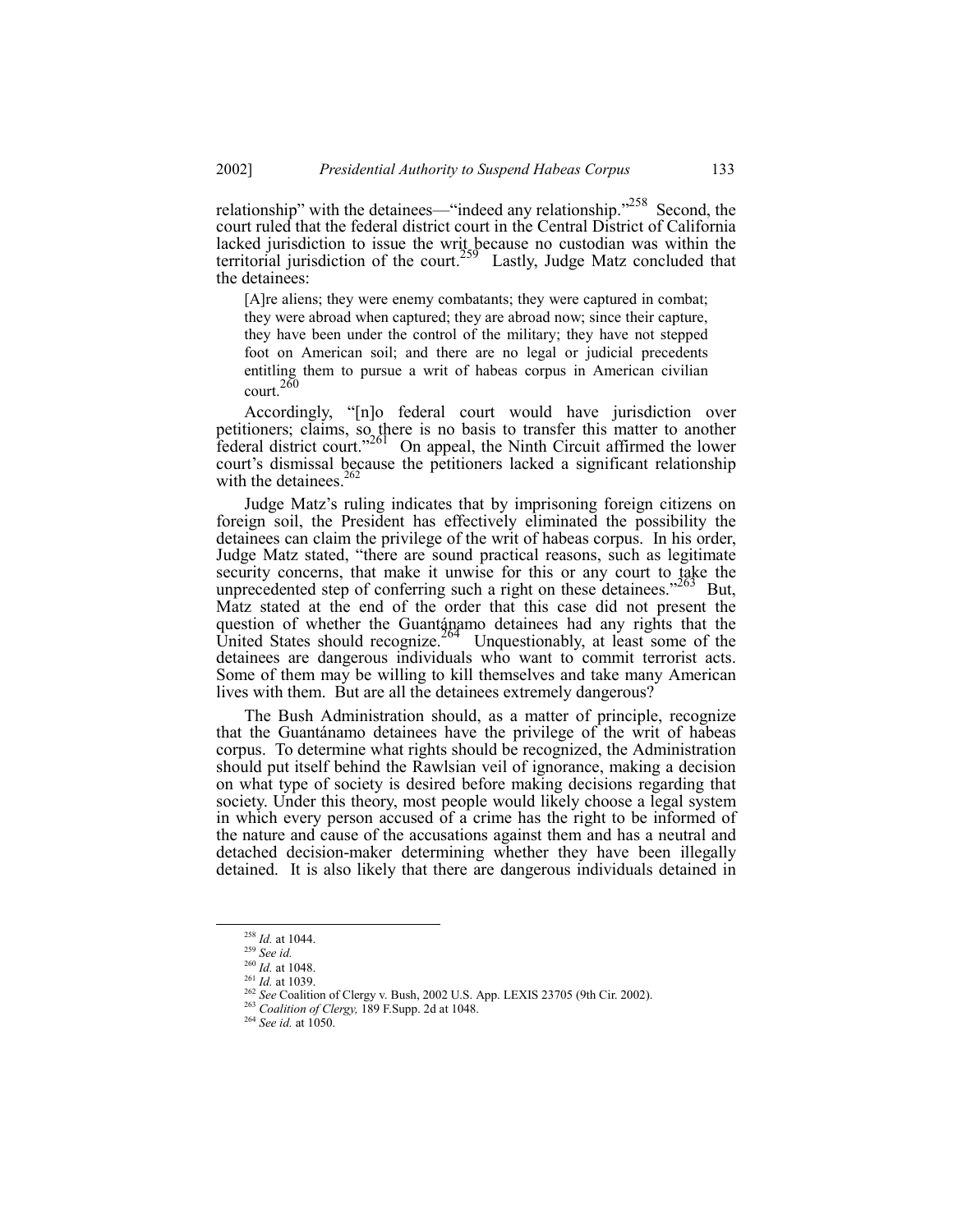Guantánamo but what if some have been detained illegally? Further, what if some are American citizens like Louisiana-born Yasser Esam Hamdi?<sup>2</sup>

Even assuming arguendo that the Guantánamo detainees have the privilege of the writ of habeas corpus under the Constitution, the suspension clause renders the privilege less than absolute. A broad argument can be made that the September 11 attacks constituted an "invasion" of the United States and that public safety requires that the privilege of the writ be suspended with respect to the Guantanamo detainees. If so, the power to authorize such a suspension should rest with Congress. Because it is considered the "Great Writ of Liberty," protecting individuals against wrongful detainment, it should be difficult to suspend. Given institutional differences between the legislative and the executive branches, Congress would have a more difficult time authorizing the suspension of the writ than the President would. But if public safety so demands its suspension, then Congress should have power to authorize it.

# V. CONCLUSION: BALANCING CIVIL LIBERTIES WITH NATIONAL SECURITY

The privilege of the writ of habeas corpus is equally important during this current war on terrorism as it was at the time of the framing of the Constitution. The protections against the "tyranny of the majority" enshrined in the Constitution were ideals to which the Founding Fathers hoped this nation would aspire. Wartime renders such aspirations more difficult to attain. The question during times of war and emergency is how do we balance protecting civil liberties with ensuring national security? David Blunkett, the British Home Secretary stated succinctly, "We can live in a world with airy-fairy civil liberties and believe the best in everybody—<br>and then they destroy us.<sup>2266</sup> To prevent society's destruction during wartime, a strong President and effective law enforcement are essential. How to protect civil liberties while promoting the need for strong law enforcement is a difficult question.

It is difficult to derive lessons from past wars because each new war brings novel challenges. Who would have thought that planes would be used as missiles to destroy buildings? In his book *The Fate of Liberty: Abraham Lincoln and Civil Liberties*, Professor Neely concludes:

If a situation were to arise again in the United States when the writ of habeas corpus were suspended, government would probably be as illprepared to define the legal situation as it was in 1861. The clearest lesson is that there is no clear lesson in the Civil War—no neat

 <sup>265</sup> *See* Adam Liptak, Neil A. Lewis, & Benjamin Weiser, *After Sept. 11, a Legal Battle on the Limits of Civil Liberty*, N.Y. TIMES, Aug. 4, 2002, at 16.

<sup>266</sup> Robin Toner, *Civil Liberty vs. Security: Finding a Wartime Balance*, N.Y. TIMES, Nov. 18, 2001, at B6.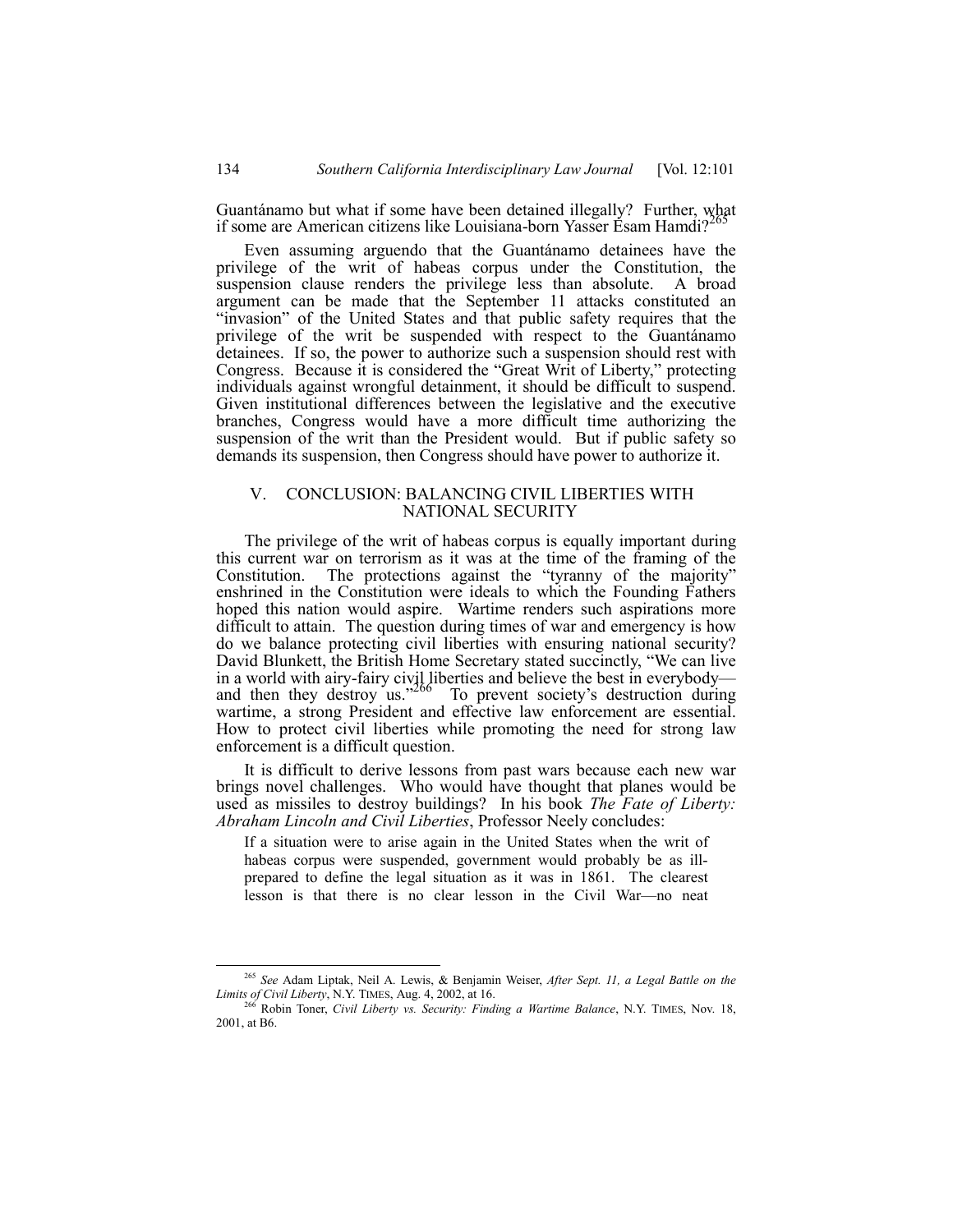precedents, no ground rules, no map. War and its effect on civil liberties remain a frightening unknown.<sup>267</sup>

Nevertheless, because our Constitution aspires to protect civil liberties, this generation should more intently aim to realize the Constitution's ideals than past generations. Our goal should be that measures taken to ensure national security should not be so broad as to unreasonably infringe on individual rights.

First, the Bush Administration should continue its receptivity toward concerns over civil liberties and not be afraid to make changes in policy that more closely meet the goals of preventing terrorism and preserving important rights. President Bush was receptive to criticism regarding the rules for military tribunals and sought advice from several outside experts, including a prominent Democratic lawyer.<sup>208</sup> According to Mary Cheh, a professor of criminal procedure and constitutional law, the Administration has "given ground on points that are fundamentally important. The openness and civilian attorney and proof beyond a reasonable doubt—that combination, even against a different evidentiary standard, is far more palatable and at the end of the day is with the range of reasonableness.<sup> $2\degree$ </sup> The President has also declared that some Guantánamo detainees will receive protective status as provided by the Geneva Convention.<sup>270</sup> These changes show that public opinion can impact policy when a President is receptive.

Second, Congress needs to continue to press the President to clearly define his goals for the war. Members of Congress on the right and on the left expressed their concerns with the Administration's proposals to enhance law enforcement shortly after the attacks.<sup>271</sup> If more is to be done to protect civil liberties, then the public must inform representatives of their concerns so that members of Congress may pressure the President. Senate Majority Leader Tom Daschle was criticized for comments questioning the President on the war.  $2^{72}$  Senator Daschle told reporters, "I don't think it Senator Daschle told reporters, "I don't think it would do anybody any good to second-guess what has been done to date . . . I think it has been successful  $\dots$  I think there is expansion without at least a clear direction.<sup>7273</sup> Such comments can help the President because they indicate what the American people are willing to tolerate in war. Lastly, Congress can pass legislation as a "prior restraint" to executive actions affecting civil liberties. The earlier Congress acts in time of emergency, the easier it will be for the legislature to have a hand in shaping policy.

 <sup>267</sup> NEELY, *supra* note 82, at 235.

<sup>268</sup> *See* Seelye, *supra* note 249, at A15.

<sup>269</sup> *Id.*

<sup>270</sup> *See* Richard Serrano, *Response to Terror*: *U.S. Will Apply Geneva Rules to Taliban Fighters Law*: *Bush's Declaration Still Allows Interrogation of Detainees and Excludes Al Qaeda*, L.A. TIMES, Feb. 8, 2002, at A1, *available at* 2002 WL 2452323.

*See* Toner, *supra* note 6, at B5.

<sup>272</sup> *See* Todd S. Purdum, *Democrats Are Questioning Bush on the Future Conduct of the War*, N.Y. TIMES, Mar. 1, 2002, at A1.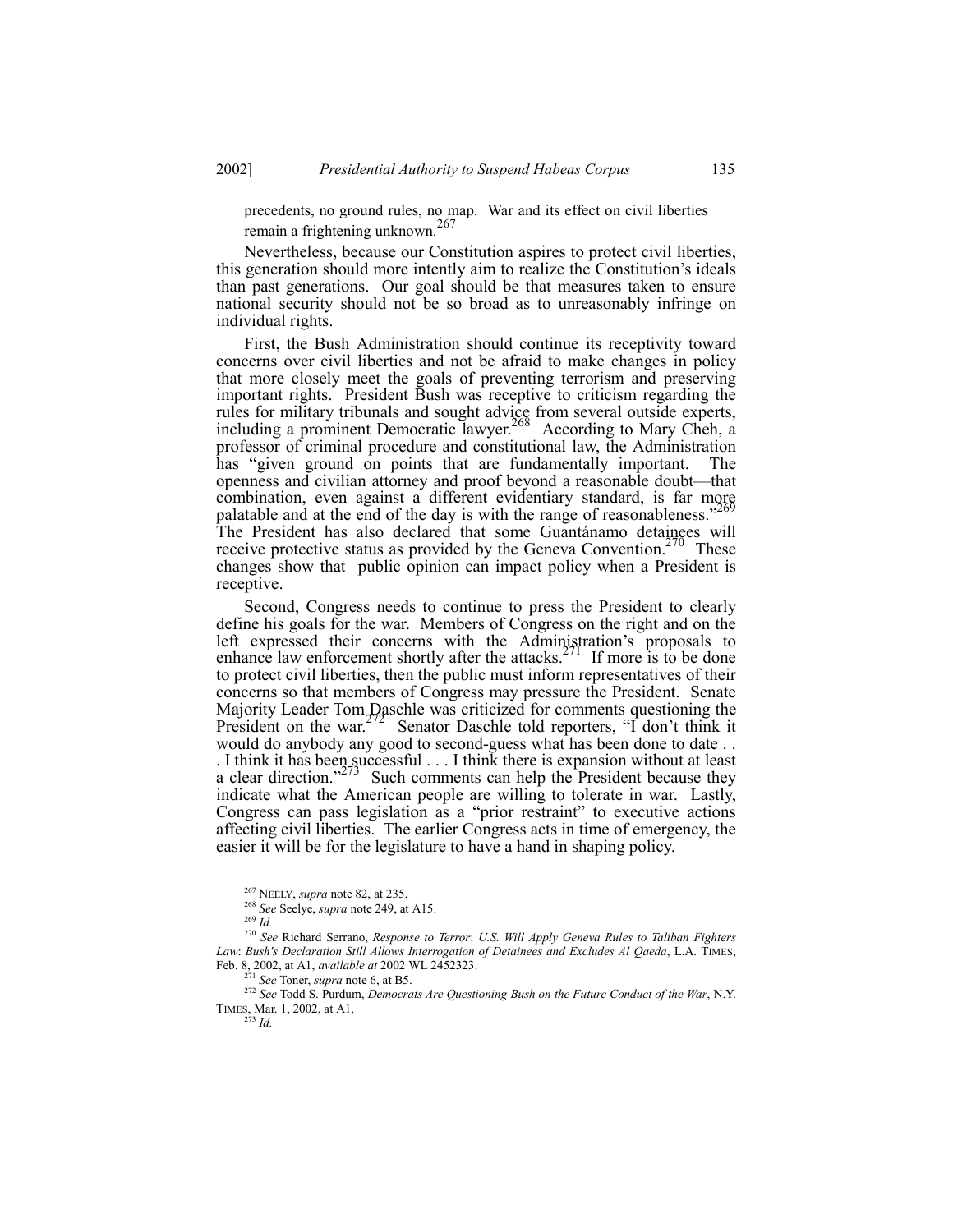Finally, law enforcement officials should be careful in how they use profiling to determine whom to detain and question in searching for  $\text{terrorists}^{274}$  because using stereotypes for such purposes can lead to ineffective law enforcement. Professor Jody Armour describes the impact of stereotypes:

Under the influence of a stereotype, we tend to see *what the stereotype primes us to see*. If violence is part of the stereotype, we are primed to construe ambiguous behavior as evincing violence . . . Thus, even if race marginally increases the probability that an "ambiguous" person is an assailant, decision makers inevitably exaggerate the *weight* properly accorded to this fact.  $275$ 

Certain individuals, by virtue of their race, probably deserve closer scrutiny when trying to determine who will likely be the next terrorist. Therefore, the need for some profiling may be greater because of the great harm terrorist attacks have.

But relying solely on an individual's race, religion, or general appearance can be ineffective and problematic. Given that when using stereotypes people have a tendency to overstate the danger of an allegedly suspicious person, law enforcement should do more work to improve their ability to assess the danger a suspected individual poses. In addition to profiling a person's race, religion, or general appearance, law enforcement should profile a person's behavior. If the basis upon which people are profiled is too narrow, i.e., solely on race, law enforcement could miss a terrorist, who might be similar to Richard Reid, the alleged "shoe bomber." His Anglo name and British passport made it easier for him to board a plane, but his behavior should have led to his detainment.<sup> $2/6$ </sup> He traveled with minimal luggage, he was nervous, he paid approximately  $$4,000$  cash for a last-minute ticket to Miami, and he had a criminal record.<sup>277</sup> Random searches may help stop terrorists who do not fit the narrow profile. More importantly, random searches will send a signal to Middle Easterners that they are not being singled out. Additionally, law enforcement should be as polite as possible to those searched to alleviate the intrusiveness of the experience.

There are no easy answers to challenges that have emerged in this war on terrorism. There is no doubt that this war on terrorism requires a strong president and effective law enforcement. A wartime president's power is enhanced when policy is formulated in cooperation with Congress. A president who acts with Congressí blessing enjoys a strong presumption of legitimacy not only from the American people, but also from other nations. While it may be more efficient to act unilaterally during war, the

<sup>&</sup>lt;sup>274</sup> This section is based upon class lecture notes taken from USC Law Professor, Thomas D. Griffith's Topics in Criminal Law class, as modified by the author of this text (on file with author).

<sup>&</sup>lt;sup>275</sup> JODY DAVID ARMOUR, NEGROPHOBIA AND REASONABLE RACISM: THE HIDDEN COSTS OF BEING BLACK IN AMERICA 41, 41-42 (1997) (emphasis original).

<sup>276</sup> *See* Mark Steyn, *Dumb and Dumber; Incompetence of Airport Security Topped by that of Shoe Suspect Richard Reid*, CHI. SUN-TIMES, Dec. 30, 2001, *available at* 2001 WL 7256102.